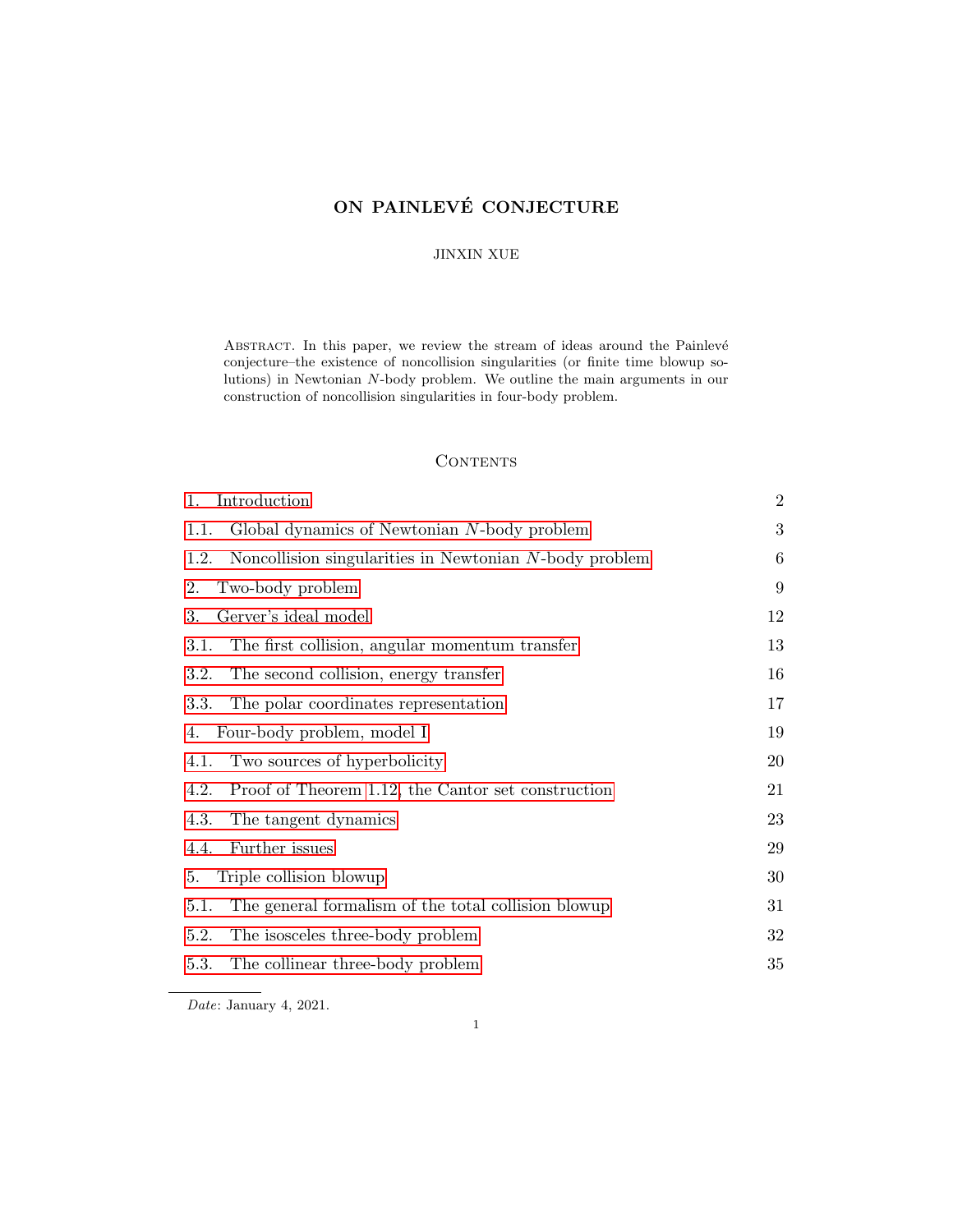#### $2$   $\,$  JINXIN XUE  $\,$

| 5.4. The Sitnikov-Alekseev model                           | 36 |
|------------------------------------------------------------|----|
| Appendix A. Painlevé and von Zeipel's theorems             | 38 |
| A.1. Preliminary: Jacobi coordinates and moment of inertia | 38 |
| A.2. Painlevé's theorem                                    | 39 |
| A.3. von Zeipel's theorem                                  | 41 |
| Acknowledgment                                             | 44 |
| References                                                 | 44 |

### 1. INTRODUCTION

<span id="page-1-0"></span>The Newtonian N-body problems studies the motion of N particles  $Q_i \in \mathbb{R}^3$  with mass  $m_i$  for,  $i = 1, ..., n$  under the mutual gravitational forces

$$
m_i \ddot{Q}_i = -\sum_{j \neq i} Gm_i m_j \frac{Q_i - Q_j}{|Q_i - Q_j|^3}, \quad i = 1, \dots, N,
$$

where  $G$  is the gravitational constant which will be normalized to be 1 in the paper. The system of equations has a Hamiltonian structure. It can be written as the Hamiltonian equations  $\begin{cases} \dot{Q}_i = \frac{\partial H}{\partial P_i} \end{cases}$  $\dot{P}_i$  =  $-\frac{\partial H}{\partial Q_i}$  $\overline{\partial Q_i}$ of the Hamiltonian  $H(P,Q) = \sum$ N  $i=1$  $|P_i|^2$  $\frac{d^{[F_i]}(T_i)}{2m_i} + U(Q), \quad U(Q) = -\sum_{i \neq j}$  $i \neq j$  $m_i m_j$  $\frac{m_i m_j}{|Q_i - Q_j|},$ 

where  $P = (P_1, \ldots, P_N), Q = (Q_1, \ldots, Q_N).$ 

This is a remarkable nonlinear ODE system. It models the motion of the planets in our solar system, therefore its long time dynamics is of particular importance since the fate of our civilization is directly relevant. As an early triumph of the Newtonian mechanics and the calculus, Newton solved the two-body problem hence proved Kepler's three laws. The success of Newton's framework significantly shaped people's understanding of the universe. Newton also formulated the three-body problem and realized that the three-body problem was very complicated. However, in more than 200 years after Newton, people still believed that the three-body problem could be "solved" in a similar manner as integrating the two-body problem. The belief was broken by Poincaré who discovered a mechanism (homoclinic tangle) responsible for the nonintegrability and concluded that the Newtonian N-body problem is in general chaotic for  $N > 2$ . Here chaos means that a small perturbation of the initial condition may lead to drastically different behavior in the long time. From Poincaré's discovery, Smale introduced the horseshoe and symbolic dynamics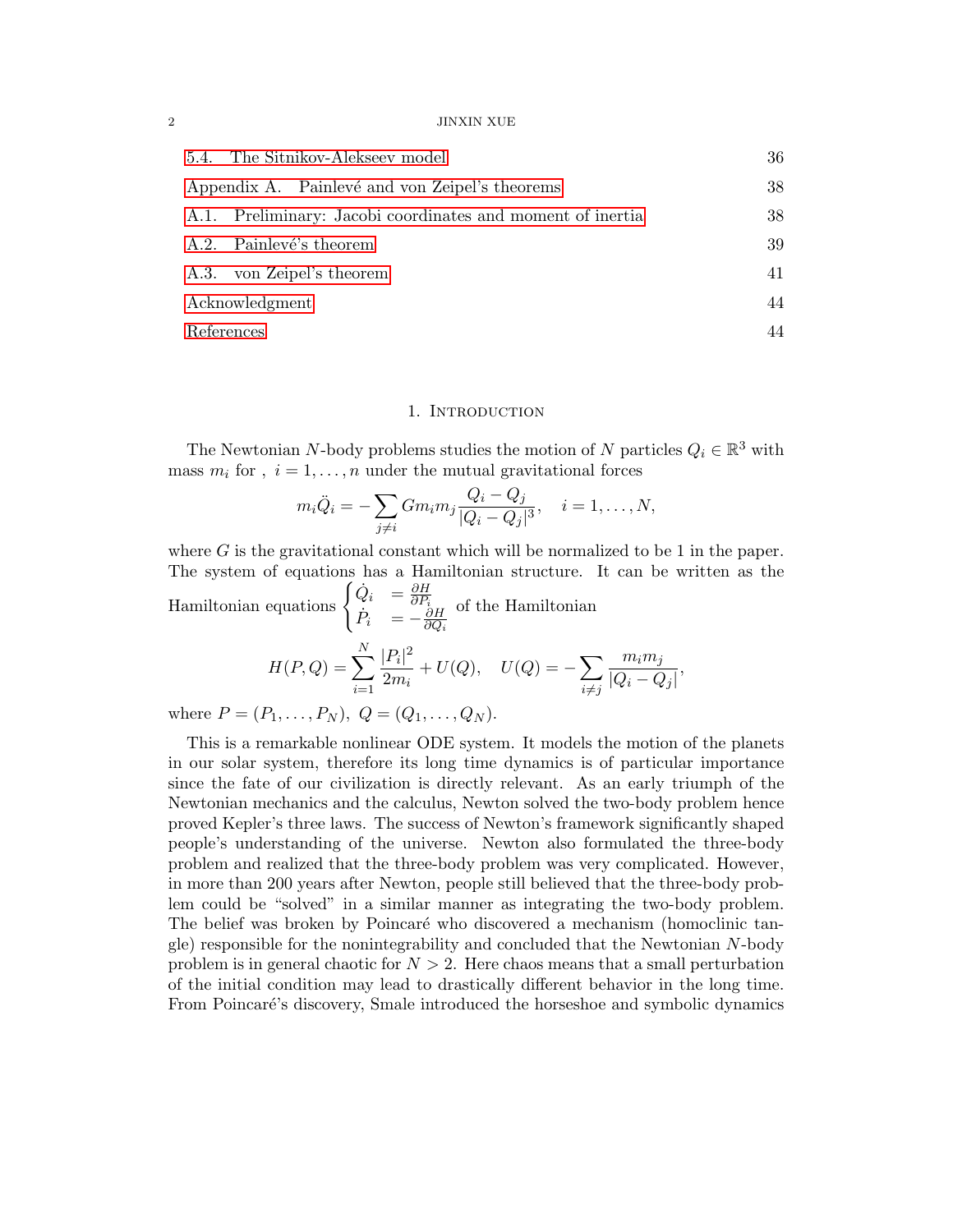### ON PAINLEVÉ CONJECTURE  $\overline{3}$

hence gave birth to the modern theory of dynamical systems. So we see that the Newtonian N-body problem, as an old problem of differential equations, played an important role in the development of the field of dynamical systems, other fields of mathematics and even our picture of the universe. However, our current understanding of the dynamics of the Newtonian N-body problem is still very limited. There are a number of deep open problems that are far from being answered.

<span id="page-2-0"></span>1.1. Global dynamics of Newtonian N-body problem. To fit our result into a broad global picture, we first give an overview of the global dynamics of Newtonian N-body problem. We adopt the perspective of dynamical systems that is to understand the asymptotic behavior of all or generic solutions as time goes to infinity. The problems and conjectures that we list below are chosen centered around the main theme of the paper–noncollision singularity, hence is nonavoidably biased.

The wellposedness problem (existence and uniqueness of solutions, continuous dependence on initial conditions) of the ODE system is understood, so the next main problem to study is the maximal extendible time interval defining the solution. The set of initial conditions (positions and velocities) in  $\mathbb{R}^{6N}$  can be divided into two disjoint sets S and R, where R meaning regular is the set of initial conditions such that the solution is defined on  $[0, \infty)$  and S meaning singular is the complement of  $\mathcal{R}$ , that is the set of solutions that is defined only on a finite time interval. Without loss of generality, we shall consider only positive times and negative times can be treated by a time reversal. We can further classify  $\mathcal S$  into two disjoint subsets  $\mathcal{CS}$  and  $NCS$  where  $CS$  meaning collision singularities, is the set of initial conditions leading to a collision and  $NCS$  meaning noncollision singularities is the set of singularities without collisions.

Here comes the first main conjecture concerning the global dynamics of the Newtonian N-body problem.

# <span id="page-2-1"></span>**Conjecture 1.1.** The set  $S$  has zero Lebesque measure.

This conjecture can be found in [\[40\]](#page-45-0) as the first problem. It is known that  $\mathcal{CS}$ has zero Lebesgue measure for all  $N > 0$  and  $NCS$  has zero Lebesgue measure for  $N = 4$  [\[39\]](#page-45-1). However, the general  $N > 4$  case the conjecture is widely open. We will elaborate on the subject of noncollision singularities in the main body of the paper starting from Section [1.2.](#page-5-0) In general, this conjecture seems very hard. We can also adopt a topological viewpoint and ask the following companion of Conjecture 1.1.

<span id="page-2-2"></span>**Conjecture 1.2.** The set  $S$  is of Baire first category.

It was known to Saari that  $\mathcal{CS}$  is of first category, so again the problem is to prove that  $NCS$  is of first category.

It is nature to understand the singularities before measuring their measure or perturbing them away. So we have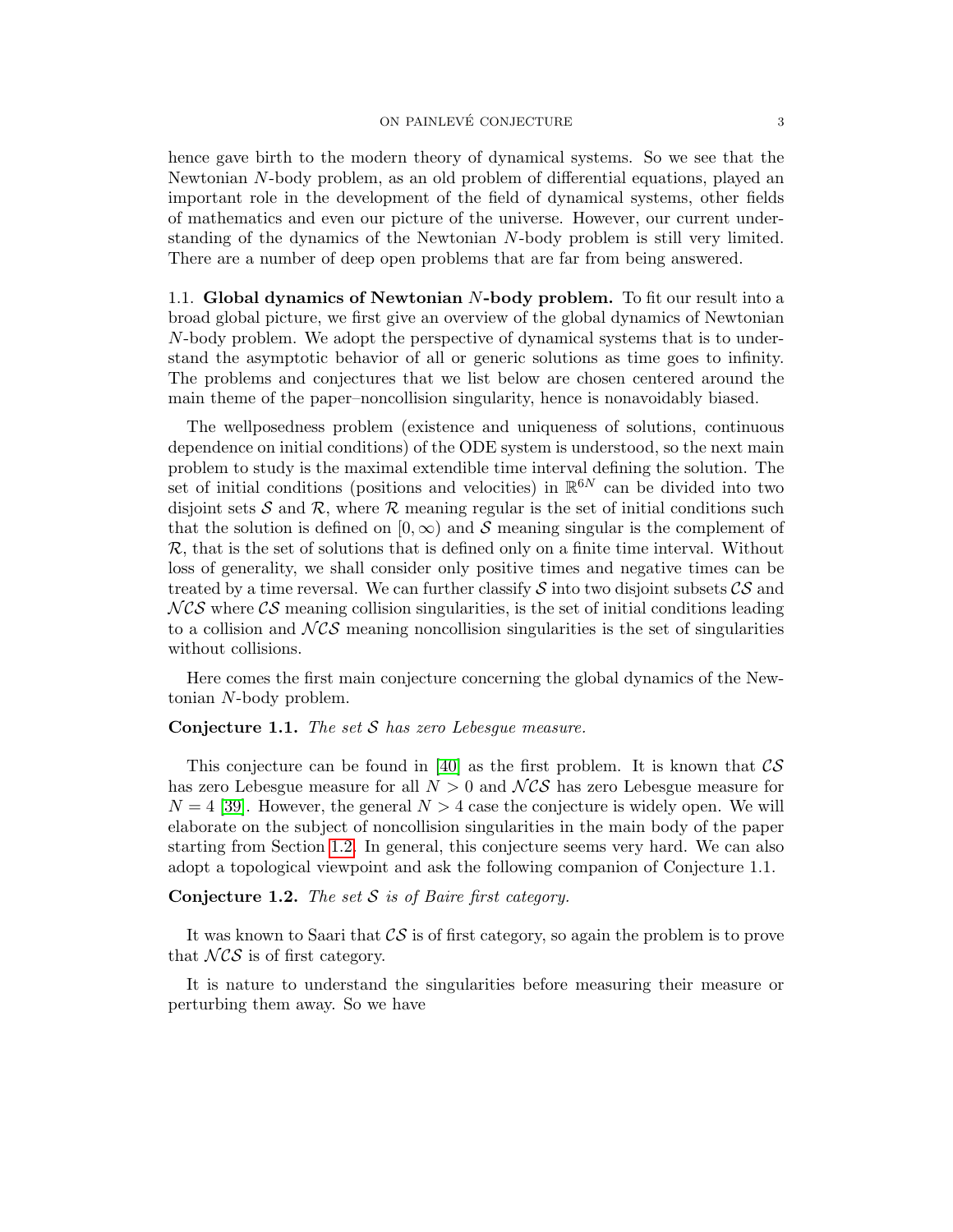### **Problem 1.3.** Classify  $CS$  and  $NCS$ .

We will see in von Zeipel's theorem (see Theorem [1.10\)](#page-5-1) that the orbit of a noncollision singularity will approach  $\mathcal{CS}$  repeatedly as time approaches the singular time. So the first step towards understanding the problem is to understand  $\mathcal{CS}$ . When approaching the total collapse of an  $N$ -body problem, as people usually do when analyzing a singularity, we can perform a blowup procedure to obtain a limiting dynamical system on a collision manifold. The blowup technique will be introduced in Section [5.](#page-29-0) A special type of solution called central configurations appeared naturally as equilibria of the limiting dynamics. Denoting  $Q = (Q_1, \ldots, Q_n)$  the position vector,  $U = -\sum_{i \neq j}$  $m_i m_j$  $\frac{m_i m_j}{|Q_i - Q_j|}$  the Newtonian potential,  $Q_c = \sum m_i Q_i$  the mass center and  $M = diag{m_1, ..., m_n}$  the mass matrix, a central configuration is an arrangement of the point masses satisfying

$$
\nabla U(Q) = \lambda M(Q - Q_c)
$$

for some  $\lambda$ , so central configurations are critical points of U restricted to the shape sphere  $Q^T M Q = 1$ . For a central configuration, the Newtonian equation is simplified into  $\ddot{Q} = -\lambda(Q - C)$ , hence central configurations can be used to construct selfsimilar solutions. Thus the problem of classification of  $\mathcal{CS}$  leads naturally to the following conjecture by Smale.

**Conjecture 1.4** (Smale [\[36\]](#page-45-2)). For all mass ratios and all  $N \geq 3$ , the set of central configurations is finite.

The central configurations in the three-body problem were known to Euler and Lagrange. There are only collinear (Euler) and equilateral configurations. The problem is solved for the cases  $N = 4, 5$  for generic masses, but remains open for general  $N > 5$  [\[4,](#page-43-2) [24,](#page-44-0) [23\]](#page-44-1) etc. For more open problems concerning central configuration, we refer to the problem list of [\[6\]](#page-43-3). However, the finiteness still does not imply a classification and there are so many various central configurations that a classification seems impossible. Note that the dynamics on the collision manifold is gradient like (see Section [5\)](#page-29-0). If we are interested in generic dynamics, it would be meaningful to talk about *stable* central configurations that are robust under perturbations of initial conditions on the collision manifold. In the  $N = 3$  case the Euler configurations correspond to a sink and source and the Lagrange configurations are saddles. The only stable one is the sink. We call a central configuration stable if it is a sink on the collision manifold. Then the following problem is more tractable.

Problem 1.5. Classify all the stable central configurations.

We next consider the dynamics of initial conditions in  $\mathcal R$  which gives rise to global solutions. One main theme in dynamical system is to understand the asymptotic behavior as  $t \to \infty$ , so one theme in understanding the dynamics of Newtonian N-body problem is the following.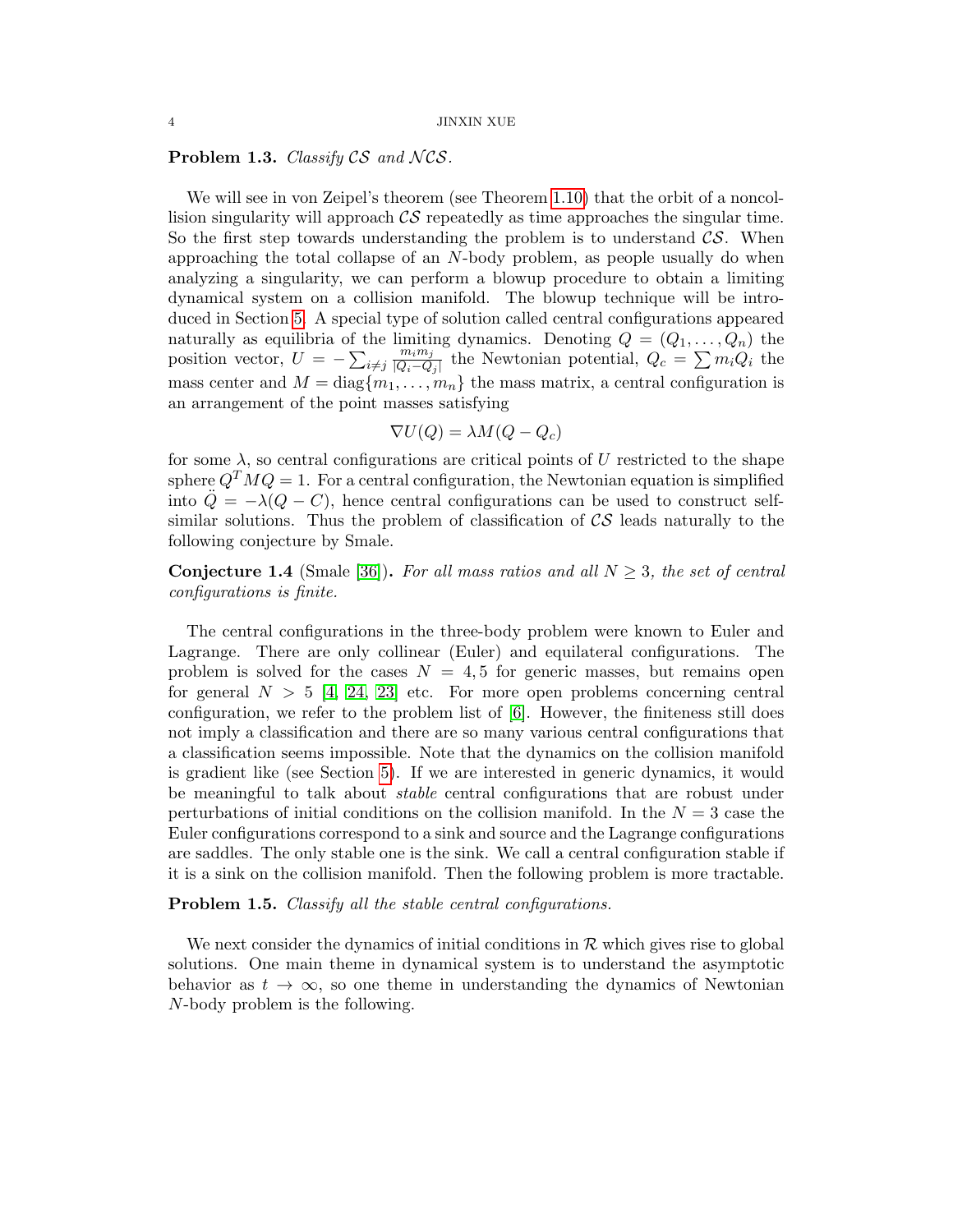### ON PAINLEVÉ CONJECTURE  $\hspace{1.5cm}5$

### **Problem 1.6.** Classify all the final motions for point  $x \in \mathcal{R}$  for both  $t \to \infty$ .

A classification was given by Chazy for three-body problem, in which all combinations of hyperbolic  $(|Q_k(t)| \to \infty, |\dot{Q}_k(t)| \to c_k > 0)$ , parabolic  $(|Q_k(t)| \to \infty)$  $\infty$ ,  $|\dot{Q}_k(t)|$  → 0), bounded  $(\sup_t |Q(t)| < \infty)$  and oscillatory  $(\limsup_l |Q(t)| =$  $\infty$ , lim inf  $|Q(t)| < \infty$ ) in the past and future are shown to exist (c.f. Chapter 2.3.4 of [\[5\]](#page-43-4) for details). There are many different special bounded motions such as periodic orbits, quasi-periodic orbits, etc. Among others (c.f. for instance [\[9,](#page-43-5) [16\]](#page-44-2)), we refer to [\[10\]](#page-43-6) for the remarkable figure-8 periodic orbit in three-body problem and periodic orbits realizing all free homotopy classes in planar three-body problem by Moeckel and Montgomery [\[29\]](#page-44-3). The bounded motions can even have positive measure for instance, quasi-periodic orbits in KAM theory. The application of the KAM theory to the N-body problem was initiated in the work of Arnold [\[2\]](#page-43-7), cultivated by Herman, Fejoz [\[15\]](#page-44-4) and completed in the work of Chierchia-Pinzari [\[11\]](#page-43-8). We see that such a classification may be very complicated, even modulo a zero measure set. The number of possibilities grows exponentially as the number of bodies grows.

So it is reasonable to ask what the predominant cases are in the classification of final motions. For this purpose, instead of a measure theoretical viewpoint, we adopt a topological viewpoint. That is, we are interested in the possible final motions for generic initial conditions. Note that the KAM tori are only first category.

Recall that the notion of nonwandering point in topological dynamical systems. Let  $f: X \to X$  be a homeomorphism on a topological space X. A point  $x \in X$  is called *nonwandering* if for every neighborhood U of x, any  $n_0$  there exists n such that  $f^n(U) \cap U \neq \emptyset$ .

**Conjecture 1.7** (Birkhoff-Kolmogorov). Fir all energy  $E$ , the non wandering set of the Hamiltonian flow on the energy level set  $H^{-1}(E)$  is nowhere dense.

This conjecture can be found in [\[21\]](#page-44-5), where Herman attributed it to Birkhoff and Kolmogorov and called it the oldest problem in Newtonian N-body problem. The conjecture asserts the topological instability of the N-body problem and seems extremely hard. Moreover, Herman in [\[21\]](#page-44-5) also gives a more tractable version assuming that there is one large mass and all other particles have masses of order  $\varepsilon$ . In a similar spirit, we make the following conjecture on the generic global dynamics in Newtonian N-body problem. This conjecture can be considered as an analogue of the soliton resolution conjecture in dispersive PDEs. Supporting evidences can be found in the numerical studies [\[3,](#page-43-9) [42,](#page-45-3) [41,](#page-45-4) [22\]](#page-44-6) etc.

<span id="page-4-0"></span>**Conjecture 1.8.** For generic initial condition  $x \in \mathcal{R}$ , the orbit as  $t \to \infty$ , each body approaches either a linear motion with constant velocity or a Kepler elliptic motion around a center moving linearly with constant velocity.

One result in this direction can be found in  $[32]$ , which states that for N-body problem as  $t \to \infty$  there is a dichotomy: either the orbit is superhyperbolic, or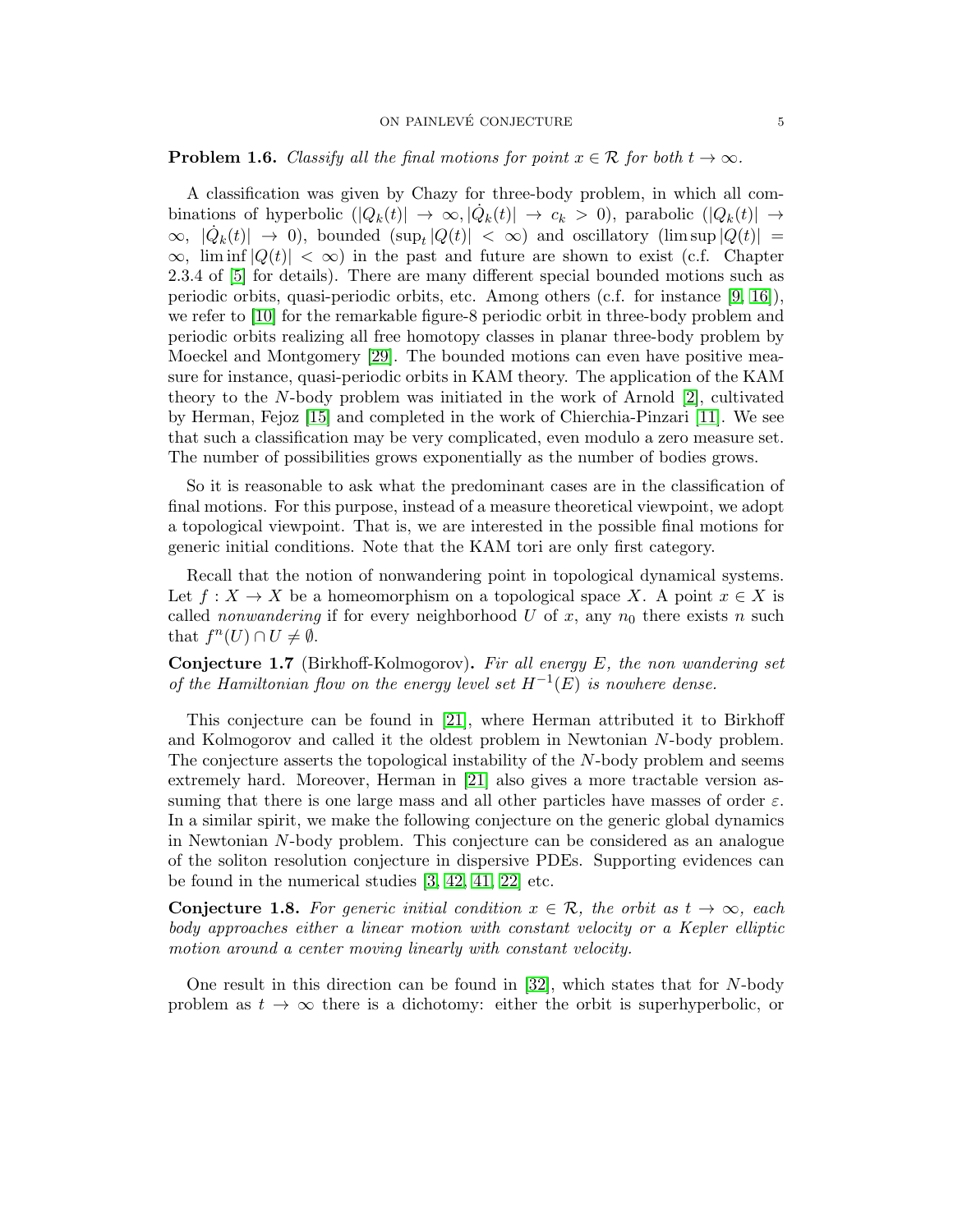#### $6$   $\,$  JINXIN XUE  $\,$

the system decouples into several subsystems moving apart linearly and growing at most like  $t^{2/3}$ . An orbit is called superhyperbolic if we have  $\frac{\sqrt{I(t)}}{t} \to \infty$  as  $t \to \infty$ , where we have  $I = \sum m_i |Q_i|^2$ . The existence of collisionless superhyperbolic orbits is still an open problem, so are their measure 0 or first category properties. Superhyperbolic orbits share many similarities with noncollision singularities and can be considered as a slower version of noncollision singularities. So we expect that our techniques developed in constructing noncollision singularities can also be used to construct superhyperbolic orbits, and to exclude superhyperbolic orbits seems to be a problem similar to Conjecture [1.1](#page-2-1) and Conjecture [1.2.](#page-2-2) Growing like  $t^{2/3}$  is a behavior similar to Kepler's parabolic motions, so is expected to be nongeneric. To summarize, Conjecture [1.8](#page-4-0) seems to be extremely hard, but meaningful progress will increase our understanding of the dynamics of the N-body problem.

<span id="page-5-0"></span>1.2. Noncollision singularities in Newtonian N-body problem. The main theme of the present paper is to elaborate on Conjecture 1.1. We have defined noncollision singularities, but even their existence is a highly nontrivial fact.

**Conjecture 1.9** (Painlevé, 1897). The set NCS is nonempty for  $N > 3$ .

The conjecture appeared first in the lecture notes of Painlevé in  $1897$  [\[34,](#page-44-8) [35\]](#page-44-9), which records the his lectures at the University of Stockholm invited by King Oscar II of Sweden and Norway in 1895. In these lectures, Painlevé talked about the Newtonian N-body problem with a particular stress on the role played by singularities. He proved that in three-body problem the only singularities are collisions and made the conjecture stated above. We will present Painlevé's theorem in Appendix [A.2.](#page-38-0)

The next important work after Painlevé is the following characterization of the dynamical behavior of noncollision singularities by von Zeipel [\[48\]](#page-45-5).

<span id="page-5-1"></span>**Theorem 1.10** (von Zeipel, 1908). If a noncollision singularity occurs at time  $t^*$ , then we have

 $\lim_{t \to t^*} \min_{i \neq j} |Q_i(t) - Q_j(t)| \to 0, \quad \lim_{t \to t^*} \max_{i \neq j} |Q_i(t) - Q_j(t)| \to \infty.$ 

We also present the proof of this theorem in Appendix [A.3.](#page-40-0) From von Zeipel's theorem, we see that a noncollision singularity is a nonlocal behavior, as opposed to most known singularities, and highly counter-intuitive [\[30\]](#page-44-10). Such wild behavior requires infinitely large velocities hence distinguishes the Newtonian mechanics from special relativity.

The existence of noncollision singularities had been doubted for a long time until the work of Mather-McGehee in 1975 [\[27\]](#page-44-11). They constructed a collinear four-body problem in which there exist initial conditions whose solutions satisfy the above characterization of von Zeipel. However, this work has a defect since it involves infinitely many double collisions before the finite singular time, which is not avoidable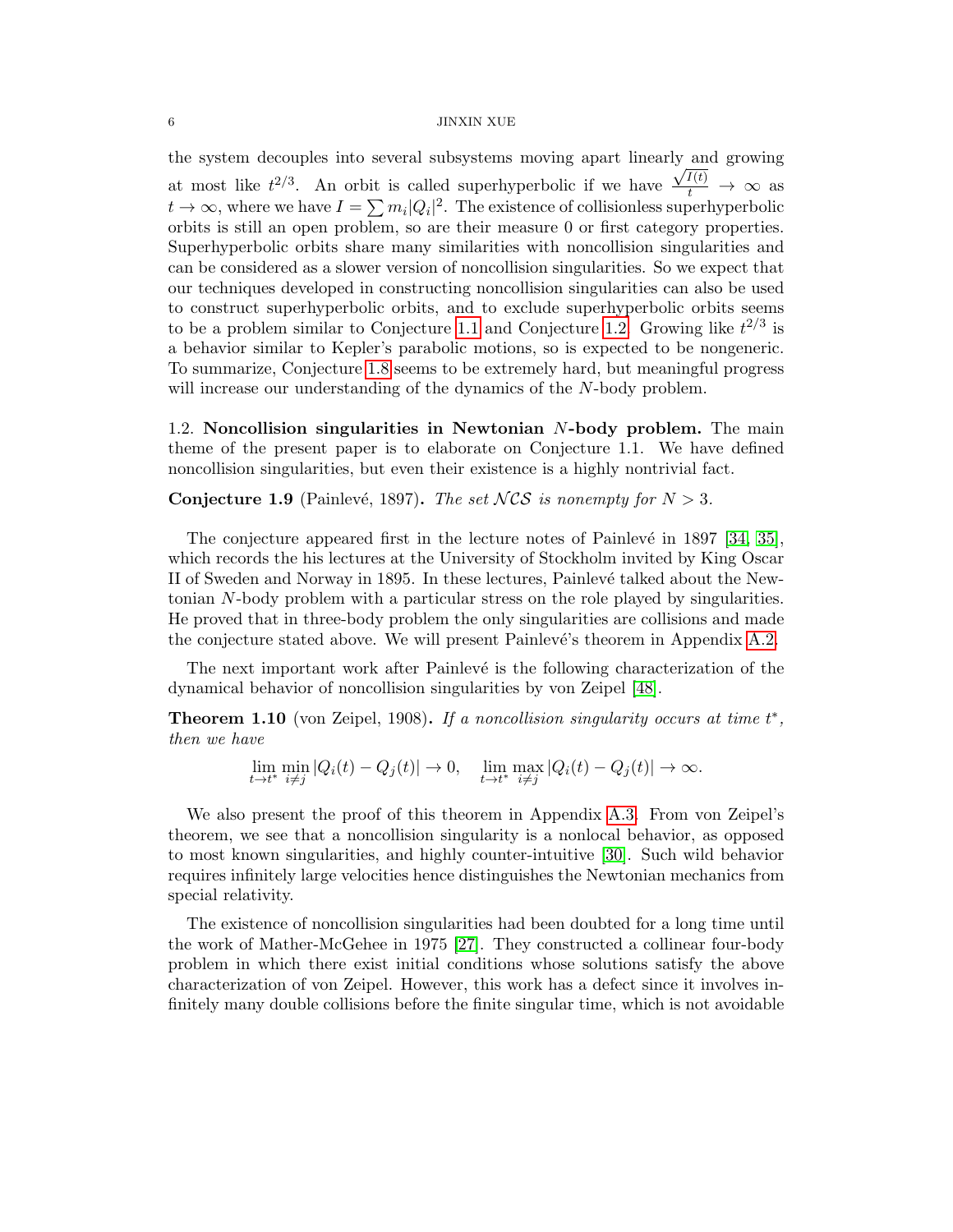for a collinear problem, so it does not give a genuine noncollision singularity. Xia in 1992 [\[47\]](#page-45-6) constructed noncollision singularities in a spatial five-body problem.

While the works of Mather-McGehee and Xia rely essentially on triple collision blowups, Gerver pioneered another approach exploiting self-similarity and Kepler motions. Gerver proposed a model of five-body problem without detailed proofs [\[20\]](#page-44-12). Later in 1991, he imposed symmetries to obtain a 3N-body problem for N sufficiently large in which he proved the existence of noncollision singularities [\[18\]](#page-44-13).

After the previous works, the last open case of the Painlevé conjecture is the borderline case  $N = 4$ . In [\[46\]](#page-45-7), we prove that noncollision singularities exist in four-body problems, hence completes the program of Painlevé. It is a general belief that a collision singularity in N-body problem easily gives rise to one for  $N + 1$ body problem by adding an extra remote body. The previously known models all require symmetry so adding a new body may break the symmetry. Our model does not utilize symmetry, so we have to deal with the new difficulties created by the asymmetry, and our techniques is more amenable for generalizing to  $N(> 4)$ -body problem. Let us state the results as follows.



FIGURE 1. The configuration of the model II

We have two large bodies  $Q_1$  and  $Q_2$  of masses 1 and two small bodies  $Q_3$  and  $Q_4$ of masses  $\mu \ll 1$ . The two large bodies  $Q_1$  and  $Q_2$  are set to be far away initially. One small body, say  $Q_3$ , is captured by  $Q_2$  and doing almost Kepler elliptic motion. The other small body  $Q_4$  travels back and forth between  $Q_1$  and the pair  $Q_2-Q_3$ . Each time when  $Q_4$  comes close to the pair, it has a close encounter with  $Q_3$  to extract certain amount of angular momentum or energy. We will exhibit a rich variety of singular solutions. Fix a small  $\varepsilon_0$ . Let  $\omega = {\{\omega_j\}}_{j=1}^{\infty}$  be a sequence of 3s and 4s.

**Definition 1.11.** We say that  $(Q_i(t), \dot{Q}_i(t)), i = 1, 2, 3, 4$ , is a singular solution with symbolic sequence  $\omega$  if there exists a positive increasing sequence  $\{t_j\}_{j=0}^{\infty}$ such that

- $t^* = \lim_{j \to \infty} t_j < \infty$ .
- $|Q_3 Q_2|(t_j) \leq \varepsilon_0$ ,  $|Q_4 Q_2|(t_j) \leq \varepsilon_0$ .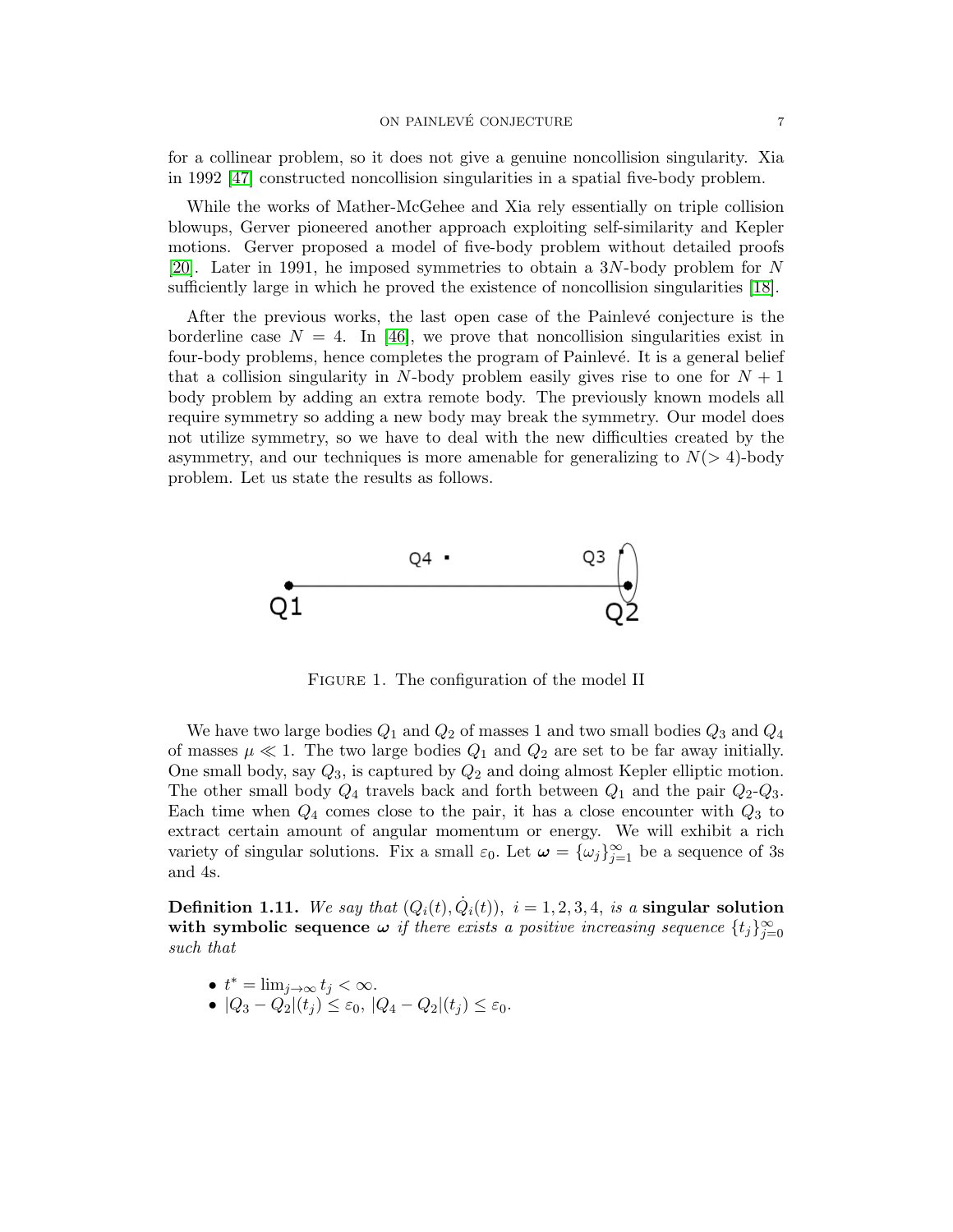#### $8\,$  JINXIN XUE

- For  $t \in [t_{j-1}, t_j]$ ,  $|Q_{7-\omega_j} Q_2|(t) \leq \varepsilon_0$  and  $\{Q_{\omega_j}(t)\}_{t \in [t_{j-1}, t_j]}$  leaves the  $\varepsilon_0$  neighborhood of  $Q_2$ , winds around  $Q_1$  exactly once, then reenters the  $\varepsilon_0$ neighborhood of  $Q_2$ .
- $\limsup_{t} |\dot{Q}_i(t)|$ ,  $\limsup_{t} |Q_i(t)| \to \infty$  as  $t \to t^*$ ,  $i = 1, 2, 3, 4$ .

During the time interval  $[t_{j-1}, t_j]$  we refer to  $Q_{\omega_j}$  as the traveling particle and to  $Q_{7-\omega_j}$  as the captured particle. Thus  $\omega_j$  prescribes which particle is the traveler during the *j*th trip.

We denote by  $\Sigma_{\boldsymbol{\omega}}$  the set of initial conditions of singular orbits with symbolic sequence  $\omega$ .

# <span id="page-7-0"></span>**Theorem 1.12.** There exists  $\mu_* \ll 1$  such that for  $\mu < \mu_*$  the set  $\Sigma_{\omega} \neq \emptyset$ .

Moreover there is an open set U on the zero energy level and zeroth angular momentum level, and a foliation of  $U$  by two-dimensional surfaces such that for any leaf S of our foliation  $\Sigma_{\boldsymbol{\omega}} \cap S$  is a Cantor set.

In [\[13\]](#page-44-14), we introduced a simplified model that we call two-center-two-body problem: We fix the two large bodies  $Q_1$  and  $Q_2$  and consider the motion of the two small bodies  $Q_3$  and  $Q_4$  in the gravitational field generated by all the four bodies. We prove that there exists orbit such that the velocities  $|\dot{Q}_3|$  and  $|\dot{Q}_4|$  are accelerated to infinity within finite time avoiding all early collisions. The simplified model captured most of the mathematical difficulties of the proof of Theorem [1.12.](#page-7-0) Note that the Euler two-center problem, i.e. a particle moves in the gravitational field generated by two fixed masses, is a classical integrable system. Our theorem in [\[13\]](#page-44-14) shows that adding one more particle to the two-center system creates drastically different dynamical behaviors.

The paper is organized as follows. In Section [2,](#page-8-0) we introduce the classical results on the two-body problem, including solving the two-body problem by quadrature, Kepler's three laws and the Delaunay coordinates. In Section [3,](#page-11-0) we explain Gerver's ideal model in [\[17\]](#page-44-15) used in the proof of Theorem [1.12.](#page-7-0) In Section [4,](#page-18-0) we explain the proof of Theorem [1.12.](#page-7-0) In Section [5,](#page-29-0) we include the total collapse blowup techniques and apply it to several cases of three-body problems. Finally, in Appendix [A,](#page-37-0) we give the proofs of Painlevé's theorem on the nonexistence of noncollision singularities for three-body problem and von Zeipel's Theorem [1.10.](#page-5-1)

We end the introduction by a conjecture and a problem relevant to the main theme of the paper.

Conjecture 1.13. In special relativistic N-body problem with Coulumb potential, all singularities are collisions.

Problem 1.14. In special relativistic N-body problem with Coulumb potential, construct an orbit such that the velocity of one body goes to the speed of light as  $t \to \infty$ .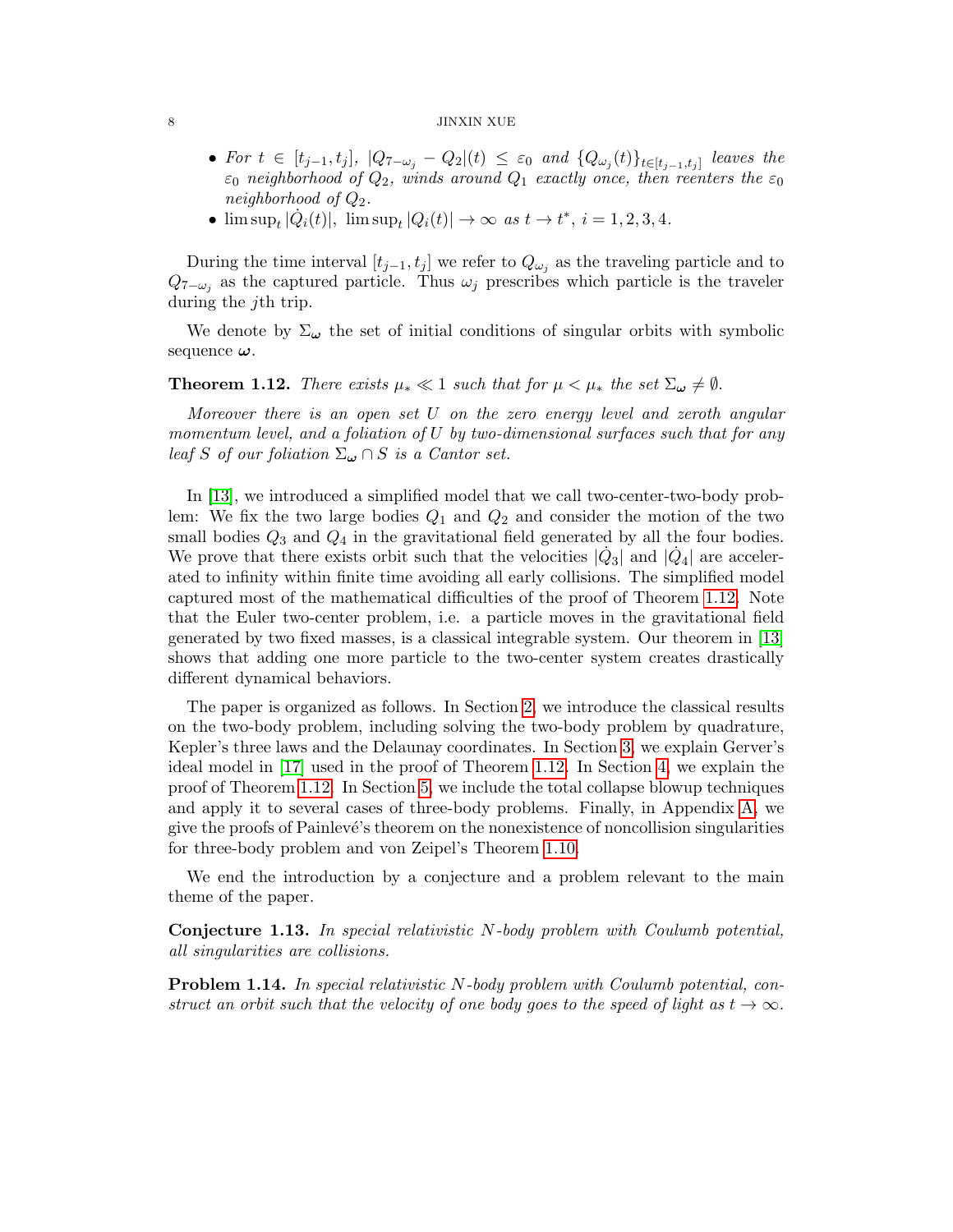### ON PAINLEVÉ CONJECTURE  $\qquad \qquad \qquad 9$

#### 2. Two-body problem

<span id="page-8-0"></span>In this section we consider the two-body problem. We will solve the two-body problem by quadrature and recover Kepler's three laws from the solution. Moreover, we will introduce the action-angle coordinates called Delaunay coordinates, which will be used intensively later.

We suppose the mass center is the origin  $m_1Q_1 + m_2Q_2 = 0$ , which implies  $P_1 + P_2 = m_1 \dot{Q}_1 + m_2 Q_2 = 0$ . We can thus introduce  $x = Q_2 - Q_1$  as the relative position and  $y = P_2$  and we see that the symplectic form

<span id="page-8-1"></span>
$$
dP_1 \wedge dQ_1 + dP_2 \wedge dQ_2 = dy \wedge dx + d(P_1 + P_2) \wedge dQ_1 = dy \wedge dx
$$

is preserved. Therefore it is enough to consider the following Hamiltonian of the form

(2.1) 
$$
H(x,y) = \frac{y^2}{2m} - \frac{k}{|x|}, \quad (x,y) \in \mathbb{R}^3 \times \mathbb{R}^3.
$$

Here we have  $m = \frac{m_1 m_2}{m_1 + m_2}$  $\frac{m_1 m_2}{m_1 + m_2}$  and  $k = m_1 m_2$ . The equation of motion has the form

$$
m\ddot{x} = -k\frac{x}{|x|^3}.
$$

It is easy to verify that the angular momentum  $\Theta = x \times y$  is conserved. This implies that the orbit lies on a plane perpendicular to the angular momentum vector. So in the following we consider  $x, y \in \mathbb{R}^2$ .

It can be verified that the following transformation is symplectic.

(2.2) 
$$
\begin{cases} x = (r \cos \theta, r \sin \theta), \\ y = (R \cos \theta - \frac{\Theta}{r} \sin \theta, R \sin \theta + \frac{\Theta}{r} \cos \theta). \end{cases}
$$

It is clear that r has the geometric meaning of length and  $\theta$  is the polar angle, R is the radial momentum conjugate to r and  $\Theta = x \times y$  is the angular momentum. It can be verified that the following symplectic form is preserved:

$$
dy \wedge dx = dR \wedge dr + d\Theta \wedge d\theta.
$$

The transformation is obtained as follows. First, we introduce polar coordinates for the position x. For the momentum, it is known that a linear transform  $A$ :  $\mathbb{R}^n \to \mathbb{R}^n$ ,  $A \in GL_n\mathbb{R}$  induces a symplectic transform  $(A, (A^T)^{-1})$  on  $\mathbb{R}^n \times \mathbb{R}^n$ . So the above symplectic transform in the momentum space is obtained by taking the transpose inverse of the derivative of the polar coordinate change in the position space.

We substitute this polar coordinate change into the Hamiltonian to yield the following

$$
H(R,r,\Theta,\theta) = \frac{1}{2m} \left( R^2 + \frac{\Theta^2}{r^2} \right) - \frac{k}{r}.
$$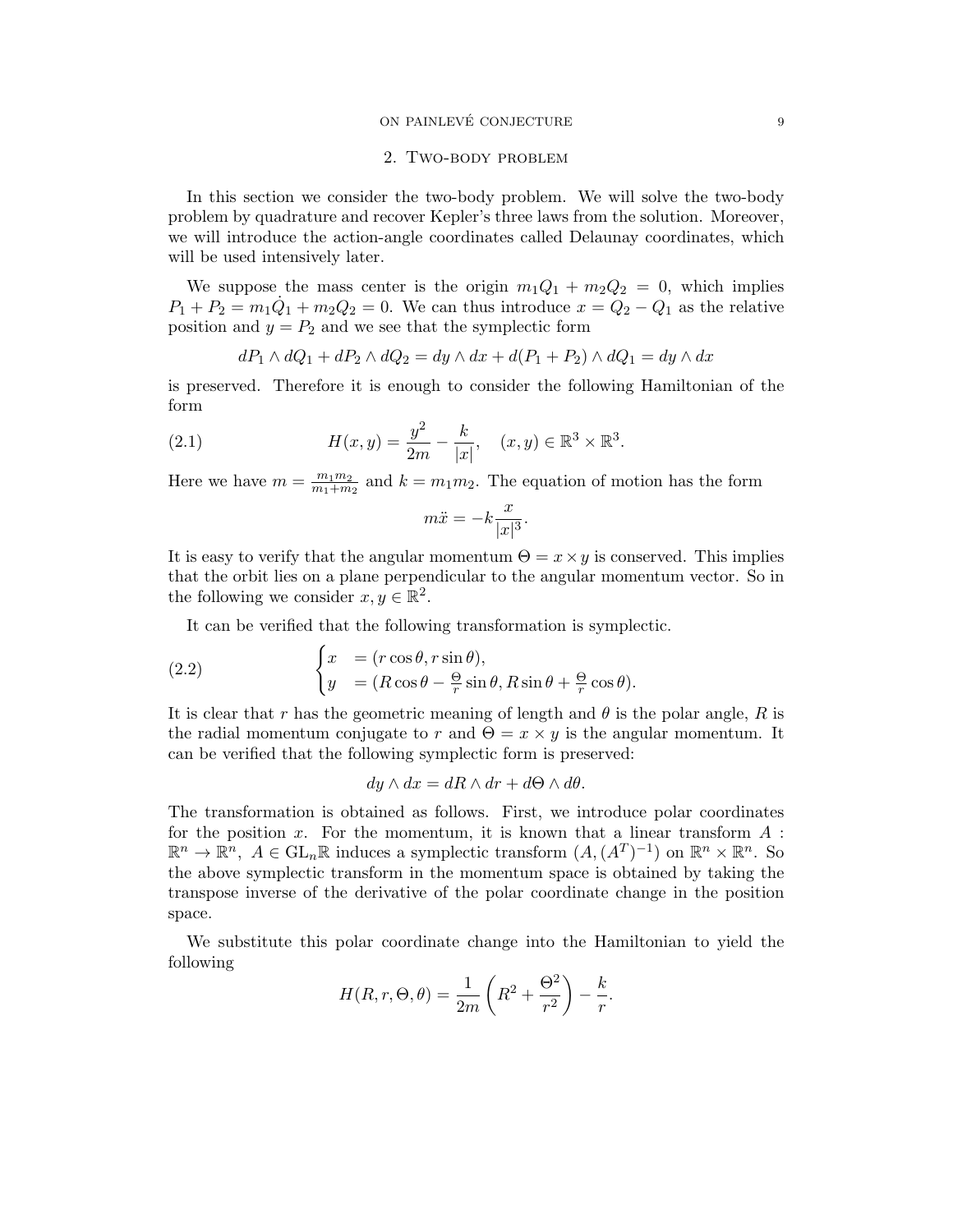Now the angular momentum  $\Theta$  is constant. The Hamiltonian system has one degree of freedom governing the motion of the radial component. We introduce the effective potential  $V_{\text{eff}}(r) = \frac{1}{2m}$  $\Theta^2$  $\frac{\Theta^2}{r^2} - \frac{k}{r}$  $\frac{k}{r}$ . When the total energy is negative, the radial length has to be bounded and energy conservation gives that each orbit in the phase space is closed and is given by the graph of the function

$$
r \mapsto \dot{r} = R(r)/m = \pm \sqrt{2m^{-1}(E - V_{\text{eff}}(r))}.
$$

We also have  $\dot{\theta} = \frac{\Theta}{mr^2}$ . Therefore we get

$$
\frac{d\theta}{dr} = \frac{\Theta/r^2}{\sqrt{2m(E - V_{\text{eff}}(r))}},
$$

$$
\theta = \int \frac{\Theta/r^2 dr}{\sqrt{2m(E - V_{\text{eff}}(r))}}.
$$

The integral can be evaluated explicitly as

<span id="page-9-0"></span>
$$
\theta = \arccos \frac{\frac{\Theta}{r} - \frac{mk}{\Theta}}{\sqrt{2mE + \frac{m^2k^2}{\Theta^2}}}.
$$

Denoting by  $e = \sqrt{1 + \frac{2E\Theta^2}{mk^2}}$  the eccentricity, we obtain from the above equation that

(2.3) 
$$
r = \frac{\Theta^2/(mk)}{1 + e \cos \theta}.
$$

This is the equation for a conic section. Depending on the signs of  $E$ , the equation represents an ellipse  $(E < 0)$ , parabola  $(E = 0)$  and hyperbola  $(E > 0)$ .

From this, we can derive Kepler's three laws.

First, denoting by a the semimajor and b the semiminor of the ellipse. Then we get

$$
2a = \frac{\Theta^2/(mk)}{1+e} + \frac{\Theta^2/(mk)}{1-e} = \frac{2\Theta^2/(mk)}{1-e^2} = \frac{k}{|E|}.
$$

So we get  $a = \frac{k}{2\pi}$  $\frac{k}{2|E|}$ . The semiminor is

$$
b = a\sqrt{1 - e^2} = \frac{k}{2|E|} \sqrt{\frac{2|E|\Theta^2}{mk^2}} = \frac{\Theta}{\sqrt{2m|E|}}.
$$

In polar coordinates, the angular momentum can be written as

$$
\Theta/m = \mathbf{r} \times \dot{\mathbf{r}} = \mathbf{r} \times (\dot{r}\mathbf{e}_r + r\dot{\theta}\mathbf{e}_\theta) = r^2 \dot{\theta}\mathbf{e}_r \times \mathbf{e}_\theta.
$$

Kepler's second law says that the rate of change of the area  $S(t)$  swept out by the radius vector is a constant. On the infinitesimal level, we see that this area of the infinitesimal triangle is given by  $\Delta S = \frac{1}{2}$  $\frac{1}{2}r^2 \sin(\Delta \theta) = \frac{1}{2}r^2 \dot{\theta} \Delta t$ . This gives  $\dot{S} = \frac{1}{2m} \Theta$ . So Kepler's second law is really the angular momentum conservation.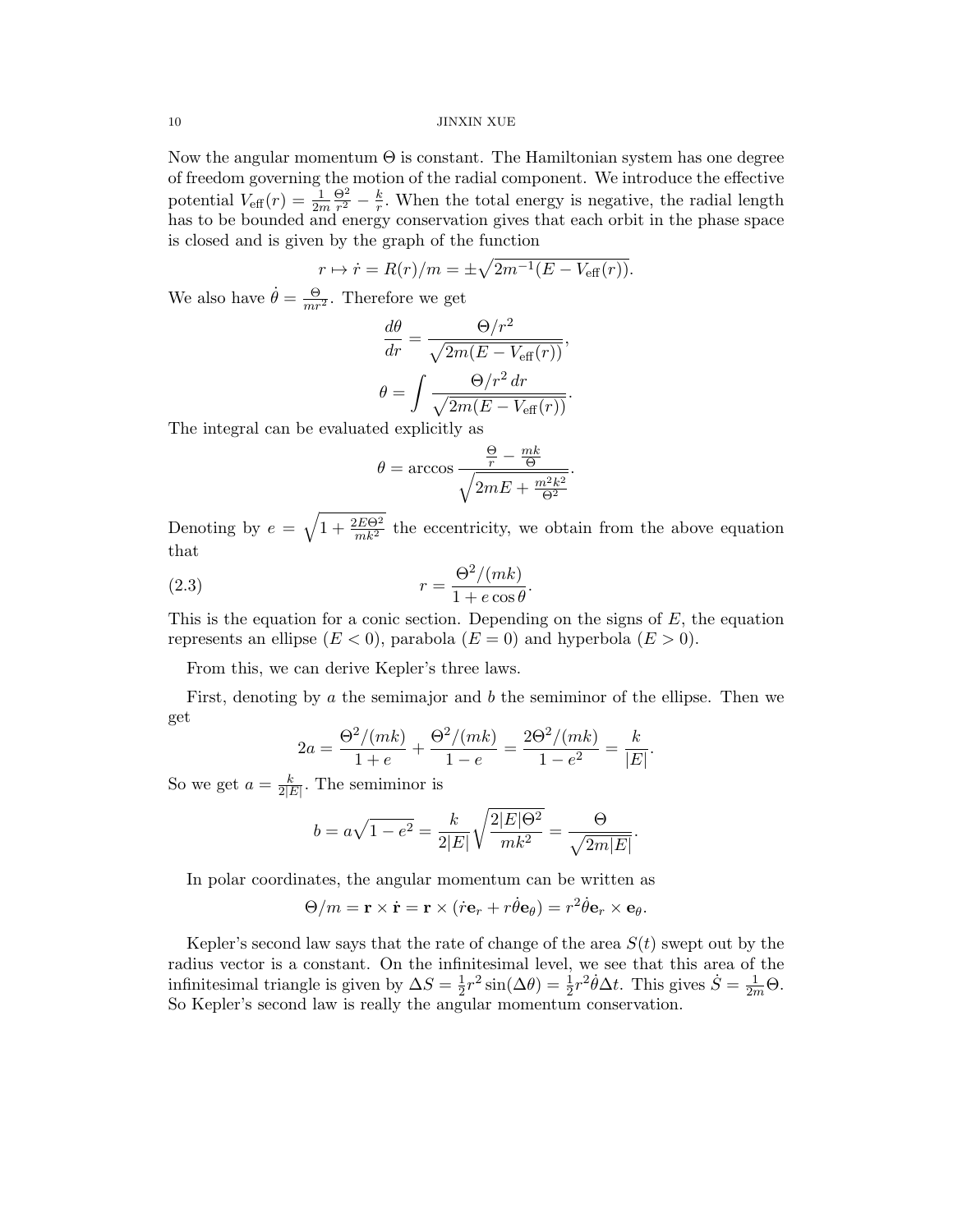Suppose the period is T, so the total area of the ellipse is  $T\frac{\Theta}{2m} = \pi ab$ . Then we obtain

$$
T = \pi \frac{mk}{|E|} \frac{\Theta}{\sqrt{2m|E|}} / \Theta = \frac{k\pi}{|E|\sqrt{2m|E|}} = \frac{2\pi a^{3/2}}{(k/m)^{1/2}}.
$$

This is Kepler's third law.

There is another remarkable coordinate system called Delaunay coordinates, which is the action-angle coordinates for the Kepler problem. This coordinate system condenses the above information from Kepler's laws in a simple way. The coordinates are denoted by  $(L, \ell, G, g)$  with the following physical meanings.

- L is the symplectic area enclosed by the graph  $(R, r)$  on the energy level  $E < 0$ ;
- $\bullet$   $\ell$  is the area swept out by the particle, called mean anomaly;
- $G = \Theta$  is the angular momentum;
- g measures the angle of perigee.

In Delaunay coordinates, the Hamiltonian has the form

$$
H(L,\ell,G,g) = -\frac{mk^2}{2L^2}.
$$

The only nontrivial Hamiltonian equation is  $\dot{\ell} = \frac{mk^2}{L^3}$  which is exactly Kepler's second and third laws.

Comparing the above formulas for the semimajor  $a$  and semiminor  $b$ , we obtain further geometric meanings for the Delaunay variables

(2.4) 
$$
a = \frac{L^2}{mk}, \ b = \frac{L|G|}{mk}, \ e = \sqrt{1 - G^2/L^2},
$$

where e is the eccentricity. The mean anomaly  $\ell$  can be related to the polar angle  $\psi$  through the equations

<span id="page-10-0"></span>
$$
\tan\frac{\psi}{2} = \sqrt{\frac{1+e}{1-e}} \cdot \tan\frac{u}{2}, \quad u - e\sin u = \ell.
$$

Denoting the particle's position by  $Q = (q_1, q_2)$  and its momentum by  $P = (p_1, p_2)$ we have the following formulas in the case  $q = 0$ 

(2.5) 
$$
q_1 = \frac{L^2}{mk} (\cos u - e), \quad q_2 = \frac{LG}{mk} \sin u, p_1 = -\frac{mk}{L} \frac{\sin u}{1 - e \cos u}, \quad p_2 = \frac{mk}{L^2} \frac{G \cos u}{1 - e \cos u},
$$

Here g does not appear because the argument of apapsis is chosen to be zero. In the general case, we need to rotate the  $(q_1, q_2)$  and  $(p_1, p_2)$  using the matrix  $\int \cos g - \sin g$  $\sin g$   $\cos g$ .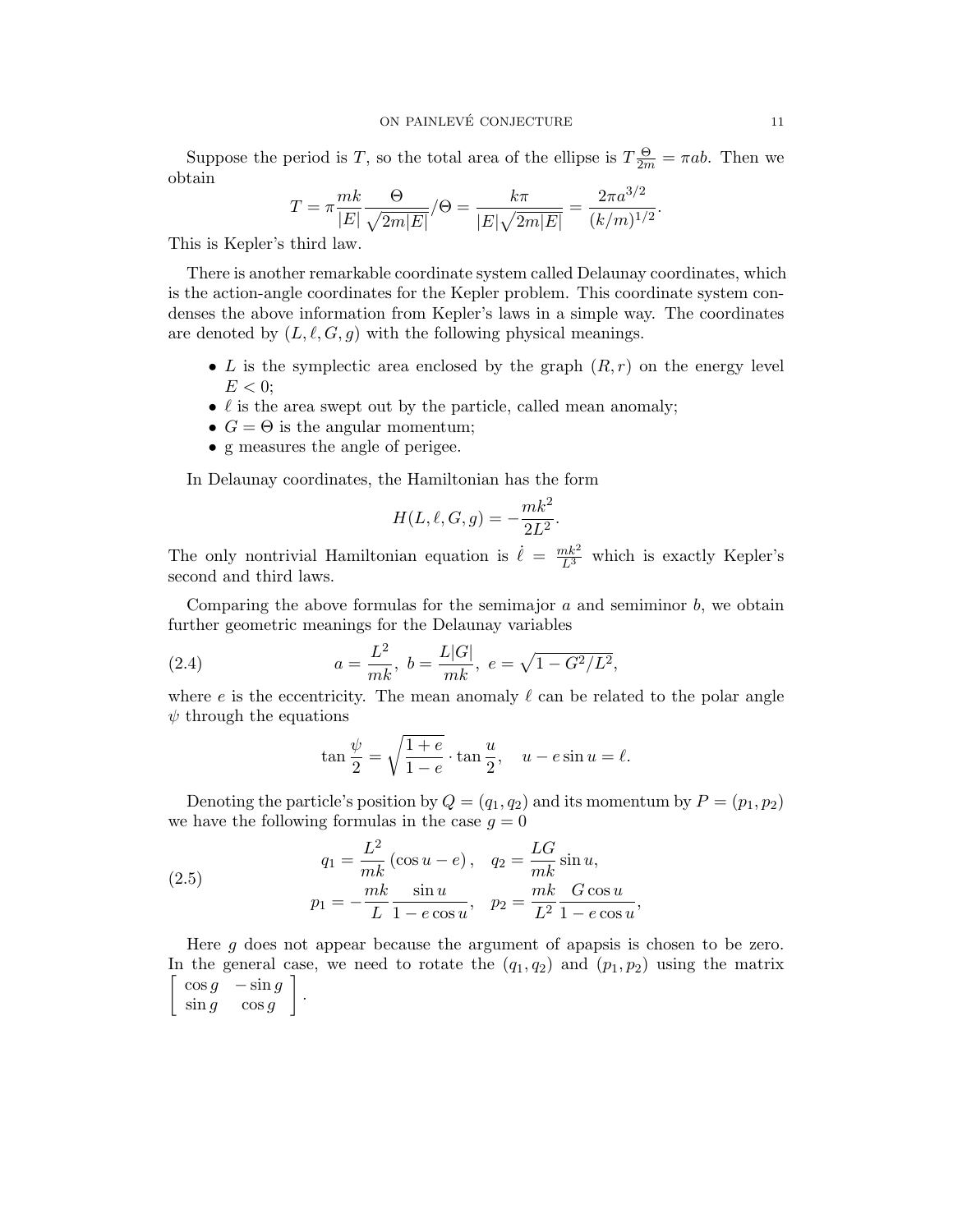It is remarkable that the Delaunay coordinates, defined for elliptic Kepler motions, are also defined for hyperbolic Kepler motions after small changes.

(2.6) 
$$
q_1 = \frac{L^2}{mk} (\cosh u - e), \quad q_2 = \frac{LG}{mk} \sinh u, p_1 = -\frac{mk}{L} \frac{\sinh u}{1 - e \cosh u}, \quad p_2 = -\frac{mk}{L^2} \frac{G \cosh u}{1 - e \cosh u}.
$$

where u and  $\ell$  are related by

(2.7) 
$$
u - e \sinh u = \ell, \text{ where } e = \sqrt{1 + \left(\frac{G}{L}\right)^2}
$$

is the eccentricity. In the hyperbolic Delaunay coordinates  $(L, \ell, G, g)$ , the Hamiltonian for the Kepler hyperbolic motion can be written as

$$
H = \frac{mk^2}{2L^2}.
$$

#### 3. Gerver's ideal model

<span id="page-11-0"></span>In [\[17\]](#page-44-15), Gerver proposed an ideal model for the construction of noncollision singularities in four-body problem, which lies in the heart of the proof of Theorem [1.12](#page-7-0) of [\[46\]](#page-45-7). The model is very interesting and elementary, so in this section we explain it in details.

We need three parameters to determine an ellipse: the semimajor, semiminor and the angle of the periapsis and similar for a hyperbola. In Delaunay variables, these parameters are equivalent to  $L, G, g$ . The mean anomaly  $\ell$  indicates the position of the particle on the ellipse or hyperbola. Gerver's model considers the dynamics of the subsystem  $Q_2, Q_3, Q_4$  in the limit case  $\mu = m_3 = m_4 = 0$  with  $Q_1$  ignored. We assume that

- $Q_3$  has elliptic motion and  $Q_4$  has hyperbolic motion with focus  $Q_2$ ;
- $Q_3$  and  $Q_4$  arrive at the correct intersection point of their orbits simultaneously (see Figure 1 and 2);
- $Q_3$  and  $Q_4$  do not interact unless they have an exact collision, and the collision is treated as elastic collision (energy and momentum are preserved).

The main conclusion is that

- the major axis of the elliptic motion is always kept vertical;
- the incoming and outgoing asymptotes of the hyperbolic motion are always horizontal;
- after two steps of the collision procedure, the ellipse has the same eccentricity as the ellipse before the first collision, but has a smaller semi-major axis (see Figure 1 and 2).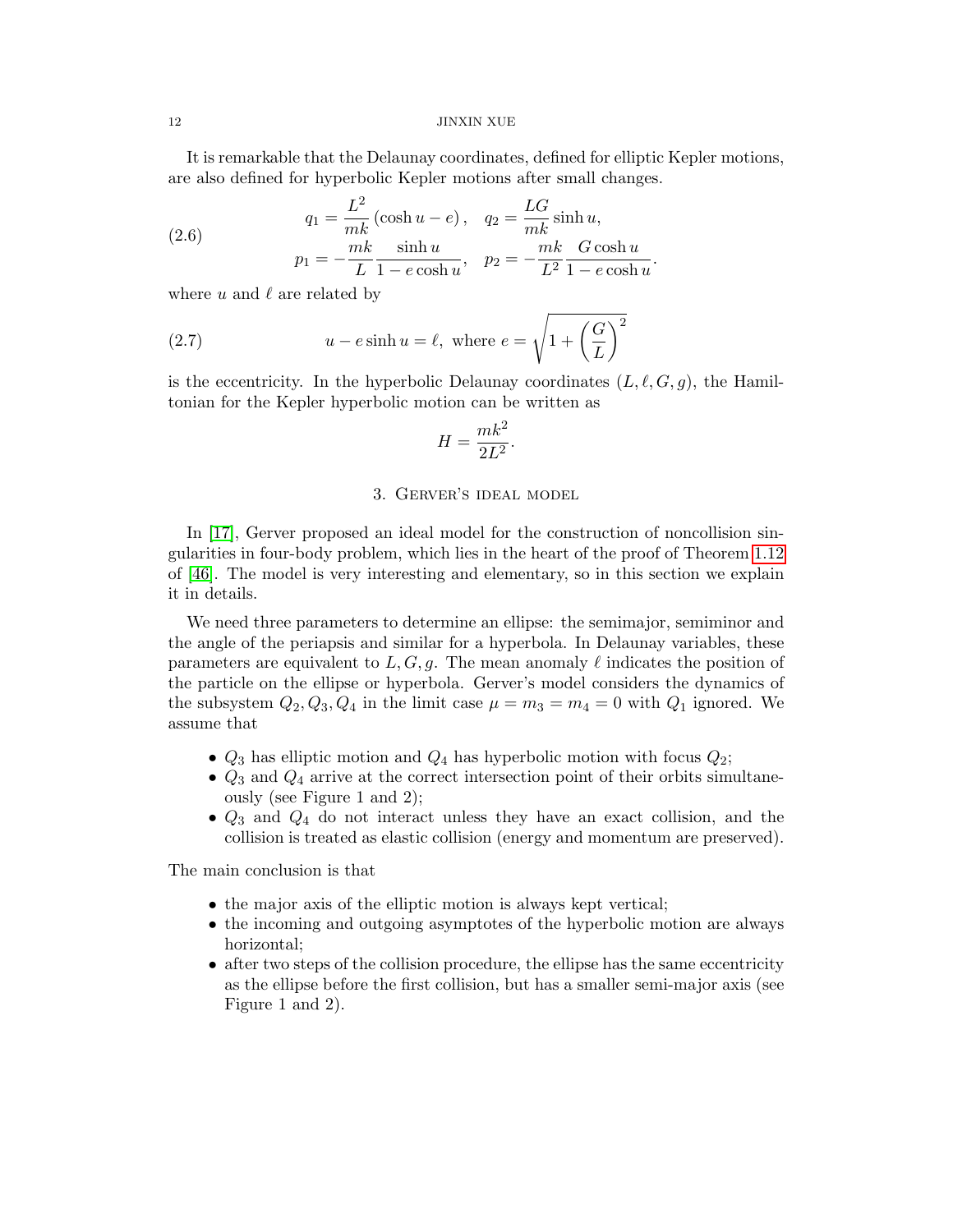The interaction of  $Q_3$  and  $Q_4$  is desribed by the elastic collision, i.e. the energy conservation and momentum conservation laws are obeyed and there is no mutual forces. Suppose two particles  $Q_3$  and  $Q_4$  collides at 0 with velocities  $v_3^-$  and  $v_4^$ respectively. Suppose the velocities after the collision are  $v_3^+$  and  $v_4^+$  respectively. By energy conservation and momentum conservation we have

$$
|v_3^+|^2 + |v_4^+|^2 = |v_3^-|^2 + |v_3^-|^2, \quad v_3^+ + v_4^+ = v_3^- + v_4^-.
$$

These provide three equations and we want to solve for four variables  $(v_3^+, v_4^+) \in$  $\mathbb{R}^2 \times \mathbb{R}^2$  for given initial velocities  $(v_3^-, v_4^-) \in \mathbb{R}^2 \times \mathbb{R}^2$ , The solution can be expressed explicitly as

<span id="page-12-2"></span>(3.1) 
$$
v_3^+ = \frac{v_3^- + v_4^-}{2} + \left| \frac{v_3^- - v_4^-}{2} \right| n(\alpha), \quad v_4^+ = \frac{v_3^- + v_4^-}{2} - \left| \frac{v_3^- - v_4^-}{2} \right| n(\alpha),
$$

where  $n(\alpha)$  is a unit vector making angle  $\alpha$  with  $v_3^- - v_4^-$ . Here  $\alpha \in [0, 2\pi)$  is a free parameter.



<span id="page-12-1"></span>FIGURE 2. Angular momentum transfer

<span id="page-12-0"></span>3.1. The first collision, angular momentum transfer. In this section, we de-scribe the first step in Gerver's construction (see Figure [3\)](#page-12-1). Assuming  $Q_3$  and  $Q_4$  to have zero mass so they have no gravitational interaction with each other, but both are attracted by  $Q_2$ . Suppose  $m_2 = 1$ , then the Hamiltonians governing the motion of  $Q_3$  and  $Q_4$  are both [\(2.1\)](#page-8-1) with  $m = k = 1$  (We may set in (2.1)  $m_2 = 1, m_1 = \mu$ ,  $k = m_1 m_2 = \mu, m = \frac{m_1 m_2}{m_1 + m_2}$  $\frac{m_1 m_2}{m_1 + m_2} = \mu + O(\mu)$  and  $y = \mu v$ , then divide the Hamiltonian by  $\mu$  and let  $\mu \to 0$ ).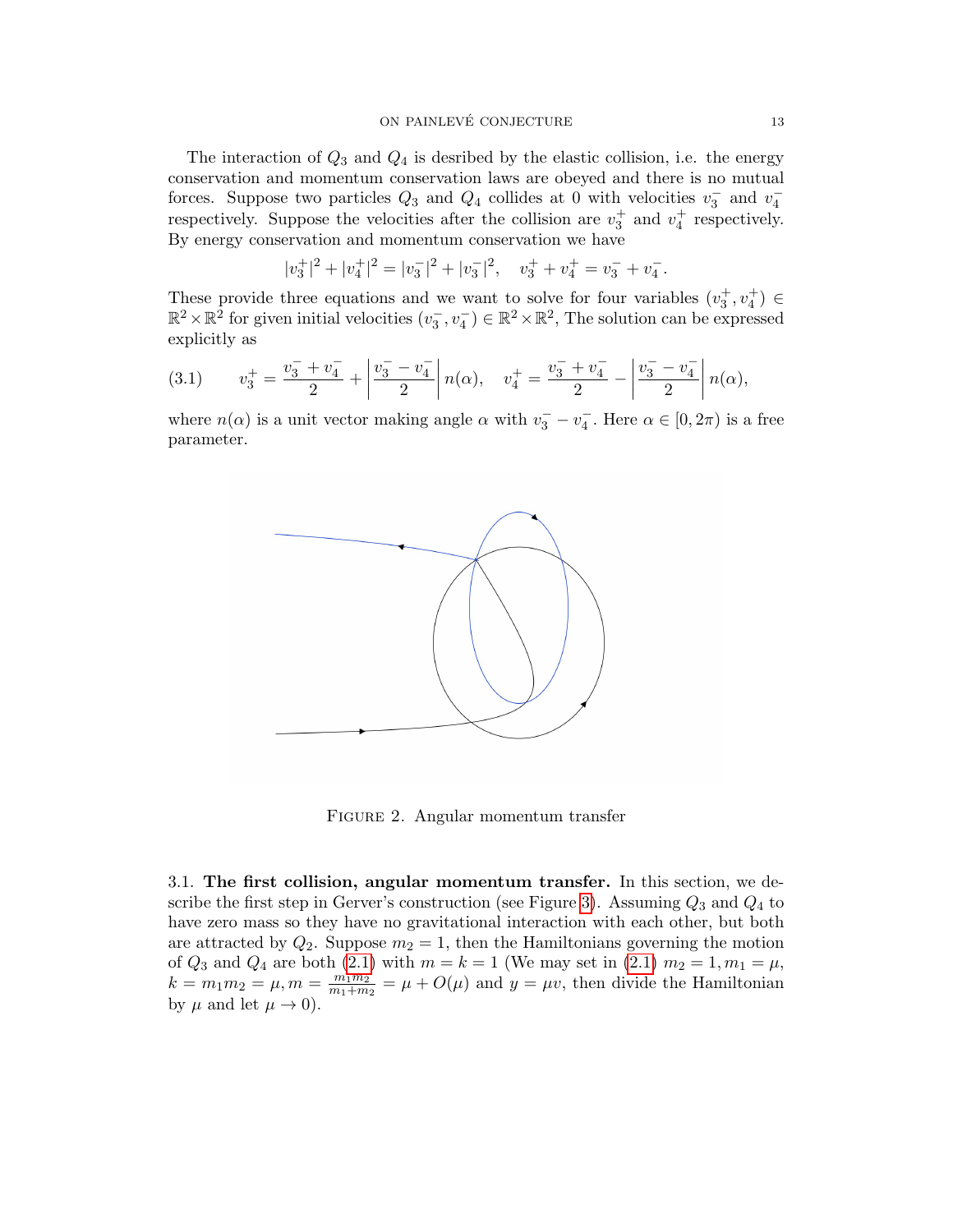

<span id="page-13-0"></span>FIGURE 3. Energy transfer

Let  $\varepsilon_0 \in (0,$ √  $\overline{2}/2$ ) and  $\varepsilon_1 = \sqrt{1 - \varepsilon_0^2} \in ($ √  $2/2, 1$ ). Suppose the initial ellipse of  $Q_3$ 's orbit is

$$
\frac{x^2}{\varepsilon_1^2} + (y - \varepsilon_0)^2 = 1,
$$

which is an ellipse with semimajor 1 and semiminor  $\varepsilon_1$  (hence eccentricity  $\varepsilon_0$ ) and one focus at zero. We can use the geometric meanings of Delaunay coordinates [\(2.4\)](#page-10-0) to find the energy of the orbit is  $E = -\frac{1}{2}$  $\frac{1}{2}$  and angular momentum is  $G = \varepsilon_1$  (we use the convention that  $G$  is positive if  $Q_3$  moves counterclockwise on the ellipse).

By assumption, an elastic collision occurs where the  $Q_3$ -ellipse and  $Q_4$ -hyperbola cross. The collision point is carefully chosen so that all the following construction works. The first collision point is chosen at  $Z := (X, Y) = (-\varepsilon_0 \varepsilon_1, \varepsilon_0 + \varepsilon_1)$ . The final ellipses of  $Q_3$  after collision is

$$
\frac{x^2}{\varepsilon_0^2} + (y - \varepsilon_1)^2 = 1,
$$

which has semimajor 1 and semiminor  $\varepsilon_0$  (hence eccentricity  $\varepsilon_1$ ) and focused at 0. Again by [\(2.4\)](#page-10-0) to find the energy of the orbit is  $E = -\frac{1}{2}$  $\frac{1}{2}$  and angular momentum is  $G = -\varepsilon_0$ .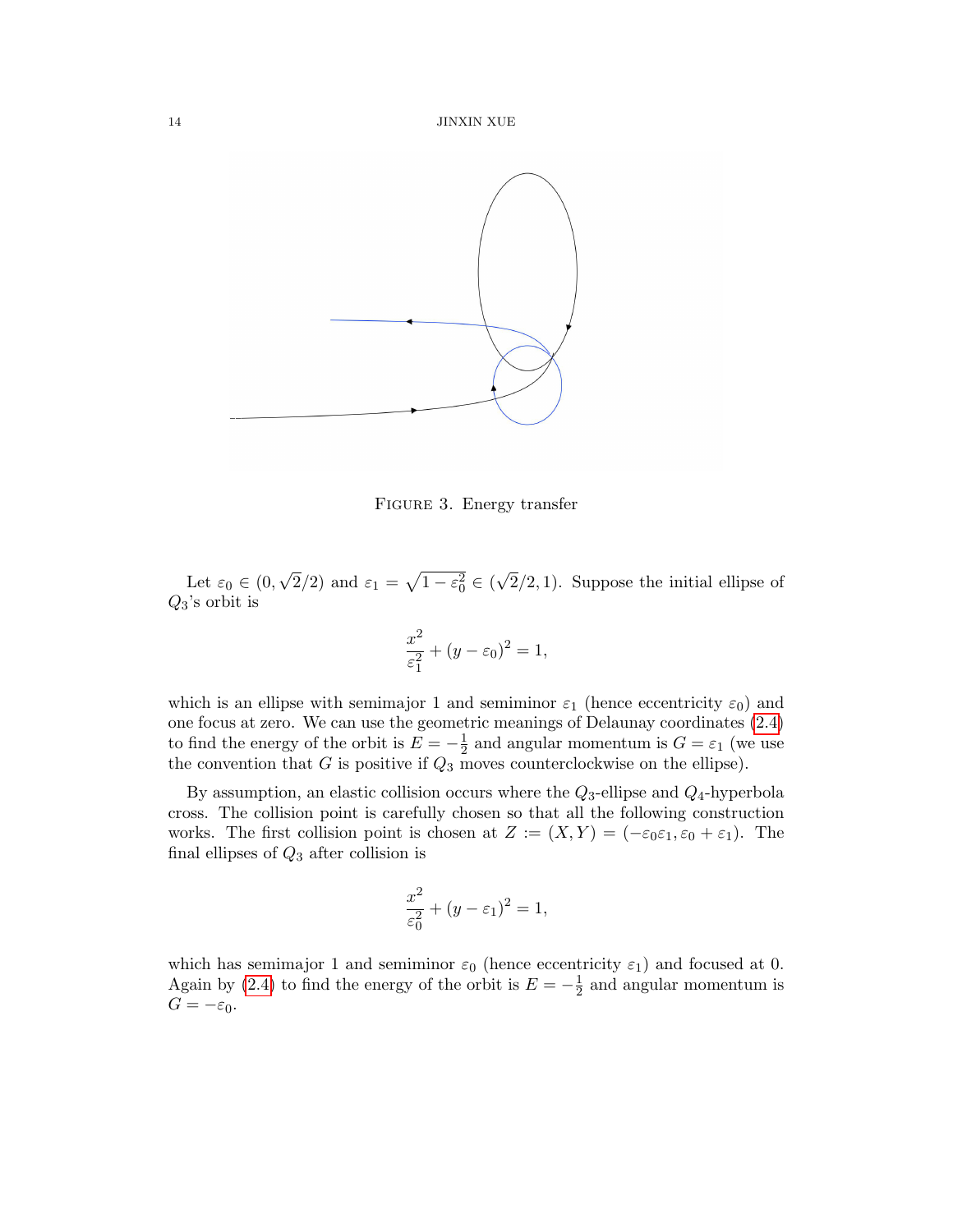The velocities  $v^-$  and  $v^+$  of  $Q_3$  before and after the collision respectively are solved from the equations of angular momentum conservation and energy conservation

(3.2) 
$$
Z \times v^- = \varepsilon_1, \quad \frac{1}{2}|v^-|^2 - \frac{1}{|Z|} = -\frac{1}{2},
$$

$$
Z \times v^+ = -\varepsilon_0, \quad \frac{1}{2}|v^+|^2 - \frac{1}{|Z|} = -\frac{1}{2}.
$$

The solutions are given by

$$
v^- = \frac{1}{1 + \varepsilon_0 \varepsilon_1} (-\varepsilon_1^2, -\varepsilon_0), \quad v^+ = \frac{1}{1 + \varepsilon_0 \varepsilon_1} (\varepsilon_0^2, \varepsilon_1).
$$

We next find the hyperbolic orbits for  $Q_4$ . By the energy conservation, both the incoming and outgoing orbits of  $Q_4$  have energy  $1/2$  with the incoming asymptote of the initial orbit and the outgoing asymptote of the final orbit both parallel to the negative x-axis. They both intersect the ellipsis at  $Z$ . In geometric terms, both hyperbolas have semimajors  $-1$  focus at the origin and one asymptote  $y = -p$  for some  $p \in \mathbb{R}$ .

We consider a standard hyperbola  $\tilde{y}^2 - (\tilde{x} \tan \psi)^2 = 1$  with  $\tilde{y} > 0$  and some  $\psi$  to be determined later. This is a hyperbola opening up, symmetric along the  $\tilde{y}$ -axis and the asymptote forms an angle  $\psi$  with the  $\tilde{x}$ -axis. The coordinate of the focus is  $(0, \csc \psi)$ .

The hyperbola that we are looking for is related to this one by a rotation by angle  $\psi$  (so that one asymptote is parallel to the x-axis) and a vertical shift by  $\csc \psi$  (so that the focus is shifted to the origin).

We thus have the coordinate change  $\begin{cases} \tilde{x} = x \cos \psi + y \sin \psi \end{cases}$  $\tilde{y} = y \cos \psi - x \sin \psi + \csc \psi.$ Substitut-

ing this to the  $(\tilde{x}, \tilde{y})$  equation and after some manipulations we arrive at the following equation for  $(x, y)$ 

$$
y^{2}(1 - p^{-2}) - 2xy/p + 2yp - 2x + 1 + p^{2} = 1
$$

where  $p = \cot \psi$  and  $y = -p$  is exactly the asymptote parallel to the x-axis. We arrive at

$$
(p2 + yp - x - r)(p2 + yp - x + r) = 0, \quad r = \sqrt{x2 + y2}.
$$

Each factor on the LHS represents one branch of the hyperbola and the first one is the one that we are looking for so we have at the collision point  $Z = (X, Y)$ 

$$
p^{2} + Yp - X - R = 0
$$
,  $R = \sqrt{X^{2} + Y^{2}} = 1 + \varepsilon_{0}\varepsilon_{1}$ .

We solve for  $p$ 

$$
p_{\mp} = \frac{-Y \mp \sqrt{Y^2 + 4(X + R)}}{2}
$$

where  $y = -p_-\$  is the incoming asymptote and  $y = -p_+\$  is the outgoing asymptote.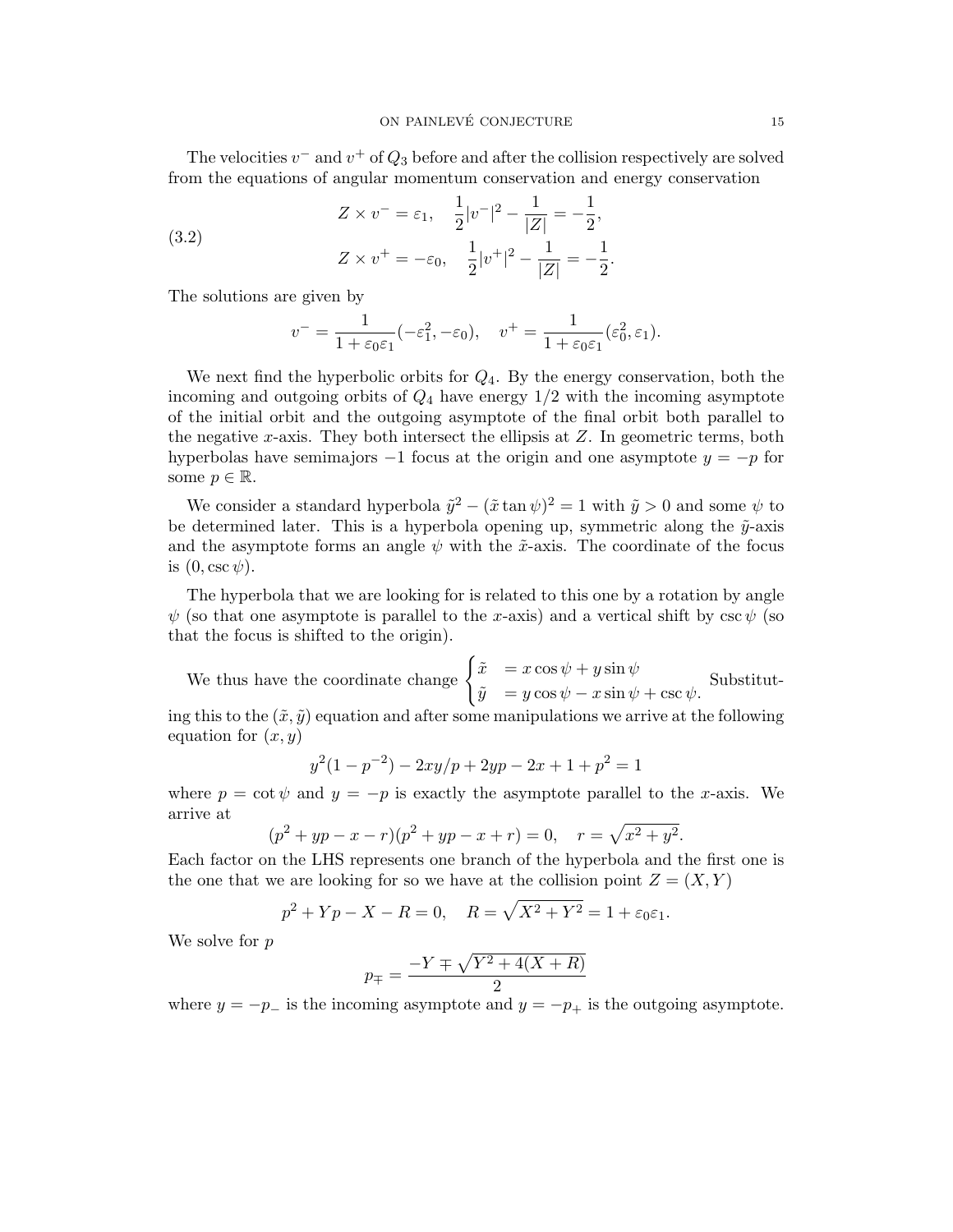We next work out the velocities  $u^-$  and  $u^+$  of  $Q_4$  before and after collision at Z. We again use the equations for angular momentum conservation and energy conservation

(3.3) 
$$
Z \times u^{-} = p_{-}, \quad \frac{1}{2}|u^{-}|^{2} - \frac{1}{|Z|} = \frac{1}{2},
$$

$$
Z \times u^{+} = p_{+}, \quad \frac{1}{2}|u^{+}|^{2} - \frac{1}{|Z|} = \frac{1}{2}.
$$

The solutions are given by

$$
u^- = \left(1 - \frac{Y}{Rp_-}, \frac{1}{Rp_-}\right), \quad u^+ = \left(-1 + \frac{Y}{Rp_+}, -\frac{1}{Rp_+}\right).
$$

<span id="page-15-0"></span>3.2. The second collision, energy transfer. In this section, we describe the second step in Gerver's construction (see Figure [3\)](#page-13-0). The second collision transfers energy from  $Q_3$  to  $Q_4$ . We start with the  $Q_3$  ellipse after the first collision. The second collision point is chosen at  $Z = (X, Y) = (\varepsilon_0^2, 0)$  and the equations for the initial and final ellipses are respectively

(3.4) 
$$
\frac{x^2}{\varepsilon_0^2} + (y - \varepsilon_1)^2 = 1, \n\frac{\varepsilon_1^2}{\varepsilon_0^4} x^2 + \left(\frac{\varepsilon_1^2}{\varepsilon_0^2} y + \varepsilon_0\right)^2 = 1.
$$

The final ellipse has semimajor  $\frac{\varepsilon_0^2}{\varepsilon_1^2}$  and semiminor  $\frac{\varepsilon_0^2}{\varepsilon_1}$  (hence eccentricity  $\varepsilon_0$ , the same as the initial ellipse in step 1). Equation [\(2.4\)](#page-10-0) implies that the energy of the final  $Q_3$  orbit is  $-\frac{1}{2}$ 2  $\frac{\varepsilon_1^2}{\varepsilon_0^2}$  and the angular momentum is  $-\varepsilon_0$ .

Again the angular momentum conservation and the energy conservation yield the velocities  $v^-$  and  $v^+$  before and after the collision

(3.5)  

$$
Z \times v^- = -\varepsilon_0, \quad \frac{1}{2}|v^-|^2 - \frac{1}{|Z|} = -\frac{1}{2},
$$

$$
Z \times v^+ = -\varepsilon_0, \quad \frac{1}{2}|v^+|^2 - \frac{1}{|Z|} = -\frac{\varepsilon_1^2}{2\varepsilon_2^2}
$$

We next consider the  $Q_4$ -hyperbola. Similarly, the incoming asymptote  $y = -p_-\text{ of }$  $Q_4$  is solved from the equation

.

$$
p^2 + Yp - X - R = 0
$$
,  $R = |Z| = \varepsilon_0^2$ .

So  $p_-=$ √  $2\varepsilon_0$  so that the incoming asymptote is  $y = 2\varepsilon_0$ .

The velocity  $u^- = (1, \sqrt{2})$  $2/\varepsilon_0$ ) of  $Q_4$  before the collision can be solved from

$$
X \times u^{-} = p, \quad \frac{1}{2}|u^{-}|^{2} - \frac{1}{R} = 1/2.
$$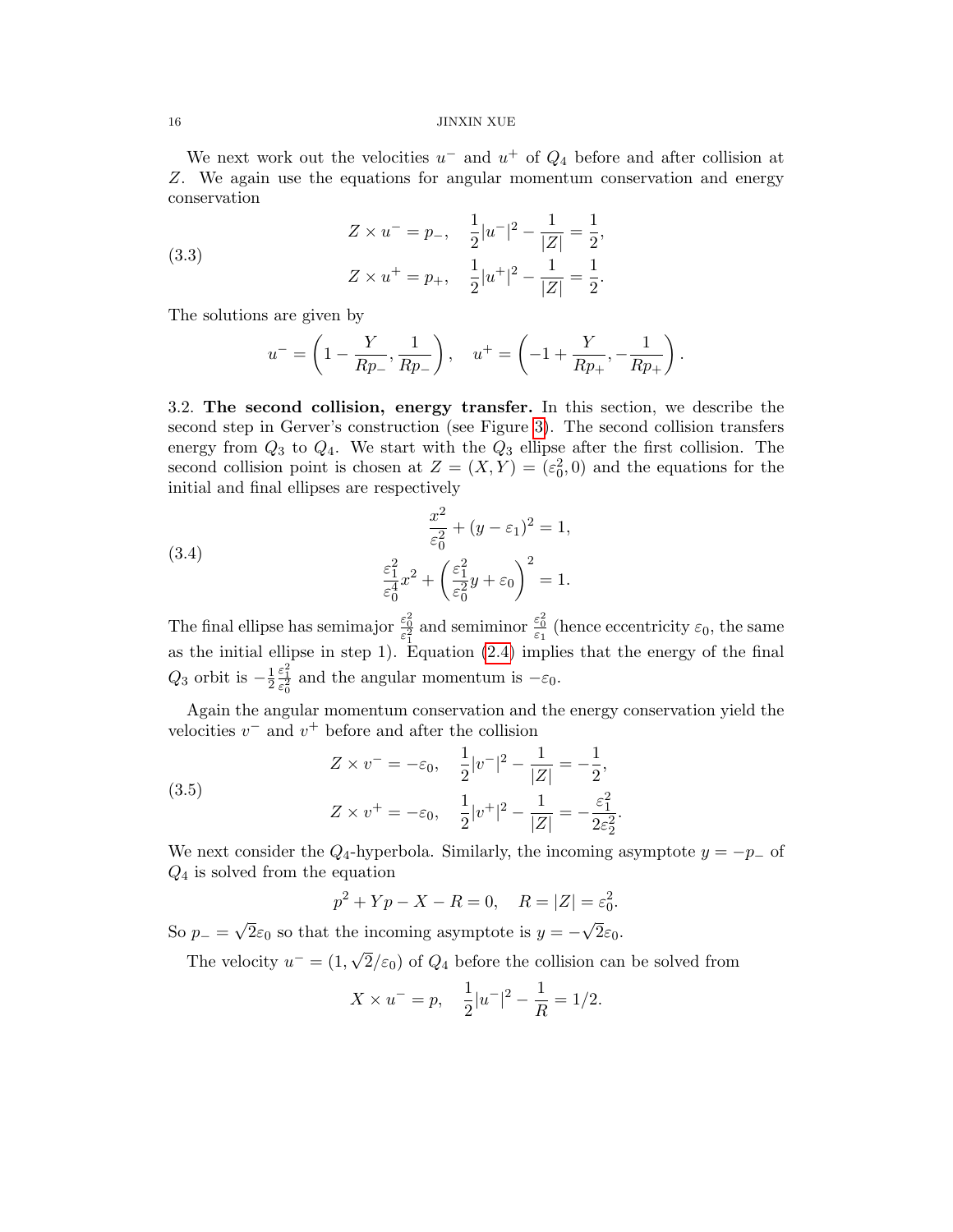After the collision, the energy of  $Q_4$  is  $\epsilon_1^2/(2\epsilon_0^2)$  so that the semimajor of the hyperbola is  $\varepsilon_0^2/\varepsilon_1^2$ . We perform a rescaling  $(x, y) \mapsto (\bar{x}, \bar{y}) = (x, y)\varepsilon_1^2/\varepsilon_0^2$  and apply our p-equation to  $(\bar{x}, \bar{y})$ . The outgoing asymptote is then solved as  $\bar{y} = -p_+$  where  $p_+$ solves the equation

$$
p^2 + Yp\varepsilon_1^2/\varepsilon_0^2 - X\varepsilon_1^2/\varepsilon_0^2 - R\varepsilon_1^2/\varepsilon_0^2 = 0.
$$

Then we get  $p_+ = -$ √  $2\varepsilon_1$  so the outgoing asymptote is  $y =$ √  $\bar{2}\varepsilon_0^2/\varepsilon_1$ .

The velocity  $u^+ = (\sqrt{2}/\varepsilon_0, \varepsilon_1/\varepsilon_0)$  after the collision is solved from the equation

$$
Z \times u^+ = \sqrt{\varepsilon}_0, \quad \frac{1}{2}|u^+|^2 - \frac{1}{R} = \frac{\varepsilon_1^2}{2\varepsilon_0^2}.
$$

<span id="page-16-0"></span>3.3. The polar coordinates representation. We summarize the above construction of Gerver into the following table and statement.

|                  | 1st collision                              | $\mathbb{Q}(-\varepsilon_0\varepsilon_1,\varepsilon_0+\varepsilon_1)$ | 2nd collision                             | $\mathbb{Q}(\varepsilon_0^2,0)$             |
|------------------|--------------------------------------------|-----------------------------------------------------------------------|-------------------------------------------|---------------------------------------------|
|                  | $\,_{3}$                                   |                                                                       | $\mathcal{C}3$                            | $Q_4$                                       |
| energy           |                                            |                                                                       | $\overline{2\varepsilon_0^2}$             | $\overline{2\varepsilon_0^2}$               |
| angular momentum | $\varepsilon_1 \rightarrow -\varepsilon_0$ | $-p_- \rightarrow -p_+$                                               | $-\varepsilon_0$                          | Zεn                                         |
| eccentricity     | $\varepsilon_0 \rightarrow \varepsilon_1$  |                                                                       | $\varepsilon_1 \rightarrow \varepsilon_0$ |                                             |
| semimajor        |                                            |                                                                       | $\varepsilon_0$                           |                                             |
| semiminor        | $\varepsilon_1 \rightarrow \varepsilon_0$  | $\rightarrow$ $ p_{+} $<br>$ p_{-} $                                  |                                           | $\sqrt{2\varepsilon_1}$<br>$2\varepsilon_0$ |

We use the variables  $(e_3, q_3, E_3)$  to describe the shape of the  $Q_3$ -ellipse focused at the origin, where  $(e_3, g_3, E_3)$  are eccentricity, argument of periapsis and energy respectively. For the  $Q_4$ -hyperbola, we can use similarly  $(e_4, g_4, E_4)$  to describe it. However, we can eliminate  $E_4$  since we have energy conservation  $E_4 = -E_3$  and we can eliminate  $g_4$  since we assume one asymptote is horizontal. So  $e_4$  is enough to determine the shape of the  $Q_4$ -hyperbola and also the collision point that is the intersection point of  $Q_3$ -ellipse and  $Q_4$ -hyperbola. Note also that we have a freedom to choose either  $Q_3$  or  $Q_4$  to move on the elliptic orbit and the other hyperbolic after each collision. We thus obtain a map  $\mathbf{G}_{e_4,j,\omega}$  that we call Gerver's map that maps from the space of ellipses to itself, depending on parameter  $e_4$  the eccentricity of  $Q_4$ ,  $j = 1, 2$  the first or second collision and  $\omega = 3, 4$  the escaping body. For the sake of definiteness we always choose  $\omega = 4$  in the following statement.

**Lemma 3.1.** Assume that the total energy of the  $Q_2, Q_3, Q_4$  system is zero, i.e.  $E_3 + E_4 = 0$ , and fix the incoming and outgoing asymptotes of the hyperbola to be horizontal.

(a) For  $E_3^* = -\frac{1}{2}$  $\frac{1}{2}, g_3^* = \frac{\pi}{2}$  $\frac{\pi}{2}$  and for any  $e_3^* \in (0,$  $\sqrt{2}$  $\frac{\sqrt{2}}{2}$ ), there exist  $e_4^*, e_4^{**}, \lambda_0 > 1$ such that

$$
(e_3,g_3,E_3)^{**} = \mathbf{G}_{e_4^*,1,4} (e_3,g_3,E_3)^{*} , \quad (e_3,-g_3,\lambda_0 E_3)^{*} = \mathbf{G}_{e_4^{**},2,4} (e_3,g_3,E_3)^{**} ,
$$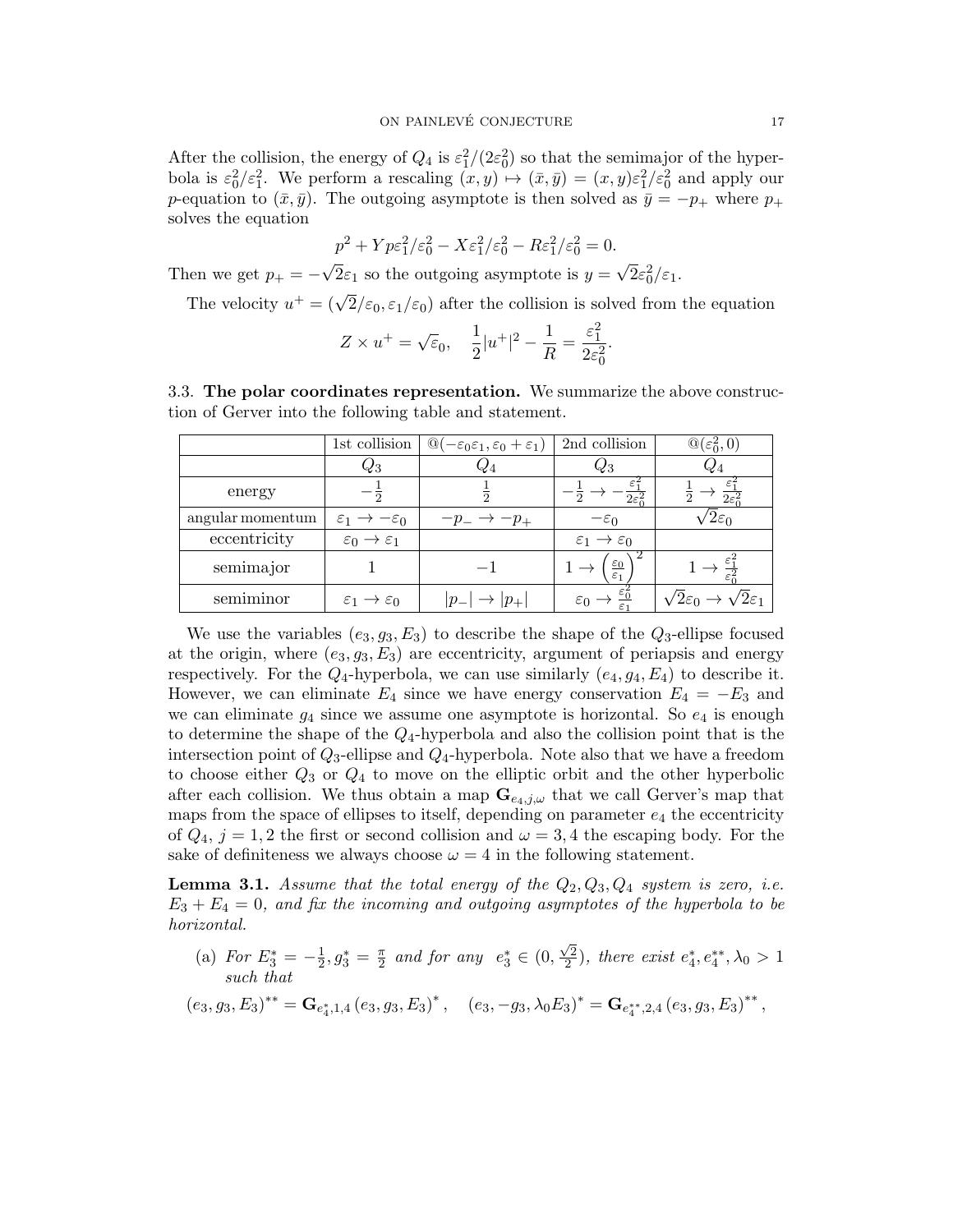where  $E_3^{**} = E_3^* = -\frac{1}{2}$  $\frac{1}{2}, g_3^{**} = g_3^* = \frac{\pi}{2}$  $\frac{\pi}{2}$  and  $e_3^{**} = \sqrt{1 - e_3^{*2}}$ . (b) There is a constant  $\overline{\delta}$  such that if  $(e_3, g_3, E_3)$  lie in a  $\overline{\delta}$  neighborhood of

 $(e_3^*, g_3^*, E_3^*)$ , then there exist smooth functions  $e_4'(e_3, g_3)$ ,  $e_4''(e_3, g_3)$ , and  $\lambda(e_3, g_3, E_3)$ such that

> $e_4'(e_3^*, g_3^*) = e_4^*, \quad e_4''(e_3^*, g_3^*) = e_4^{**}, \quad \lambda(e_3^*, g_3^*, E_3^*) = \lambda_0,$  $(\bar{e}_3, \bar{g}_3, \bar{E}_3) = \mathbf{G}_{e'_4(e_3,g_3),1,4} (e_3, g_3, E_3),$  $(e_3^*, -g_3^*, \lambda(e_3, g_3, E_3)E_3^*) = \mathbf{G}_{e_4''(e_3, g_3), 2, 4} (\bar{e}_3, \bar{g}_3, \bar{E}_3).$

Part (a) is the main content of [\[17\]](#page-44-15), which gives a two-step procedure to decrease the energy of the elliptic Kepler motion and maintain the self-similar structure (See Figure 1 and 2). We call the collision points in part (a) the *Gerver's collision points*. Part (b) says that once the ellipse gets deformed slightly away from the standard case in Figure 1 after the first collision, we can correct it by changing the phase of Q<sup>3</sup> slightly at the next collision to guarantee that the ellipse that we get after the second collision is standard.

Gerver's construction in Section [3.1](#page-12-0) and [3.2](#page-15-0) finds a special solution of the map G. We next introduce a set of implicit equations written in polar coordinates in order to solve the Gerver map G for general initial data.

Here we use the variable  $\psi$  for polar angle with the positive y axis as the axis  $\psi = 0.$ 

Recall the formula [\(2.3\)](#page-9-0)  $r = \frac{G^2}{1 - e^{ct}}$  $\frac{G^2}{1-e \cos \psi}$  for conic sections in which the periapsis lies on the axis  $\psi = \pi$ . So we have the following two equations describing the  $Q_3$ -ellipse and  $Q_4$ -hyperbola before (−) and after (+) the collision.

(3.6) 
$$
\begin{cases}\nr_3^{\pm} = \frac{(G_3^{\pm})^2}{1 - e_3^{\pm} \sin(\psi_3^{\pm} + g_3^{\pm})},\\
r_4^{\pm} = \frac{(G_4^{\pm})^2}{1 - e_4^{\pm} \sin(\psi_4^{\pm} - g_4^{\pm})}.\n\end{cases}
$$

We have energy conservation and angular momentum conservation.

(3.7) 
$$
E_3^+ + E_4^+ = E_3^- + E_4^-,
$$

(3.8) 
$$
G_3^+ + G_4^+ = G_3^- + G_4^-,
$$

Momentum conservation gives the following equation in addition to the angular momentum conservation (see the derivation below)

<span id="page-17-0"></span>
$$
(3.9)\ \ \frac{e_3^+}{G_3^+}\cos(\psi_3^+ + g_3^+) + \frac{e_4^+}{G_4^+}\cos(\psi_4^- - g_4^-) = \frac{e_3^-}{G_3^-}\cos(\psi_3^- + g_3^-) + \frac{e_4^-}{G_4^-}\cos(\psi_4^- - g_4^-),
$$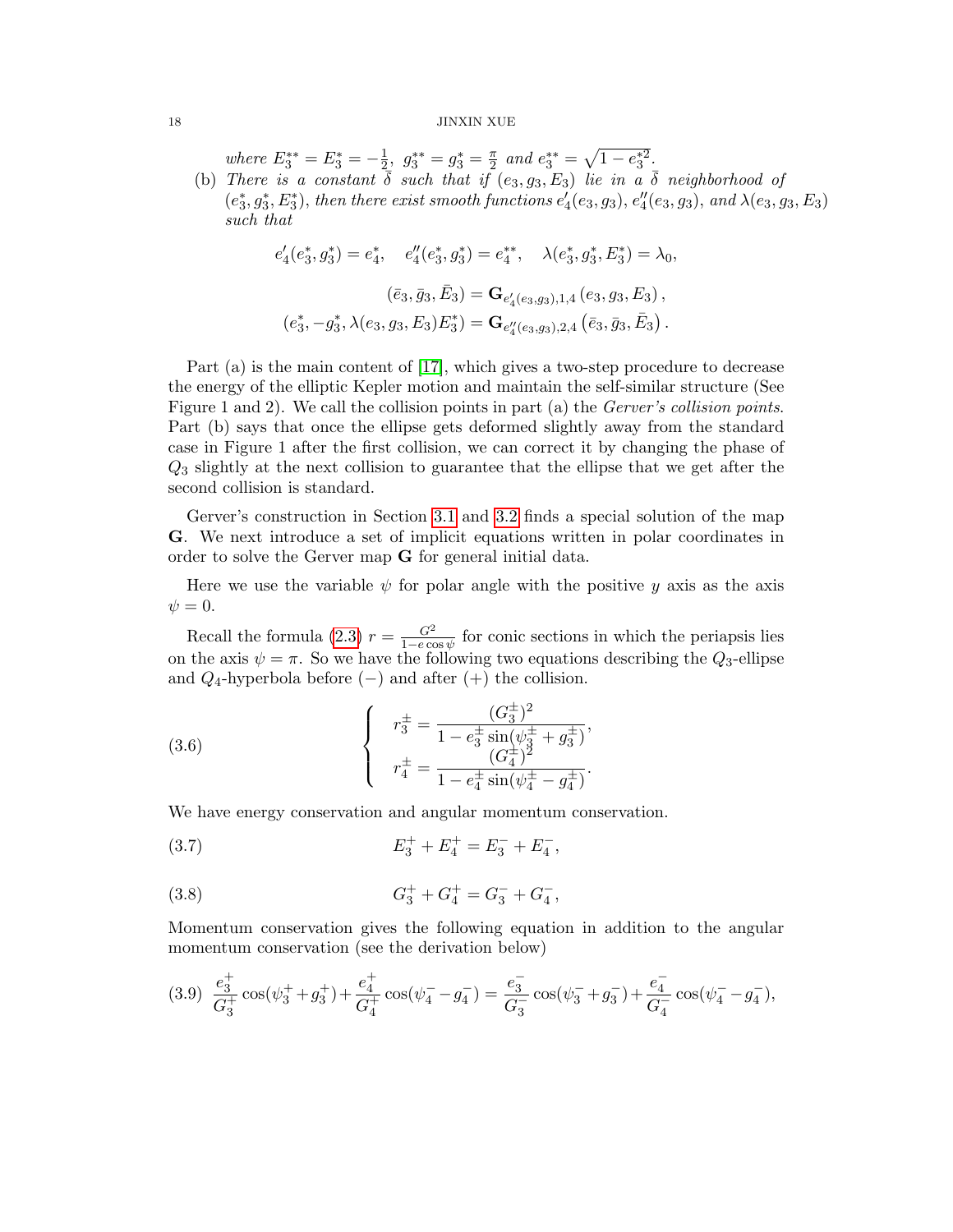The fact that the four curves  $(Q_3$  ellipses and  $Q_4$  hyperbolas before and after the collision) intersect at the same point give the following equations

(3.10) 
$$
\frac{(G_3^+)^2}{1 - e_3^+ \sin(\psi_3^+ + g_3^+)} = \frac{(G_3^-)^2}{1 - e_3^- \sin(\psi_3^- + g_3^-)}
$$

(3.11) 
$$
\frac{(G_3^+)^2}{1 - e_3^+ \sin(\psi_3^+ + g_3^+)} = \frac{(G_4^+)^2}{1 - e_4^+ \sin(\psi_4^+ - g_4^+)},
$$

(3.12) 
$$
\frac{(G_3^-)^2}{1 - e_3^-\sin(\psi_3^- + g_3^-)} = \frac{(G_4^-)^2}{1 - e_4^-\sin(\psi_4^- - g_4^-)},
$$

(3.13) 
$$
\psi_3^+ = \psi_3^-, \quad \psi_4^- = \psi_3^-, \quad \psi_4^+ = \psi_3^+.
$$

[\(3.9\)](#page-17-0) follows from the conservation of momentum as follows. Represent the position vector as  $\mathbf{r} = r\mathbf{e}_r$ . Then the velocity is  $\vec{r} = r\mathbf{e}_r + r\dot{\psi}\mathbf{e}_\psi$ . Conservation of momentum gives  $(\dot{\mathbf{r}}_3)^{-} + (\dot{\mathbf{r}}_4)^{-} = (\dot{\mathbf{r}}_3)^{+} + (\dot{\mathbf{r}}_4)^{+}$ . Taking the radial component and using the polar representation of the ellipse  $r = \frac{G^2}{1 - e \sin \theta}$  $\frac{G^2}{1-e\sin(\psi+g)}$ , we get

$$
\dot{r} = \frac{G^2}{(1 - e\sin(\psi + g))^2} e\cos(\psi + g)\dot{\psi} = \frac{r^2}{G^2} e\cos(\psi + g)\frac{G}{r^2} = \frac{e}{G}\cos(\psi + g).
$$

We determine  $g_4^{\pm} = \pm \arctan \frac{G_4^{\pm}}{L_4^{\pm}}$  by the condition of horizontal asymptotes. Then Gerver's map can be solved from the above set of equations implicitly.

### 4. Four-body problem, model I

<span id="page-18-0"></span>In this section, we explain the proof of Theorem [1.12.](#page-7-0) We first show heuristically how Gerver's construction may give a noncollision singularity. We have learned in the previous section that Gerver's construction gives a smaller  $Q_3$ -ellipse with the same eccentricity after a two-step procedure. We can then zoom in the picture to unit size and repeat the procedure. For Kepler elliptic motion, energy  $E_3$  is related to the semimajor a through the relation  $E_3 = -\frac{1}{2a}$  $\frac{1}{2a}$ . Suppose we can iterate the procedure for infinitely many steps, we get that the energy of  $Q_3$  grows to  $-\infty$  like  $E_3 \sim -\lambda^n$ , where  $\lambda > 1$  is the ratio of the semimajors of the initial and final ellipses. Energy conservation implies that the energy of  $Q_4$  grows to  $\infty$  like  $E_4 \sim \lambda^n$ . For most of the time  $Q_4$  is far from the two large bodies so that most of its energy is kinetic energy and the speed of  $Q_4$  grows exponentially like  $|\dot{Q}_4| \sim \lambda^{n/2}$ . Suppose the masses of  $Q_4$  and  $Q_3$  are  $\mu \ll 1$ , the masses of  $Q_1$  and  $Q_2$  are 1 and the initial distance of  $Q_1$  and  $Q_2$  is  $\chi$ . Then when  $Q_4$  turns around  $Q_1$ , its velocity changes direction by almost  $\pi$ , then momentum conservation gives that  $|\dot{Q}_1| \simeq \mu |\dot{Q}_4|$ , hence a fixed proportion of energy is transferred to  $Q_1$ . Under iteration, the speed of  $Q_1$ grows like  $|\dot{Q}_1| \simeq \mu \lambda^{n/2}$ , which is still much slower than  $|\dot{Q}_4| \simeq (1 - \mu) \lambda^{n/2}$ . So during the *n*-th iteration, the particle  $Q_4$  can still complete a return within time

,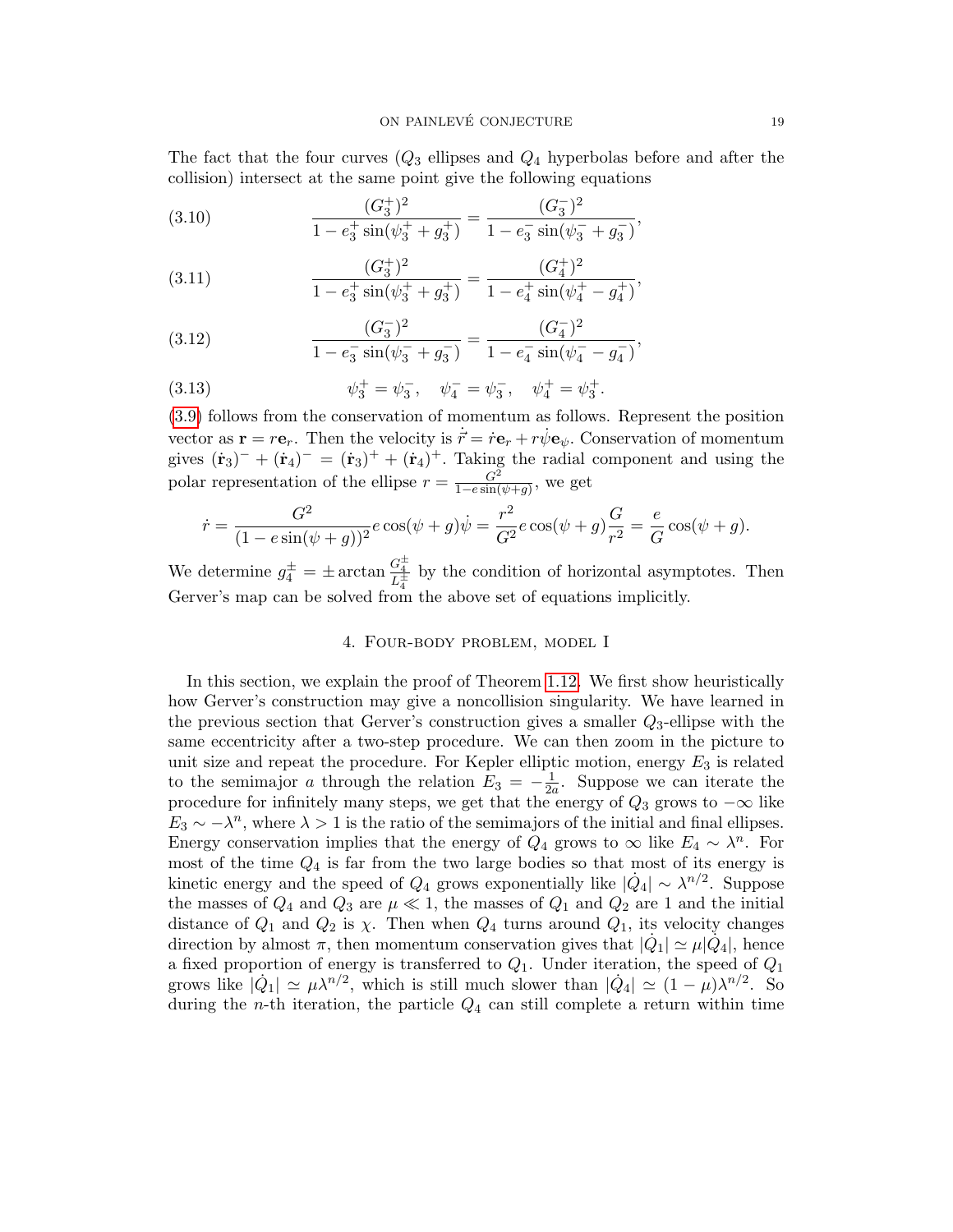$\chi(\lambda - c\mu)^{-n/2}$  for some constant c. for some constant c. Note that the return time decays exponentially fast so infinitely many returns can be completed in finite time and a non collision singularity can be constructed.

The remaining part of this section is organized as follows. In Section [4.1,](#page-19-0) we give the heuristics of the two strongly expanding directions. In Section [4.2,](#page-20-0) we give our hyperbolicity framework, assuming which we prove the main Theorem [1.12.](#page-7-0) In Section [4.3,](#page-22-0) we show the hyperbolicity of the tangent dynamics by some simple but essential arguments. In Section [4.4](#page-28-0) we discuss some further issues such as excluding collisions etc.

<span id="page-19-0"></span>4.1. Two sources of hyperbolicity. To carry out Gerver's strategy for infinitely many steps in the  $\mu > 0$ ,  $\chi < \infty$  case, we need to utilize the hyperbolicity of the tangent dynamics. We notice that there are two sources of strong expansion.

<span id="page-19-2"></span>4.1.1. The first expanding direction, prescribing angular momentum. The first expanding direction comes from the hyperbolicity of the hyperbolic Kepler motion. Namely, if we shoot a bunch of orbits of  $Q_4$  towards  $Q_1$  with the same initial velocities and slightly different y components of the initial positions, then the bunch of orbits will diverge after turning around  $Q_1$  (see Figure [4\(](#page-19-1)A)). This actually enables us to change the vertical component of  $Q_4$  arbitrarily when  $Q_4$  comes to a neighborhood of the pair  $Q_2-Q_3$ .



<span id="page-19-1"></span>FIGURE 4. Two expanding directions

4.1.2. The second expanding direction, phase stretching and synchronization. The second expanding direction is a bit subtler. Let us use  $\psi \in [0, 2\pi)$  to denote the phase  $Q_3$  on its ellipse when colliding with  $Q_4$ . Let us look at Figure [4\(](#page-19-1)B). Imagine that  $Q_4$  and  $Q_3$  collide at a point slightly different from Gerver's collision point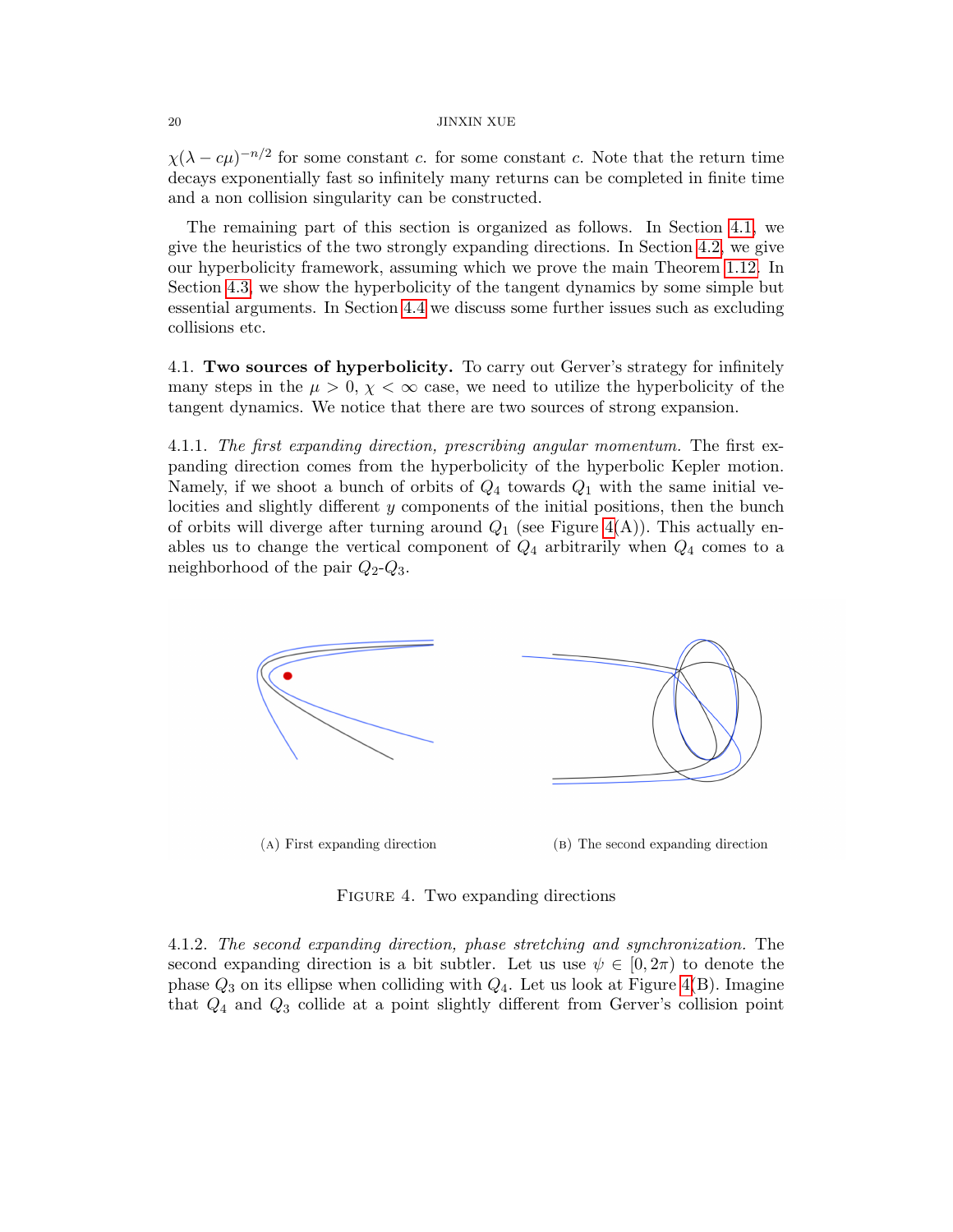if the initial condition of  $Q_4$  is slightly perturbed. We require again the outgoing asymptote of  $Q_4$  to be horizontal. We expect that the semi-major  $a^+$  of the  $Q_3$ ellipse after collision is slightly different from that of Gerver's case, i.e.

<span id="page-20-1"></span>
$$
\frac{\partial a_3^+}{\partial \psi} \neq 0.
$$

Kepler's law  $\frac{a^3}{T^2} = \frac{1}{(2\pi)}$  $\frac{1}{(2\pi)^2}$  implies that the two ellipses (red and black in Figure [4\(](#page-19-1)B)) have different periods, hence during one period of Gerver's standard elliptic orbit, the particle  $Q_3$  on the other ellipse has a small phase difference. It takes long time (of order  $\chi$ ) for  $Q_4$  to complete a return and come to the next collision with Q3. During this long time, two different elliptic motions have accumulated a huge phase difference. This is the second expanding direction along which a small phase difference is stretched to a huge phase difference. The second expanding direction allows us to synchronize  $Q_3$  and  $Q_4$ . Namely, by adjusting the phase of collision in the present step slightly, we can arrange that  $Q_3$  and  $Q_4$  come to the same point at the same time in the next step. We also note that if we adjust the phase in the present step slightly further,  $Q_3$  and  $Q_4$  may miss each other in the next step, but if we continue to adjust the phase in the present step furthermore, it is possible to control  $Q_3$  and  $Q_4$  to come to close encounter again in the next step, but differ from the previous encounter by  $2\pi$  in phase. All these adjustments are done in a very small interval (of order  $1/\chi$ ) of the phase variable since the phase stretching rate is huge, as we will see in the next section. This is the reason why we get a Cantor set as initial conditions.

<span id="page-20-0"></span>4.2. Proof of Theorem [1.12,](#page-7-0) the Cantor set construction. In this section, we sketch the proof of the main theorem based on two technical lemmas. Our idea is to compute the derivative of the Poincaré map and show that there is a two dimensional invariant subspace that is strongly expanding under the map. These two strongly expanding directions are described in the last subsection. The phase space is obtained by reducing the translation invariance, fixing the zeroth energy level and picking the Poincaré section  $\{x = -2\}$ . We will introduce coordinates later in Section [4.3](#page-22-0) to parametrize the phase space of the four-body problem as  $T^*(\mathbb{T}^3 \times \mathbb{R}^2)$ . We will not consider all the points in the section  $\{x = -2\}$  as initial condition. Instead, we pick a small number  $\delta$  and define  $U_1(\delta)$ ,  $U_2(\delta)$  as  $\delta$  neighborhoods of Gerver's first and second collision points respectively, traced back to the section  $\{x = -2\}$  along the flow. We define two maps G and L called the global map and local map respectively. The Poincaré section  $\{x = -2\}$  cuts the orbit into two different pieces. The right piece is defined as the local map L and the left piece is defined as the global map  $\mathbb{G}$ . The Poincaré return map is defined as the composition  $\mathcal{P} = \mathbb{G} \circ \mathbb{L}$  whose domain is contained in  $U_i(\delta)$ ,  $j = 1, 2$ . We also define a renormalization map  $R$  to zoom in the position space by  $\lambda$  and slow down define a renormalization map  $\kappa$  to zoom in the position space by  $\lambda$  and slow down<br>the velocity by dividing by  $\sqrt{\lambda}$ , where  $\lambda$  is the energy of the  $Q_3$  after two steps of interactions in Gerver's construction.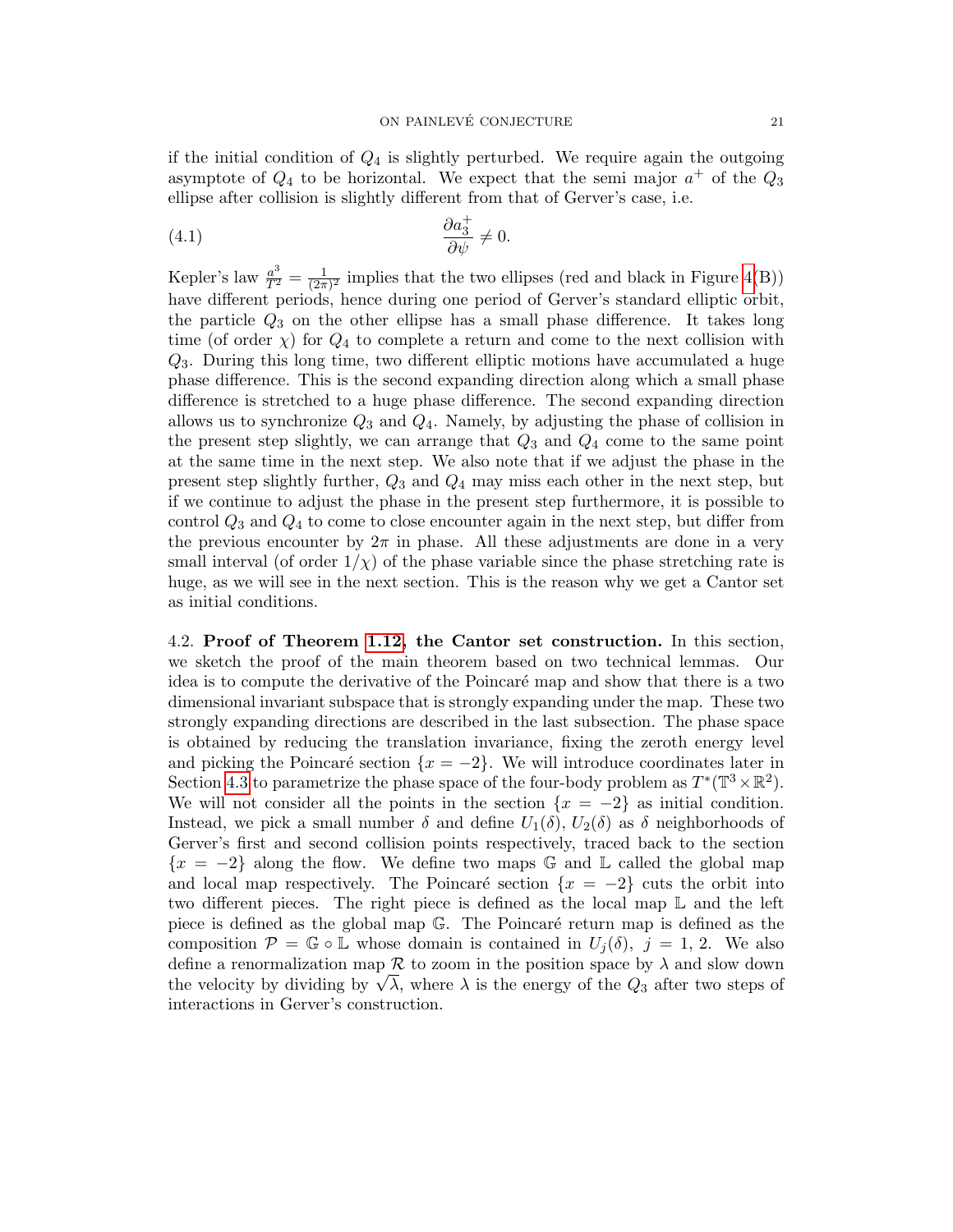4.2.1.  $C^1$  control: the derivatives of local and global maps.

<span id="page-21-0"></span>**Lemma 4.1** (Lemma 3.1 of [\[46\]](#page-45-7)). If the incoming asymptote  $\theta^-$  and the outgoing asymptotes  $\theta^+$  satisfy  $|\theta^-| \leq C\mu$  and  $|\theta^+ - \pi| \leq C\mu$  for some constant C, then for  $x \in U_j$ ,  $j = 1, 2$  being a initial point on the section  $\{x = -2\}$ , there exist linear functionals  $\mathbf{l}(x)$ , a vector fields  $\mathbf{u}(x)$  and matrices  $B(x)$  which are uniformly bounded such that

(4.2) 
$$
d\mathbb{L}(x) = \frac{1}{\mu}\mathbf{u}(x) \otimes \mathbf{l}(x) + B(x) + o(1), \ 1/\chi \ll \mu \to 0.
$$

<span id="page-21-1"></span>**Lemma 4.2** (Lemma 3.2 of [\[46\]](#page-45-7)). If the y coordinates of the initial and final positions of  $Q_4$  are bounded when applying  $\mathbb{G}$ , Then there exist linear functionals  $\bar{\mathbf{l}}(x)$ and  $\bar{\mathbf{l}}(x)$  and vectorfields  $\bar{\mathbf{u}}(y)$  and  $\bar{\bar{\mathbf{u}}}(y)$  such that

(4.3) 
$$
d\mathbb{G}(x) = \chi \bar{\mathbf{u}}(y) \otimes \bar{\mathbf{l}}(x) + \chi^2 \bar{\mathbf{u}}(y) \otimes \bar{\bar{\mathbf{l}}}(x) + O(\mu\chi), \ 1/\chi \ll \mu \to 0,
$$

where we denote x the initial point and  $y = \mathbb{G}(x)$  the final point.

Let us ignore the  $o(1)$ ,  $O(\mu_X)$  perturbations in  $d\mathbb{L}$ ,  $d\mathbb{G}$  respectively for a moment. After application of  $d\mathbb{G}$  we get a plane span ${\bar{\mathbf{u}}}, \bar{\mathbf{u}}$ . We next apply  $d\mathbb{L}$  to get a plane span $\{u, BY\}$  where  $Y \in (Ker) \cap \text{span}\{\bar{u}, \bar{u}\}.$  To apply dG again, we want to guarantee that the plane span $\{u, BY\}$  is not collapsed into a line or a point so that we need the following transversality condition

(4.4) (Ker¯l ∩ Ker¯¯l) t span{u, BY }.

This condition is equivalent to det  $\begin{pmatrix} \bar{\mathbf{I}} \mathbf{u} & \bar{I}BY \\ \bar{\mathbf{I}} \mathbf{u} & \bar{I}BY \end{pmatrix} \neq 0$ , which can be verified by working out the vectors and matrices explicitly.

4.2.2. The Cantor set construction. With the above lemmas on  $d\mathbb{G}, d\mathbb{L}$  and the transversality condition, we establish the strong expansion of the Poincaré map.

<span id="page-21-2"></span>**Lemma 4.3** (Lemma 2.5 of [\[46\]](#page-45-7)). There are cone families  $K_1$  on  $T_x(T^*(\mathbb{T}^3 \times$  $(\mathbb{R}^2)$ ,  $x \in U_1(\delta)$  and  $\mathcal{K}_2$  on  $T_x(T^*(\mathbb{T}^3 \times \mathbb{R}^2))$ ,  $x \in U_2(\delta)$ , each of which contains a two dimensional plane, such that

- Invariance:  $d\mathcal{P}(\mathcal{K}_1) \subset \mathcal{K}_2$ ,  $d(\mathcal{R} \circ \mathcal{P})(\mathcal{K}_2) \subset \mathcal{K}_1$ .
- Expansion: If  $v \in \mathcal{K}_1$ , then  $||d\mathcal{P}(v)|| \ge c\chi ||v||$ . If  $v \in \mathcal{K}_2$ , then  $||d(\mathcal{R} \circ$  $\mathcal{P}(v)$ ||  $\geq c \chi \|v\|.$

The cone can be defined as the set of vectors forming some small angle  $\eta$  with the plane span ${\bar{\mathbf{u}}}, \bar{\mathbf{u}}\}$ . It is used to handle the error terms in Lemma [4.1](#page-21-0) and [4.2.](#page-21-1)

**Definition 4.4.** We call a  $C^1$  surface  $S_1 \subset U_1(\delta)$  (respectively  $S_2 \subset U_2(\delta)$ ) admissible if  $TS_1 \subset \mathcal{K}_1$  (respectively  $TS_2 \subset \mathcal{K}_2$ ).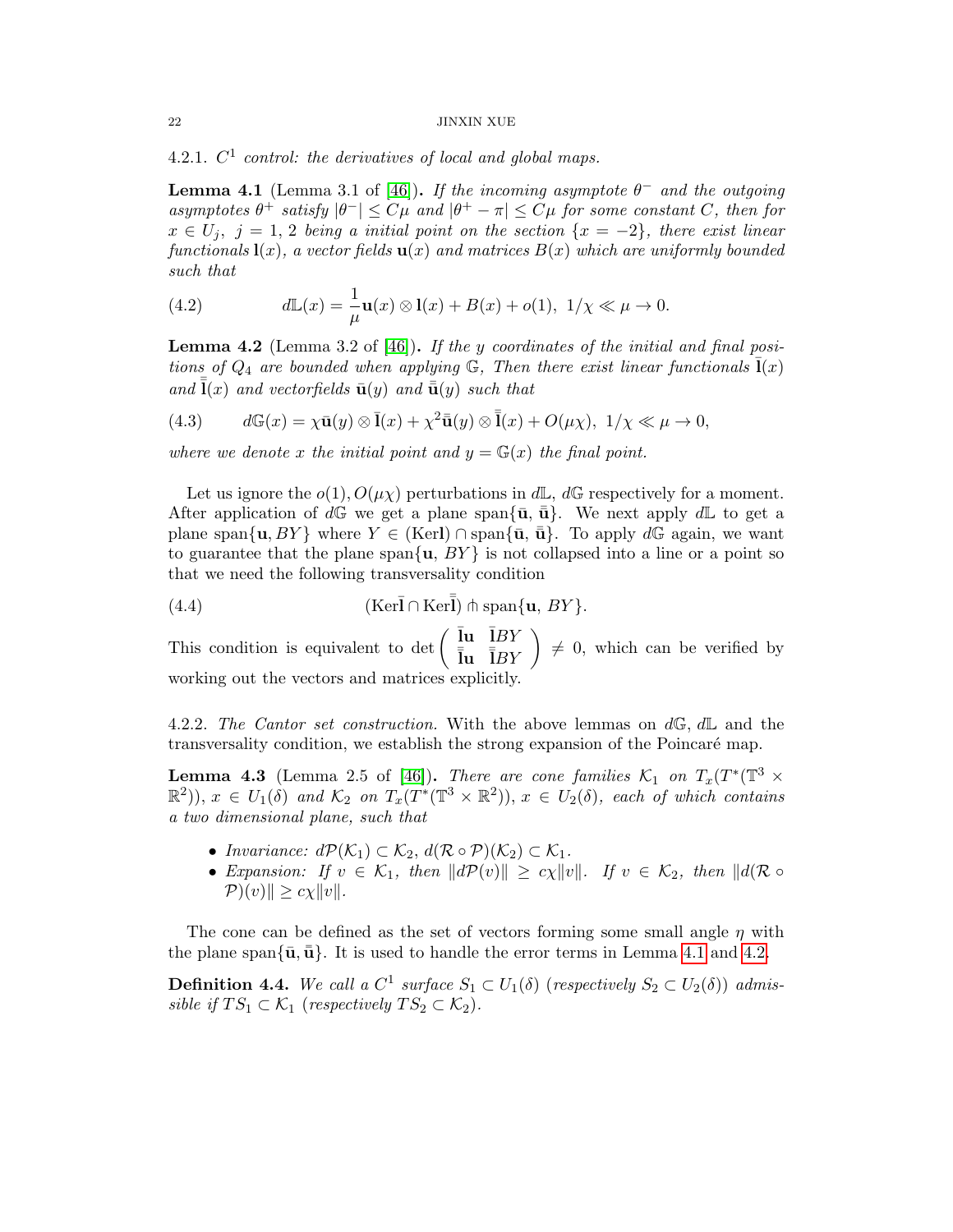Lemma [4.3](#page-21-2) shows that admissible surfaces are always mapped to admissible surfaces and are strongly expanded. To see the idea clearer, we consider the following toy model. Let  $E_\lambda: \mathbb{T} \to \mathbb{T}$ ,  $x \mapsto \lambda x \mod 1$ ,  $\lambda \in \mathbb{N}$  is a large number. For any fixed interval  $[a, b] \subsetneq \mathbb{T}$ , the set of points p such that  $E_{\lambda}^{n} p \in [a, b]$  for all  $n \in \mathbb{N}$  is a Cantor set, since it can be constructed by a process of open interval deletion for infinitely many steps. With these preparations, we can now construct the Cantor set in The-orem [1.12.](#page-7-0) We can control the orbit of  $Q_3$  such that it always stays close to that in Gerver's model. Take a piece of admissible surface  $S_1$  and look at the pre-image  $(\mathcal{RP}^2)^{-1}S_1$ , which consists of many copies of tiny (due to expansion in Lemma [4.3\)](#page-21-2) pieces of admissible (due to invariance in Lemma [4.3\)](#page-21-2) surfaces. The reason why we have many copies is because one of the expanding direction, the phase variable  $\psi$ , is defined up to  $2\pi$ . Finally, our Cantor set is constructed as  $\lim_{j} (\mathcal{RP}^2)^{-j} S_{j}$ , where  $S_j$  is a piece of admissible surface at the 2j-th step.

<span id="page-22-0"></span>4.3. The tangent dynamics. In this section, we explain the Lemma [4.1](#page-21-0) and [4.2](#page-21-1) on the derivatives of local and global map under various simplifying assumptions. These simple derivations lie in the heart of our lengthy calculations in [\[46\]](#page-45-7).

4.3.1. The coordinates. The proof of the technical Lemma [4.1](#page-21-0) and [4.2](#page-21-1) involves estimating the fundamental solution to the variational equations of the Hamiltonian equations in certain suitable coordinates. We explain in this section our choice of coordinates.



<span id="page-22-1"></span>Figure 5. The Jacobi coordinates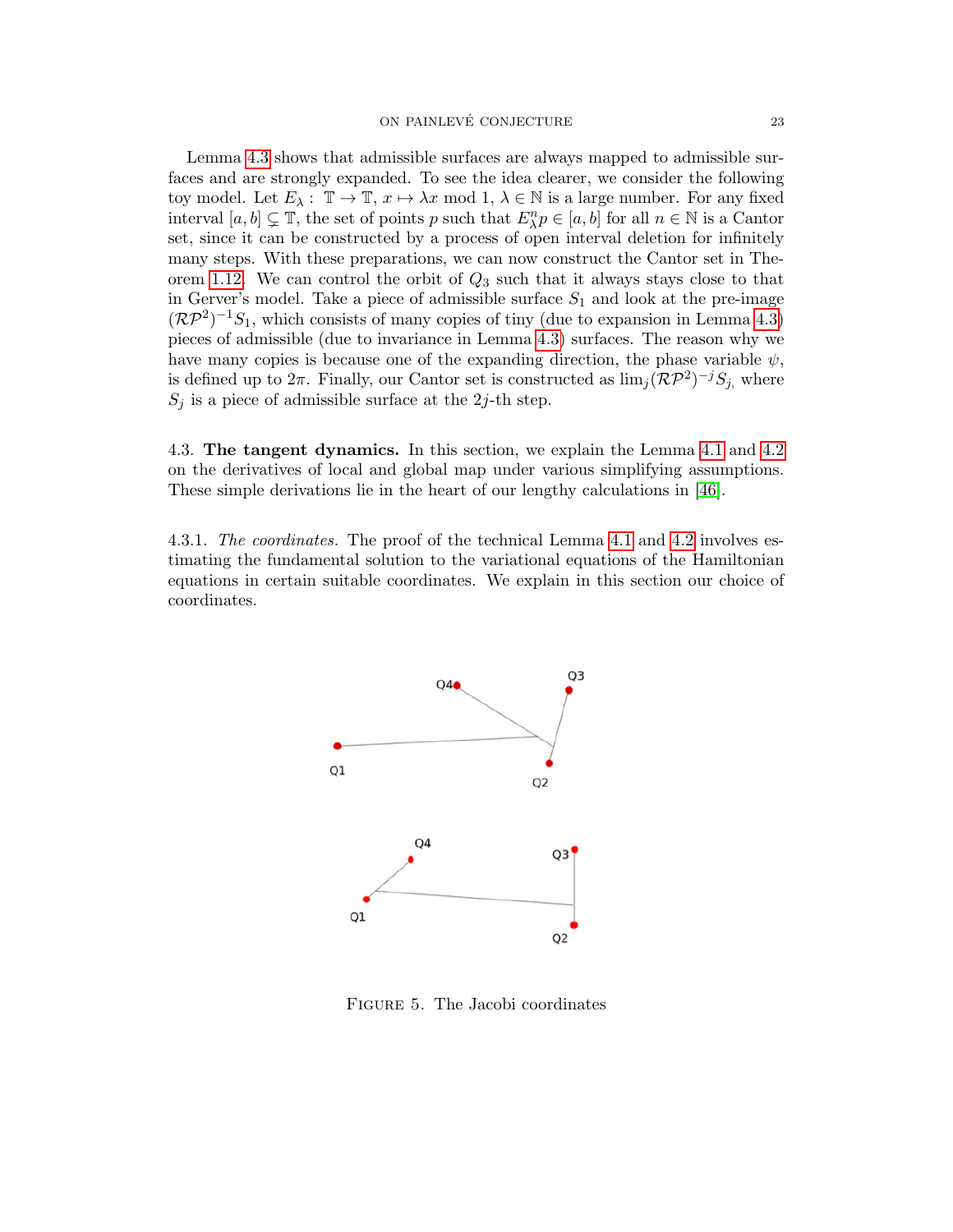We introduce two sets of Jacobi coordinates to eliminate the translation invariance of the Hamiltonian system. When  $Q_4$  is closer to  $Q_2$  than  $Q_1$  (see the upper figure in Figure [5\)](#page-22-1), we denote  $x_3 = Q_3 - Q_2$ , define  $x_4$  to be the distance from  $Q_4$  to the mass center of  $Q_3$  and  $Q_2$  and define  $x_1$  to be the distance from  $Q_1$  to the mass center of  $Q_4, Q_3, Q_2$ . There is a corresponding linear change of coordinates on the momentum side  $v_1, v_3, v_4$  to make the new set of coordinates symplectic in the reduced phase space. Similarly, we construct coordinates when  $Q_4$  is closer to  $Q_1$  (see the lower figure of Figure [5\)](#page-22-1) by defining  $x_3 = Q_3 - Q_2$ ,  $x_4 = Q_4 - Q_1$  and  $x_1$  to be the distance from the mass center of  $Q_1 - Q_4$  to the mass center of  $Q_2 - Q_3$ . We do not give explicit formula for the coordinate change in this paper. Interested readers can refer to [\[46\]](#page-45-7) for details. The advantage of the coordinates is that they reduce the Hamiltonian system into three Kepler motions with "controllable" perturbations. To see the meaning of "controllable", we show one example. There is a term  $\mu/(Q_3-Q_4)$  in the potential. When we integrate over time t assuming  $Q_4$  moves away from  $Q_3$  linearly in t, the integral blows up like ln t as  $t \to \infty$ . However, in the new coordinates, the interaction between  $x_3, x_4$  is given by a term of the form  $\mu\langle x_3, x_4\rangle/|x_4|^3$  whose t integral is now convergent as  $t \to \infty$  knowing that  $x_3$  is bounded and  $x_4$  is linear in t.

Now we have perturbed Kepler motions for  $(x, v)_{3,1,4}$ . We next introduce the classical Delaunay coordinates  $(L_4, \ell_4, G_4, g_4)$  for the hyperbolic motion  $(x_4, v_4)$ and  $(L_3, \ell_3, G_3, g_3)$  for the elliptic motion  $(x_3, v_3)$ . By fixing an energy level, for instance 0, and picking Poincaré sections, we can eliminate  $L_4$ ,  $\ell_4$  from our list of variables by solving  $L_4$  as a function of other variables and treating  $\ell_4$  as the new time. Moreover, we stick to  $x_1, v_1$  without reducing the rotational invariance, so we get totally ten variables  $(x_1, v_1, L_3, \ell_3, G_3, g_3, G_4, g_4)$  to describe the dynamics.

4.3.2. The Rutherford Scattering. In this section, we explain the proof of Lemma [4.1.](#page-21-0) One of Gerver's assumption is to model the interaction of  $Q_3$  and  $Q_4$  as elastic collision. When we turn on the Newtonian interaction between the two particles, we get hyperbolic Kepler motions to shadow the elastic collision picture (see the lower two figures in Figure [6\)](#page-24-0). The momentum and energy are still conserved, so we still have [\(3.1\)](#page-12-2). The rotation angle  $\alpha$ , now measured as the angle formed by two asymptotes of the hyperbolas, is no longer a free variable but determined by the initial conditions. To determine the rotation angle  $\alpha$ , we introduce the Rutherford's scattering formula that is well known in physical literature. We consider two particles of masses  $m_3$ ,  $m_4$  interacting via the Newtonian potential  $-k/|Q_-\|$ , where  $Q_-=Q_3-Q_4$  is the relative position. The relative motion is governed by the Hamiltonian [\(2.1\)](#page-8-1) with  $m = \frac{m_3 m_4}{m_1 + m_2}$  $\frac{\tilde{m}_3 m_4}{m_3+m_4} = \frac{\mu}{2}$  $\frac{\mu}{2}$  and  $k = \mu^2$ . Denoting by  $P_- = \mu v_$ the relative momentum where  $v_ - = v_3 - v_4$  the relative velocity, we can write the Hamiltonian explicitly as  $H = \frac{P_{-}^2}{\mu} - \frac{\mu^2}{|Q_{-}|} = \mu v_{-}^2 - \frac{\mu^2}{|Q_{-}|}$  $\frac{\mu}{|Q-|}$ . We then divide the Hamiltonian by  $\mu$ , to obtain  $H/\mu = v^2 - \frac{\mu}{Q}$  $\frac{\mu}{|Q_-\rangle}$ . Noting that the Poincaré-Cartan form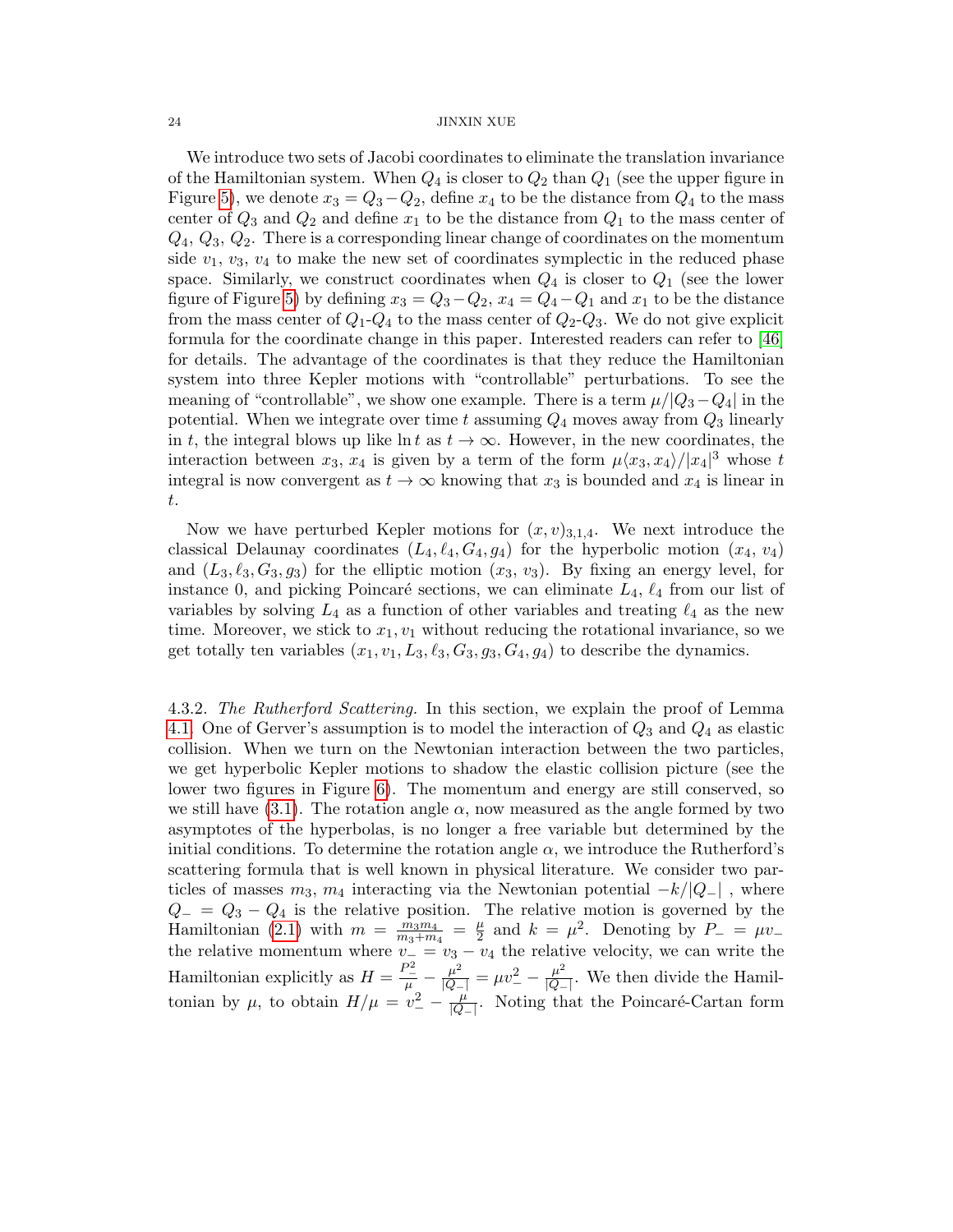

<span id="page-24-0"></span>Figure 6. Shadowing elastic collision by Kepler hyperbolic motions

 $v_dQ_+ - H/\mu dt = \frac{1}{\mu}$  $\frac{1}{\mu}(P_{-}dQ_{-}-Hdt)$ , so we can treat  $H/\mu$  as a Hamiltonian and  $(v_-, Q_-)$  as the canonical variables. We next convert  $(v_-, Q_-)$  to Delaunay variables  $(L, \ell, G, g)$ . We get  $H/\mu = -\frac{\mu^2}{4L^2}$  and the angular momentum  $G = v_- \times Q_-$ . For convenience, we introduce  $\mathcal{L} = L/\mu$ . The rotation angle formed by the two asymptotes of the hyperbola is given by

<span id="page-24-1"></span>(4.5) 
$$
\alpha = 2 \arctan \frac{b}{a} = 2 \arctan \frac{G}{\mu \mathcal{L}}.
$$

From the Hamiltonian we have  $|v_{-}|^2 = O(1)$  hence  $\mathcal{L} = O(1)$  as  $\mu \to 0$ . Thus we get also  $G = O(\mu)$  since the rotation angle  $\alpha$  is bounded away from 0,  $\pi$ . The variable  $G$  is the most important quantity in the scattering theory called the impact parameter, which is a measurement of the closest distance between the two particles during the scattering process. When we compute how the outgoing velocities  $v_3^+$ ,  $v_4^+$ depend on incoming velocities  $v_3^-, v_4^-,$  we substitute the expression  $\alpha$  [\(4.5\)](#page-24-1) into [\(3.1\)](#page-12-2). We notice that  $v_3^+, v_4^+$  has implicit dependence on  $v_3^-, v_4^-$  through G and also dependence through  $\mathcal L$  and explicit dependence. So we compute the derivative as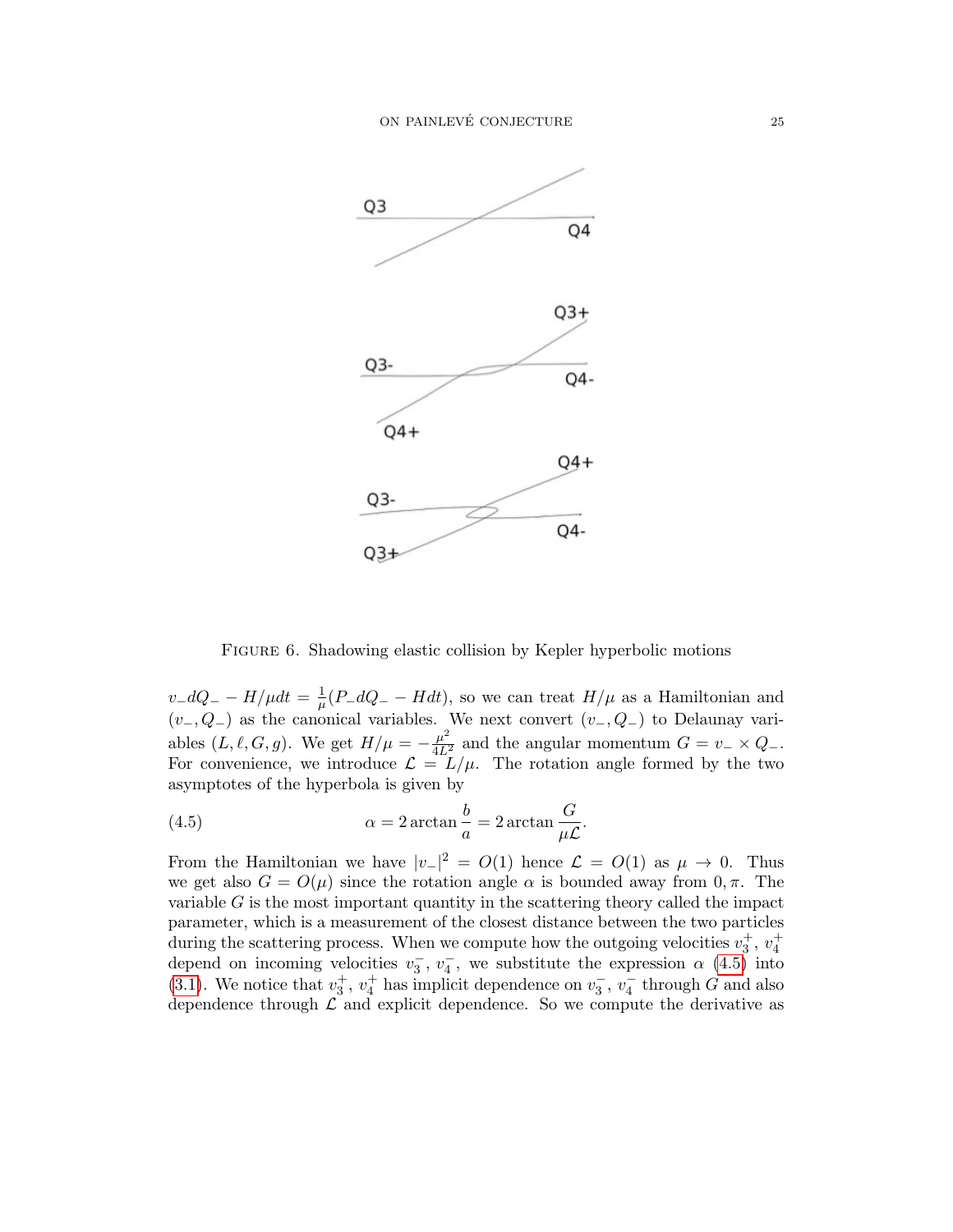follows

$$
\frac{\partial \alpha}{\partial G} = \frac{2}{\mu} \frac{1/\mathcal{L}}{1 + (G/(\mu \mathcal{L})^2)} = O(\mu^{-1})
$$

$$
\frac{\partial \alpha}{\partial \mathcal{L}} = \frac{2G}{\mu} \frac{-1/\mathcal{L}^2}{1 + (G/(\mu \mathcal{L})^2)} = O(1)
$$

$$
\frac{\partial (v_3, v_4)^+}{\partial (v_3, v_4)^-} = O\left(\frac{1}{\mu}\right) \frac{\partial (v_3, v_4)^+}{\partial \alpha} \otimes \frac{\partial G}{\partial (v_3, v_4)^-}
$$

$$
+ (\text{derivative not through } G).
$$

This calculation shows that the most effective way to change  $(v_3^+, v_4^+)$  significantly is to change the impact parameter  $G$ . This simple derivation explains the structure of the derivative of the local map in Lemma [4.1.](#page-21-0) Moreover, both the tensor part and the B part in  $d\mathbb{L}$  can be computed explicitly.

4.3.3. The  $O(\chi)$  term in dG, the shears. The  $O(\chi)$  term in dG involves mainly the motion of  $Q_3$ . We forget about the perturbation coming from  $Q_4$  for simplicity to see the ideas. The Hamiltonian for elliptic Kepler motion in Delaunay coordinates  $H_3 = \frac{-1}{2L_3^2}$ . We integrate the Hamiltonian equations from time 0 to time T to get

$$
\begin{cases}\n\dot{L}_3 = 0, \\
\dot{\ell}_3 = \frac{1}{L_3^3}, \\
\dot{G}_3 = 0, \\
\dot{g}_3 = 0,\n\end{cases}\n\Longrightarrow\n\begin{cases}\nL_3(T) = L_3(0), \\
\ell_3(T) = \ell_3(0) + \frac{T}{L_3^3(0)}, \\
G_3(T) = G_3(0), \\
g_3(T) = g_3(0).\n\end{cases}
$$

The derivative matrix has the following decomposition (4.6)

<span id="page-25-0"></span>
$$
\frac{\partial (L,\ell,G,g)_3(T)}{\partial (L,\ell,G,g)_3(0)} = \left( \begin{array}{ccc} 1 & 0 & 0 & 0 \\ -\frac{3T}{L_3^4(0)} & 1 & 0 & 0 \\ 0 & 0 & 1 & 0 \\ 0 & 0 & 0 & 1 \end{array} \right) = -\frac{3T}{L_3^4(0)} \left( \begin{array}{c} 0 \\ 1 \\ 0 \\ 0 \end{array} \right) \otimes (1,0,0,0) + O(1),
$$

if we choose  $T = O_{\chi \to \infty}(\chi)$  as the time for  $Q_4$  to complete a return. This gives the  $\chi \bar{\bar{u}} \otimes \bar{\bar{l}}$  part of the dG. We see that the vectors  $\bar{\bar{u}}$  and  $\bar{\bar{l}}$  can be obtained explicitly. It turns out that in the limit  $1/\chi \ll \mu \to 0$ , we have  $\bar{\bar{u}} \to \frac{\partial}{\partial \ell_3}$  and  $\bar{\bar{l}} \to dL_3$ .

Notice the above matrix [\(4.6\)](#page-25-0) is only a shear, which has no hyperbolicity. Under iteration, it grows only linearly but not exponentially. There is a mechanism called shear-induced chaos, namely, hyperbolicity can be created by a shear combined with a kick. To see why, we multiply another matrix (kick) to a shear matrix to get

<span id="page-25-1"></span>(4.7) 
$$
\begin{pmatrix} 1 & 0 \ \chi & 1 \end{pmatrix} \begin{pmatrix} 1 & 1 \ 0 & 1 \end{pmatrix} = \begin{pmatrix} 1 & 1 \ \chi & \chi + 1 \end{pmatrix}
$$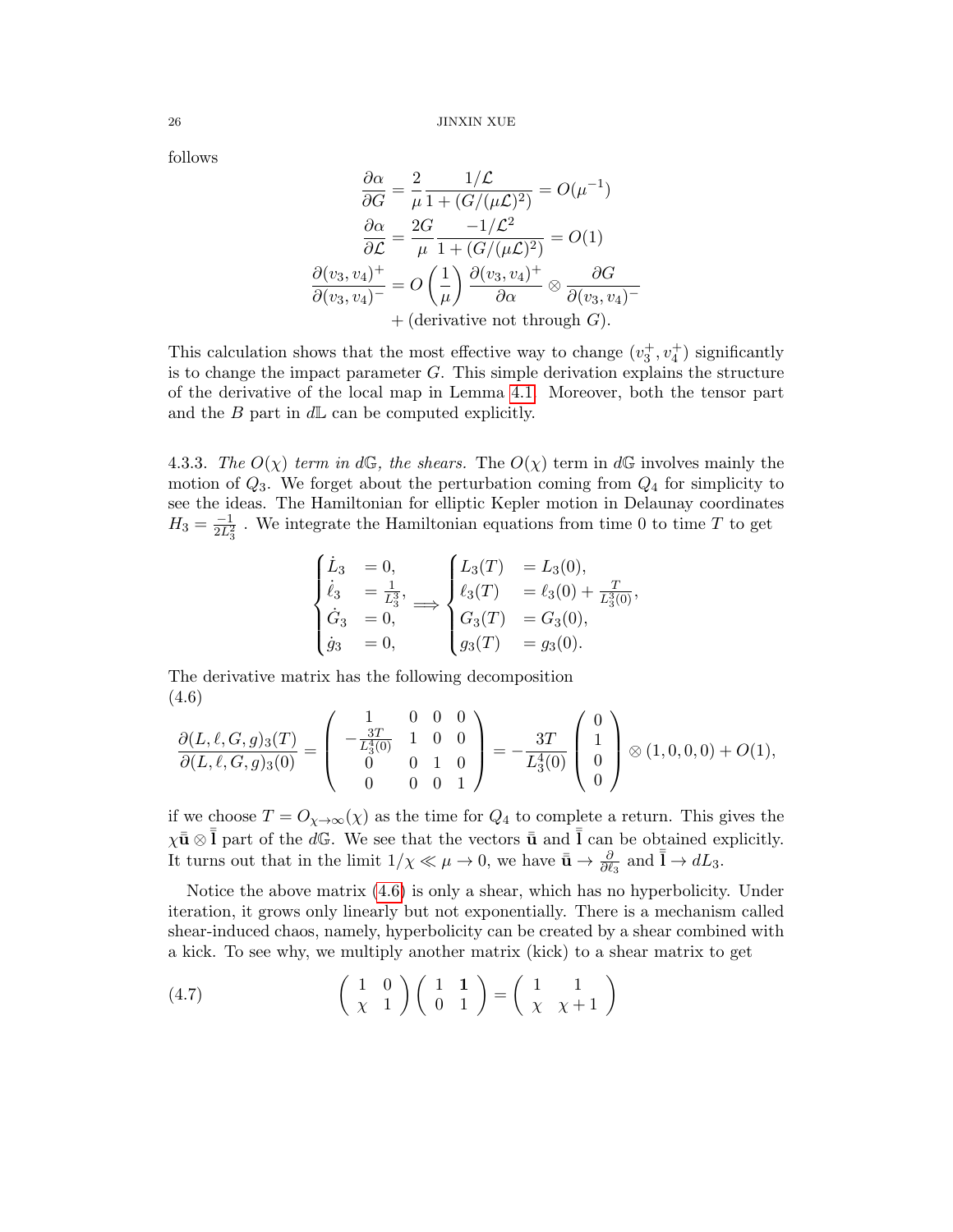The resulting matrix has two eigenvalues,  $O(\chi)$  and  $O(1/\chi)$ . Actually, to get an eigenvalue of order  $\chi$ , we only need to require that in the above second matrix the bold 1 entry is nonzero and independent of  $\chi$ , while the other entries can be arbitrary. In our case,  $d\mathbb{G}$  gives us a shear matrix and  $d\mathbb{L}$  gives us a kick so that the composition of local and global map give rise to an expansion with rate  $\chi$ . We have a transversality condition (4), which is essentially  $\frac{\partial a_3^+}{\partial \psi} \neq 0$  in [\(4.1\)](#page-20-1) (see the proof of the transversality condition in Section 3.4 of [\[46\]](#page-45-7)). This requirement amounts to requiring the bold 1 entry is nonzero in [\(4.7\)](#page-25-1).

4.3.4. The  $O(\chi^2)$  term in dG, the scattering. In this section, we explain the  $O(\chi^2)$ term in dG. The  $\chi^2$  term in dG comes mainly from the motion of  $Q_4$  as described in Section [4.1.1.](#page-19-2)

We pick two more Poincaré sections  $\{x = -\chi/2\}$  to cut the orbit of the global map into three pieces denoted by  $(I)$ ,  $(III)$ ,  $(V)$ . The  $(I)$ ,  $(V)$  pieces of orbits are considered as a perturbed hyperbolic Kepler motion focused at the mass center of  $Q_2$  and  $Q_3$ , while the (III) piece of orbit is treated as a perturbed hyperbolic Kepler motion focused at  $Q_1$ . We need two coordinates changes when the orbit crosses the sections denoted by  $(II)$ ,  $(IV)$ . Since L,  $\ell$  are reduced by fixing an energy level and picking a Poincaré section, we have only Delaunay variables  $G, g$  to characterize the motion of  $Q_4$ , whose meanings are respectively the angular momentum and the argument of periapsis (direction) of the hyperbolic motion. We define the angle of asymptotes of the hyperbola as

(4.8) 
$$
\theta = g \pm \arctan G/L,
$$

since g is the direction of the symmetric axis of the hyperbola and  $2 \arctan b/a =$  $2 \arctan G/L$  is the angle formed by the two asymptotes. We make the following simplifying assumptions.

- Assume  $L$  is a constant, say, 1.
- Assume  $v_4 = (\pm 1, \theta)$ .
- Assume the two hyperbolas to the left and right of the section  $\{x = -\chi/2\}$ share the same asymptote angle  $\theta$ .

Let us now look at Figure [7.](#page-27-0) When we change coordinates from  $(I)$  to  $(III)$ , we are changing the focus of the hyperbolic motion of  $Q_4$ . During this coordinate change, the two different hyperbolic motions share nearly the same asymptotes, which we identify. So we first convert  $(G, g)$  in the right to variables  $(G, \theta)$  in the right, then we convert  $(G, \theta)$  in the right to  $(G, \theta)$  in the left, and the last step is to convert  $(G, \theta)$  back to  $(G, q)$  in the left. We summarize the steps as follows. The coordinates changes  $(II)$  from the right (subscript R) to the left (subscript L) is the composition of

$$
(G,g)_R \xrightarrow{(i)} (G,\theta)_R \xrightarrow{(ii)} (G,\theta)_L \xrightarrow{(iii)} (G,g)_L,
$$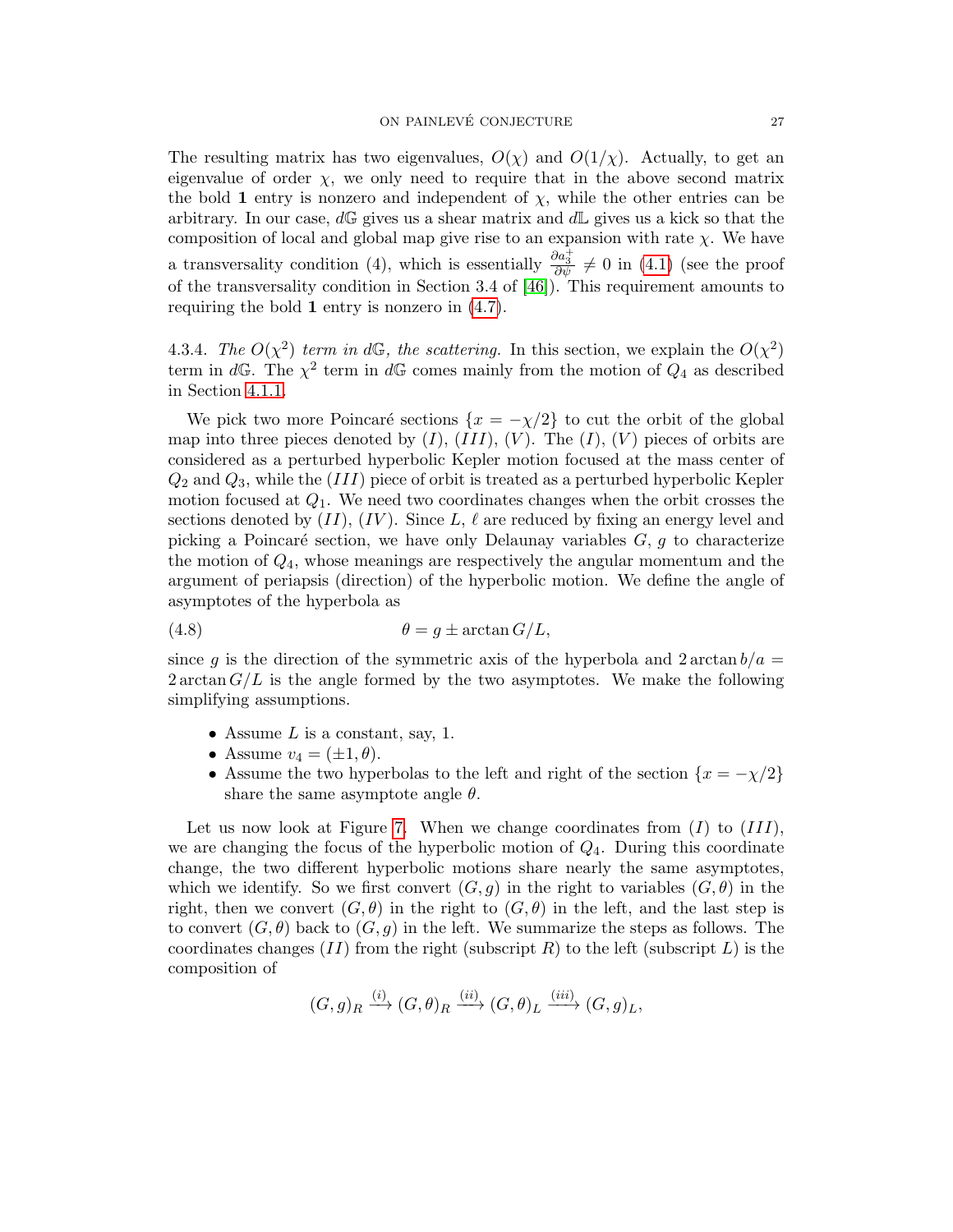

<span id="page-27-0"></span>FIGURE 7. The Poincaé sections

where the maps  $(i)$ ,  $(ii)$ ,  $(iii)$  are given explicitly as follows:

$$
(i) : \begin{cases} G_R &= G_R \\ \theta_R &= g_R - \arctan G_R \end{cases},
$$

$$
(ii) : \begin{cases} G_L &= G_R + \chi \theta \\ \theta_R &= \theta_L \end{cases},
$$

$$
(iii) : \begin{cases} G_L &= G_L \\ g_L &= \theta_L - \arctan G_L \end{cases}.
$$

The g and  $\theta$  relations are obtained from (9), while  $G_L = G_R + \chi \theta$  comes from the definition of angular momentum since we move the origin from  $(0, 0)$  to  $Q_1 = (-\chi, 0)$ ,

$$
G_L = v_L \times x_L = v_R \times (x_R - (\chi, 0)) = G_R - v_R \times (\chi, 0) = G_R + \chi \theta.
$$

The derivatives for  $(II) = (iii)(ii)(i)$  is

$$
D[(iii)(ii)(i)] = \begin{pmatrix} 1 & 0 \\ \sharp & 1 \end{pmatrix} \begin{pmatrix} 1 & \chi \\ 0 & 1 \end{pmatrix} \begin{pmatrix} 1 & 0 \\ \sharp & 1 \end{pmatrix},
$$

where we use  $\sharp$  to denote some constants that can be computed explicitly. Similarly, for matrix  $(IV)$  going from the left to the right, we get

$$
D[(iii')(ii')(i')]=\begin{pmatrix}1 & 0\\ \frac{1}{4} & 1\end{pmatrix}\begin{pmatrix}1 & -\chi\\ 0 & 1\end{pmatrix}\begin{pmatrix}1 & 0\\ \frac{1}{4} & 1\end{pmatrix},
$$

Next we look at the derivative of the composition  $(IV)(III)(II)$  assuming  $D(III)$  = id, since  $G, g$  are constants of motion for the Kepler problem (Unfortunately, this assumption is wrong. It turns out that the perturbation from the pair  $Q_2$ ,  $Q_3$  has a nontrivial contribution to  $D(III)$ . We can get an explicit expression for  $G, g$  part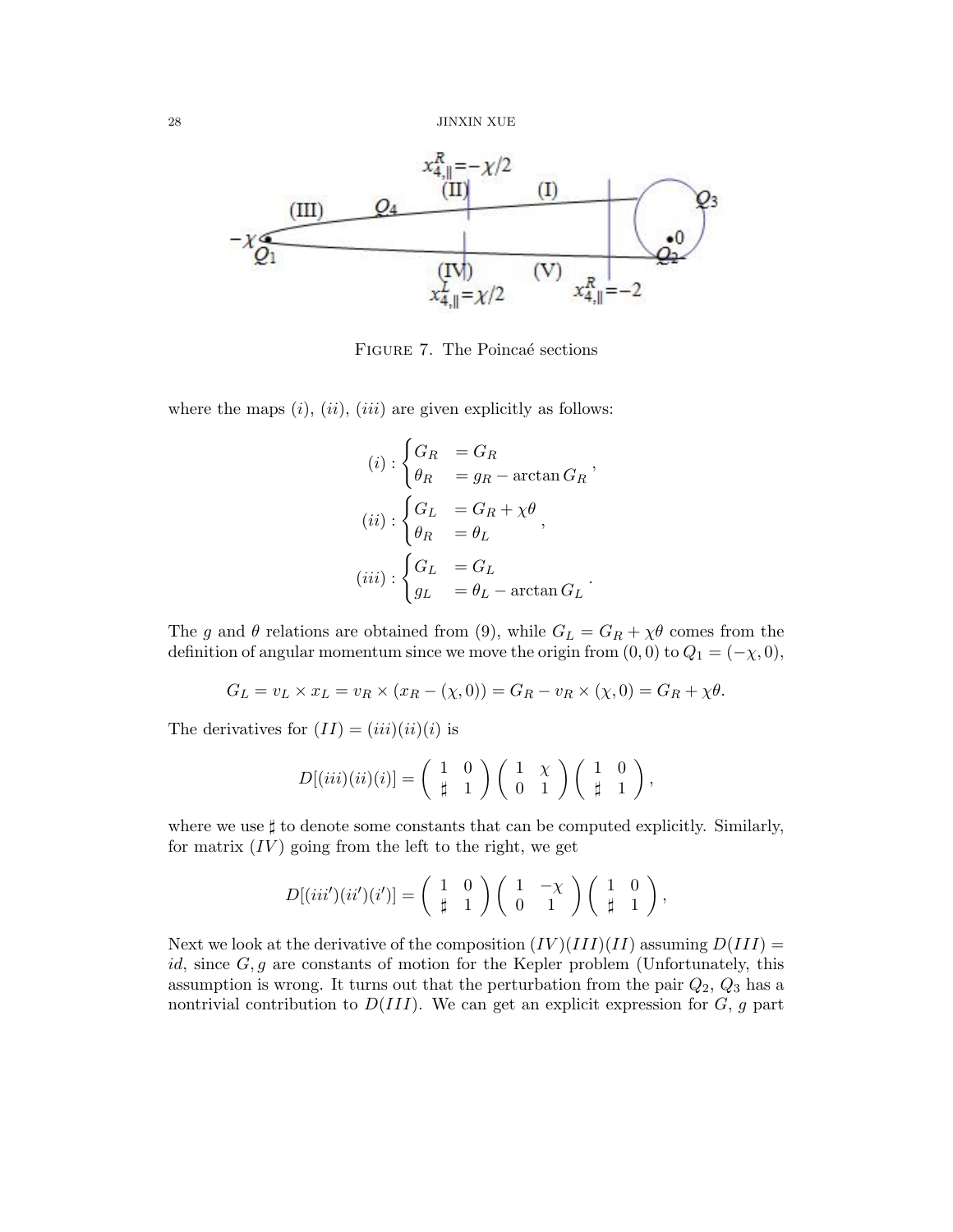of  $D(III)$ , which is not id but does not cause any trouble).

$$
D[(IV)(III)(II)]
$$
\n
$$
= \begin{pmatrix} 1 & 0 \\ \frac{1}{\mu} & 1 \end{pmatrix} \begin{pmatrix} 1 & -\chi \\ 0 & 1 \end{pmatrix} \begin{pmatrix} 1 & 0 \\ \frac{1}{\mu} & 1 \end{pmatrix} \cdot \begin{pmatrix} 1 & 0 \\ \frac{1}{\mu} & 1 \end{pmatrix} \begin{pmatrix} 1 & \chi \\ 0 & 1 \end{pmatrix} \begin{pmatrix} 1 & 0 \\ \frac{1}{\mu} & 1 \end{pmatrix}
$$
\n
$$
= \begin{pmatrix} 1 & 0 \\ \frac{1}{\mu} & 1 \end{pmatrix} \begin{pmatrix} 1 + \frac{1}{\mu}\chi & -\frac{1}{\mu}\chi^2 \\ \frac{1}{\mu} & -\frac{1}{\mu}\chi + 1 \end{pmatrix} \begin{pmatrix} 1 & 0 \\ \frac{1}{\mu} & 1 \end{pmatrix}
$$
\n
$$
= \sharp \begin{pmatrix} 1 & 0 \\ \frac{1}{\mu} & 1 \end{pmatrix} \begin{pmatrix} \chi^2 \begin{pmatrix} 1 \\ 1/\chi \end{pmatrix} \otimes (1/\chi, 1) + O(1) \end{pmatrix} \begin{pmatrix} 1 & 0 \\ \frac{1}{\mu} & 1 \end{pmatrix}.
$$

This calculation shows the  $\chi^2$  part of dG. We see that the  $\bar{u}$ ,  $\bar{l}$  can again be calculated explicitly. It turns out that in the limit  $1/\chi \ll \mu \to 0$ , we have  $\bar{1} \to d\theta_4^+$ , where  $\theta_4^+$  is the outgoing asymptote of the  $Q_4$  hyperbola after close encounter with  $Q_3$ , and  $\bar{\mathbf{u}} \to \left(0_{1\times8}; 1, -\frac{L_4}{L_4^2 + G_4^2}\right)$  , which shows that after the application of the global map there is a linear relation between  $G_4$  and  $g_4$  forced by the fact that the asymptote of  $Q_4$  must be close to horizontal when  $Q_4$  comes close to  $Q_2$ .

### <span id="page-28-0"></span>4.4. Further issues.

4.4.1. Collision exclusion and the existence of returning orbit. We need to exclude the possibility of the collisions between the pair  $Q_3$ - $Q_4$  and the pair  $Q_1$ - $Q_4$ . The pair  $Q_3 - Q_4$  is easily done using the formula [\(4.5\)](#page-24-1) since the rotation angle  $\alpha$  is not close to  $\pi$  in Gerver's construction so that  $b/\mu$  is bounded away from zero using (6). Next, we explain how to exclude the  $Q_1 - Q_4$  collision. Recall that in the two-body problem, if two bodies collide they will bounce back. Suppose we have a collision of  $Q_1$  and  $Q_4$ , then we reverse the time for the piece of orbit coming to collision and compare it with the bouncing back orbit. We work in Delaunay coordinates so that the collisional singularity is resolved. We can measure the difference of the two orbits by integrating the variational equations (derivative of the Hamiltonian equations). It turns out that the deviation of the two orbits is at most  $O(\mu)$  when we trace the orbit to the section  $\{x = -2\}$ . However, the returning orbit that we want should stay close to Gerver's model and the y coordinates of  $Q_4$  for two consecutive visits to the section  $\{x = -2\}$  differ by a  $O(1)$  number. So we conclude that there is no collision between  $Q_1$  and  $Q_4$ .

4.4.2. How to control the shape of  $Q_3$  ellipse. In order to control the phase space dynamics such that the image of the admissible surface always visits the fixed neighborhood  $U(\delta)$ , we look at our list of variables  $(L_3, \ell_3, G_3, g_3; x_1, v_1; G_4, g_4)$ . First  $L_3$ is always rescaled to the unit size by the renormalization and  $x_1, v_1$  can be control by the angular momentum. Indeed, the total angular momentum is assumed to be zero. The renormalization always rescales  $G_3$  and  $G_4$  to order 1 so  $G_1 = x_1 \times v_1$ has also order 1 by  $G_1 + G_3 + G_4 = 0$ . The magnitude |x<sub>1</sub>| can be estimated as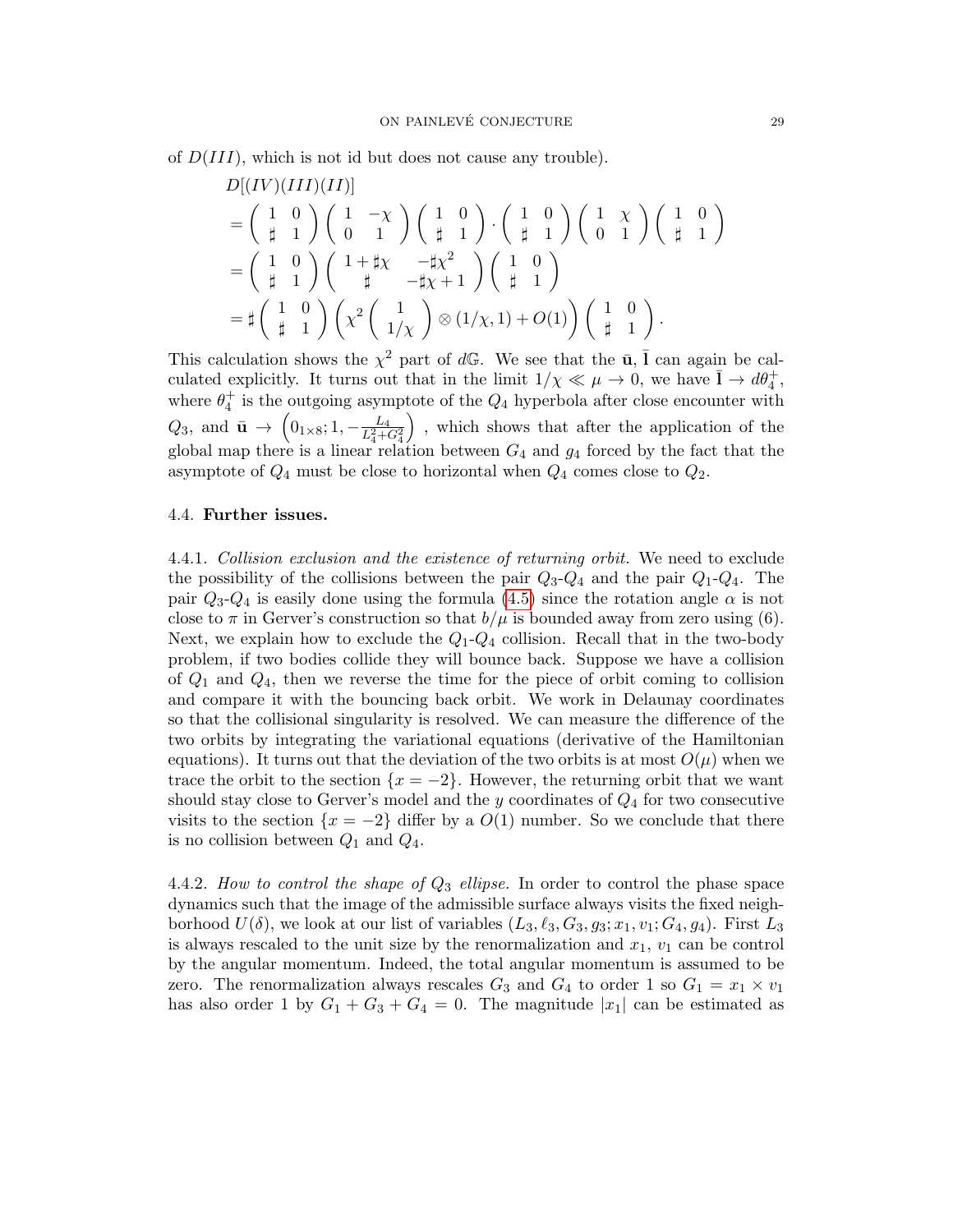$O(\chi)$  which grows exponentially since each renormalization introduces a  $\lambda$  factor, and  $|v_1| = O(1)$  so we get the angle  $\angle(x_1, v_1) = O(1/\chi) \rightarrow 0$  in order to have  $G_1 = O(1)$ . Next the variables  $\ell_3, G_4$ , which can be used to parametrized the admissible surface, can be chosen arbitrarily due to the strong expansion, and  $g_4$  is also determiend since the asymptote of  $Q_4$  is almost horizontal. The only remaining variables are  $G_3$ ,  $g_3$ , which we want to control such that they stay close to Gerver's values. We notice that the  $Q_3$  ellipse may deviate from Gerver's standard case and lose self-similarity. The problem was noticed by Gerver and solved in [\[18\]](#page-44-13). Consider again Gerver's ideal model. We have four variables  $L, \ell, G, g$  to characterize the elliptic motion. The variable  $\ell$  is almost the same as the phase  $\psi$  which can be controlled by the strong hyperbolicity and L is related to the semi major which can always be rescaled to one applying the renormalization  $\mathcal{R}$ . It remains to control G and g such that they do not deviate too far. The observation of Gerver is that during each collision, there is a phase of the collision point of  $Q_3$  and  $Q_4$  that can be adjusted. So after the two steps in Gerver's model, we get two phases  $\psi_1, \psi_2$ on which the final orbit parameters  $G^-$ ,  $g^-$  depend smoothly. One only need to verify that the Jacobian  $\frac{\partial (G^-, g^-)}{\partial (\psi_1, \psi_2)} \neq 0$  in order to control  $G^-, g^-$  through adjusting the phases  $\psi_1$ ,  $\psi_2$ . This can be verified using our polar coordinate representation in Section [3.3.](#page-16-0)

4.4.3. How to switch the roles of  $Q_3$  and  $Q_4$ . We see from Figure [6](#page-24-0) that there are two hyperbolic motions shadowing the same elastic collision picture. This implies that by choosing the rotation angle  $\alpha$  correctly, one can switch the roles of the messenger and the captured particle after each  $Q_3$  and  $Q_4$  close interaction. For this reason, for any given symbolic sequence  $\omega$ , a Cantor set  $\Sigma_{\omega}$  of non collision singularities can be constructed.

4.4.4. The measure and Hausdorff dimension of the Cantor set. We notice that each time when we apply the renormalization  $\mathcal R$  by zooming in the configuration space by  $\lambda$ , the distance between  $Q_1$  and  $Q_2$  get multiplied by  $\lambda$ , hence  $\chi$  in Lemma [4.2,](#page-21-1) as a measurement of the distance between  $Q_1$  and  $Q_2$ , grows exponentially to infinity. Since  $\chi$  is the expansion rate in Lemma [4.3.](#page-21-2) In each step of the Cantor set construction, we preserves only  $1/\chi^2$  of the total measure on the initial admissible surface. Since  $1/\chi^2$  decays exponentially to zero, we conclude that the Hausdorff dimension of the Cantor set restricted to each two dimensional admissible surface is 0. Hence our Cantor set of non collision singularities is a zero measure set of codimension 2 in the zero angular momentum level set.

### 5. Triple collision blowup

<span id="page-29-0"></span>Another stream of ideas of constructing noncollision singularities arise from extracting energy from the triple collision. McGehee [\[26\]](#page-44-16) developed the technique of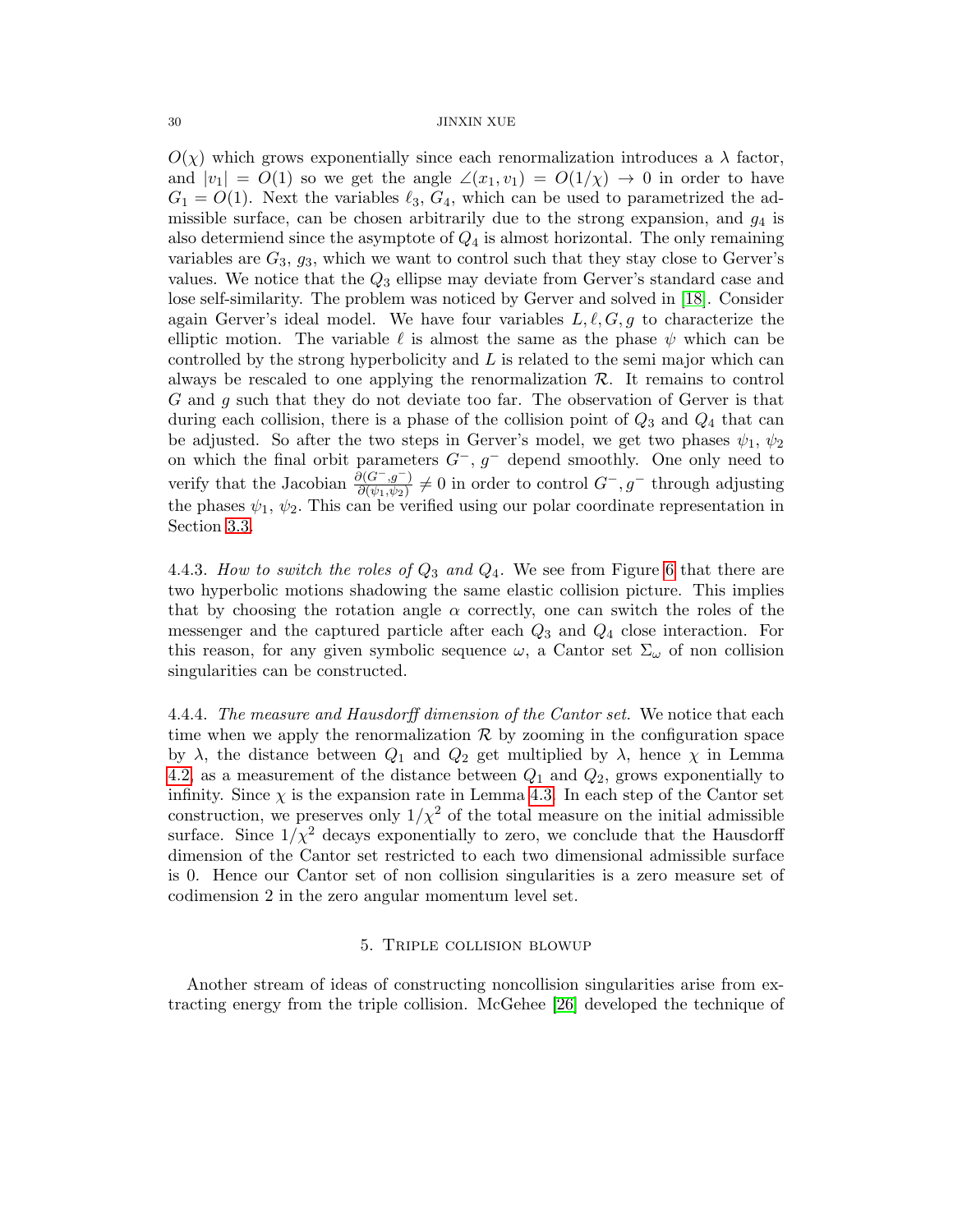triple collision blowup. In the following sections of the paper, we will encounter several different versions of triple collision blowups. So we now first give a general formulation for N-body total collapse.

<span id="page-30-0"></span>5.1. The general formalism of the total collision blowup. The general idea is as follows. Recall the Lagrange-Jacobi identity from Section [A.1.](#page-37-1) We denote  $r^2 = I = \sum m_i |x_i|^2$ . Then we get  $2r\dot{r} = \dot{I} = J$  and  $\dot{J} = K + H$ .

We introduce the inner product  $\langle \cdot, \cdot \rangle$  on  $\mathbb{R}^{3n}$  defined by

$$
\langle u, v \rangle = \sum m_i u_i v_i, \quad ||u|| := \langle u, u \rangle^{1/2}, \quad \forall u, v \in \mathbb{R}^{3n}.
$$

We then introduce the normalized configuration  $\mathsf{s} = r^{-1}x = r^{-1}(x_1, \ldots, x_n)$ , hence we have that  $\|\mathbf{s}\| = 1$ . Then we introduce the normalized velocity  $\mathbf{v} = \sqrt{r}\dot{x}$ .

$$
v = \langle \mathsf{s}, \mathsf{v} \rangle = r^{-1/2} \langle x, \dot{x} \rangle = r^{-1/2} J.
$$

We next split the normalized velocity v into the radial component vs with  $v =$  $\langle v, s \rangle$  and the component w tangent to the shape sphere  $\mathcal{E} = \{ ||s|| = 1 \}$ 

$$
\mathsf{v}=v\mathsf{s}+\mathsf{w},\quad \langle \mathsf{s},\mathsf{w}\rangle=0.
$$

Then we obtain the following set of equations of motion where  $'$  means the derivative  $\frac{d}{d\tau}$  with the time rescaling  $dt = r^{3/2}d\tau$ 

<span id="page-30-1"></span>(5.1) 
$$
\begin{cases} r' &= vr, \\ v' &= \frac{1}{2}v^2 + ||w||^2 + U(s), \\ s' &= w, \\ v' &= -M^{-1}\nabla U(s) - U(s)s - \frac{1}{2}vw - ||w||^2s, \end{cases}
$$

where  $U(\mathbf{s}) = rU(x)$  and  $\nabla U(\mathbf{s}) = r^2 \nabla U(x)$ . We can also introduce the equation  $w' = v' - (v' + v')$  instead of the v' equation above to form a closed set of equations for the variables  $(r, v, s, w)$ .

This is the general equations of motion for the N-body problem in the blowup coordinates. The total energy has the form

$$
rH = \frac{1}{2}v^2 + \frac{1}{2}||w||^2 + U(s).
$$

In the limit  $r = 0$  corresponding to the total collapse, we get that the r equation becomes trivial. We then call the resulting phase space for the variables  $(v, s, w)$  the collision manifold when  $r = 0$ . Since we have  $rH \to 0$  when  $r \to 0$ , we get

$$
v' = \frac{1}{2} ||\mathbf{w}||^2 + rH \to \frac{1}{2} ||\mathbf{w}||^2 \ge 0,
$$

which follows essentially from the fact that  $\dot{J} = K + H \geq 0$  when  $H \geq 0$ . This implies that  $v$  provides us a Lyapunov function. At fixed points of the ODE system,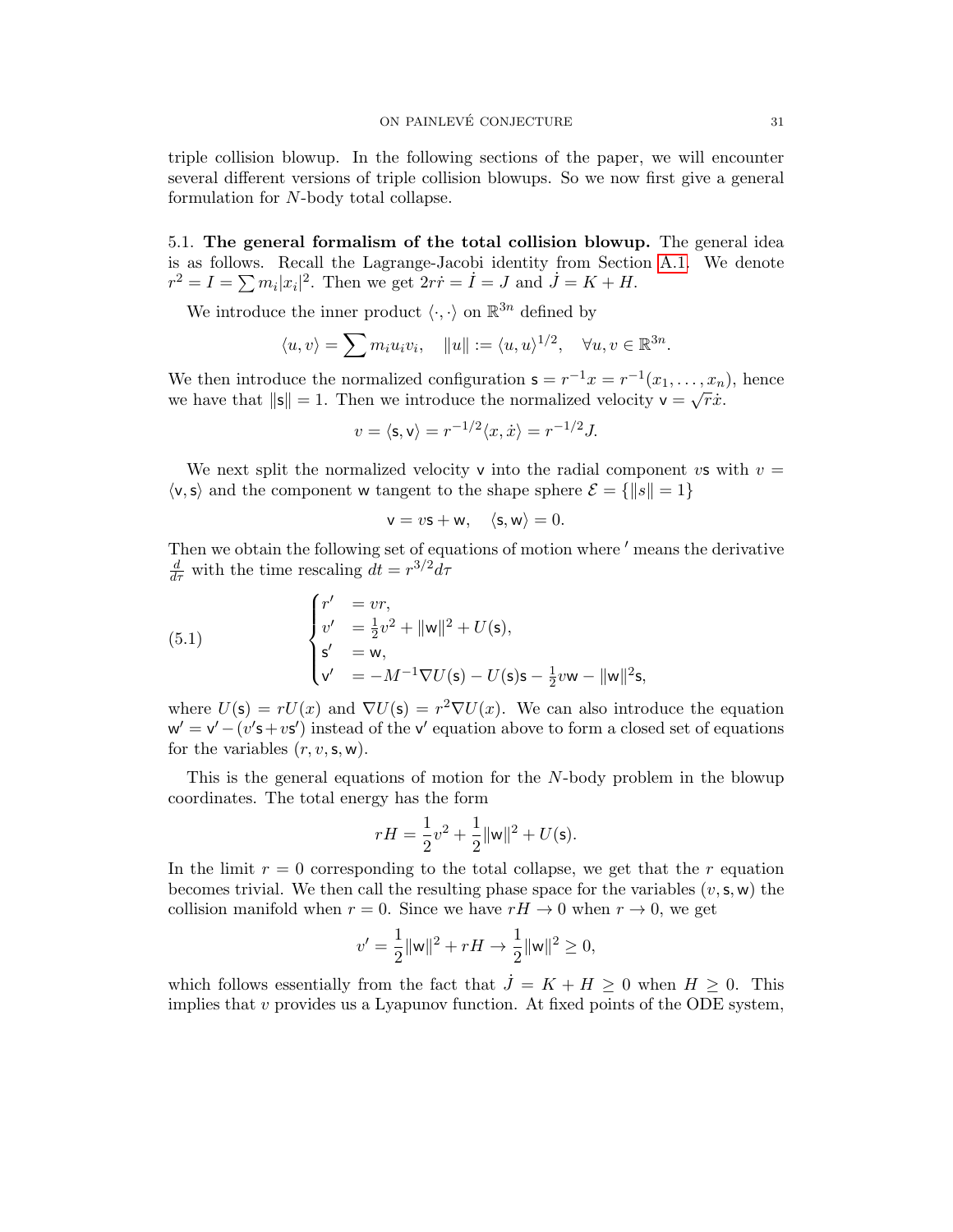#### $_{\rm 32}$   $_{\rm 32}$   $_{\rm JINXIN}$  XUE

we have

$$
r = 0
$$
,  $w = 0$ ,  $v^2 + 2U(s) = 0$ ,  $-M^{-1}\nabla U(s) - U(s)s = 0$ ,

where the last equation implies that the fixed points are normalized central configurations, which are critical points of U restricted to the sphere  $\mathcal{E}$ .

In practice we may need to understand better the dynamics of  $s, w$ . The general strategy is to introduce angular coordinates or spherical coordinates on  $\mathcal E$  for s, dual to which, the variable w is represented by normalized (by  $r^{-1/2}$ ) angular momentum dual to the spherical variables respectively.

<span id="page-31-0"></span>5.2. The isosceles three-body problem. To illustrate the above general formalism, we implement it in a special three-body problem called isosceles three-body problem studied first by Devaney [\[12\]](#page-44-17).



Figure 8. The collision manifold

Consider the three-body problem as follows. Let  $Q_1$  and  $Q_2$  be two equal mass particles parallel to the x-axis with masses normalized to 1 and let  $Q_3$  be a particle on the y-axis with mass  $m$ . The three particles form an isosceles triangle in the configuration space and remains to be isosceles for all time.

The main result of [\[12\]](#page-44-17) is a classification of the final motions of the system for orbits approaching the triple collision. There are two types of final motions, one of which is that the binary moves to infinity parallel to the  $x$ -axis towards opposite directions and  $Q_3$  oscillates on the y-axis, and the other is that  $Q_3$  and the mass center of the pair move to infinity along the y-axis with opposite directions with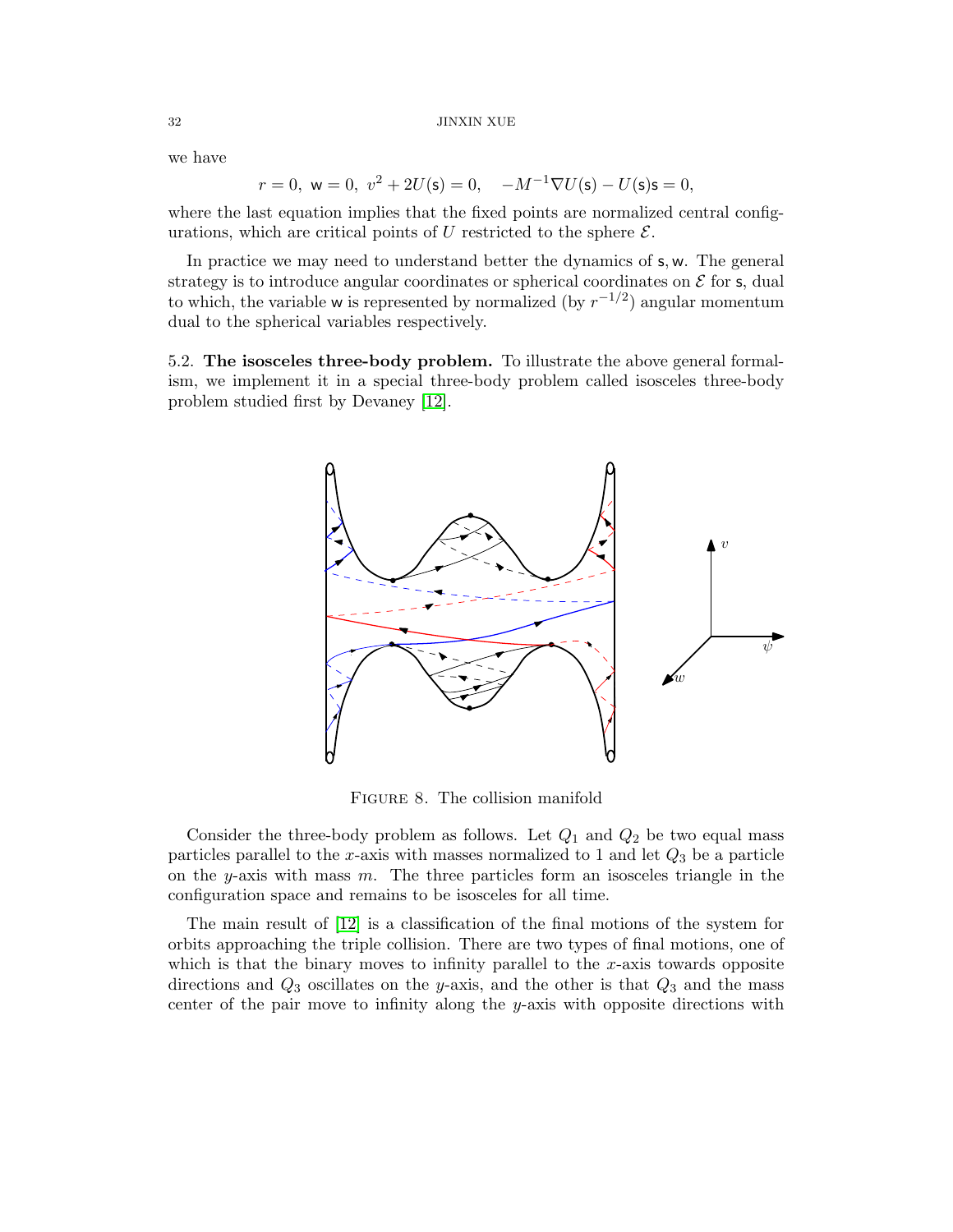arbitrarily large velocities and the pair undergoes infinitely many double collisions. This result was proved by blowing up the triple collision and analyzing the dynamics on the collision manifold. We next perform the blow up procedure. We first introduce the Jacobi coordinates as in  $(A.2)$ , under which the Hamiltonian has the following form

$$
H_{\cdot \cdot} = \frac{p_1^2}{2M_1} + \frac{p_0^2}{2M_0} + V(x_0, x_1), \quad V(x_0, x_1) = -\frac{m}{|x_1 - x_0|} - \frac{m}{|x_1 + x_0|} - \frac{1}{|x_0|},
$$

where the reduced masses are  $M_0 = \frac{1}{2}$  $\frac{1}{2}$ ,  $M_1 = \frac{2m}{m+2}$ . The system has two degrees of freedom. To study the triple collision, we carry out the above general blowup scheme as follows.

Introducing  $M = \text{diag}\{M_0, M_1\}$ , we denote  $x = (x_0, x_1) \in \mathbb{R}^2$ ,  $\mathsf{v} = r^{1/2}\dot{x}$ ,  $\mathsf{s} =$  $x/r \in \mathbb{S}^1$ ,  $v = \langle s, v \rangle$  and  $w = v - v\mathbf{s}$ . The equations of motion are

(5.2) 
$$
\begin{cases} r' = rv, \\ s' = w, \\ v' = ||w||^2 + \frac{1}{2}v^2 + \bar{V}(s), \\ w' = -\frac{1}{2}vw - ||w||^2s - M^{-1}\nabla \bar{V}(s) - \bar{V}(s)s. \end{cases}
$$

Here  $\bar{V}(\mathsf{s}) = rV(x), \nabla \bar{V}(\mathsf{s}) = r^2 \nabla V(\mathsf{x})$ . We also have the energy relation

$$
rE = \frac{1}{2} ||\mathbf{w}||^2 + \frac{1}{2}v^2 + \bar{V}(\mathbf{s}).
$$

Instead of the vector valued variables **s** and w, we further introduce  $\psi = \arctan \theta$ √  $\frac{\sqrt{M_1}x_1}{\sqrt{M_1}}$  $\overline{M_0}x_0$ in place of  $s = M^{-1/2}(\cos \psi, \sin \psi)$  and  $w = r^{1/2}\langle v, e_w \rangle$  in place of w where  $e_w =$  $(-\sin \psi(0, 1), \cos \psi(1, 0)).$ 

<span id="page-32-0"></span>Then in the variables  $(r, \psi, v, w)$ , we obtain the following equations of motion

(5.3) 
$$
\begin{cases} r' &= rv \\ v' &= w^2 + \frac{1}{2}v^2 + \bar{V}(\psi), \\ \psi' &= w, \\ w' &= -\frac{1}{2}vw - \bar{V}'(\psi). \end{cases}
$$

where  $\bar{V}(\psi) = -\frac{\sqrt{2}}{\cos \psi} - \frac{4m_1}{\sqrt{\frac{1}{2}\cos^2 \psi + \frac{8m_1}{m_1+2}\sin^2 \psi}}$ .

The potential  $\bar{V}$  blows up when  $\psi = \pm \pi/2$  corresponding to the double collision. It is standard to regularize the double collision after Sundman. Let us introduce  $\hat{w} = \cos \psi w$  as well as a new change of time  $\frac{d\tau}{d\hat{\tau}} = \cos \psi$ . The equations of motion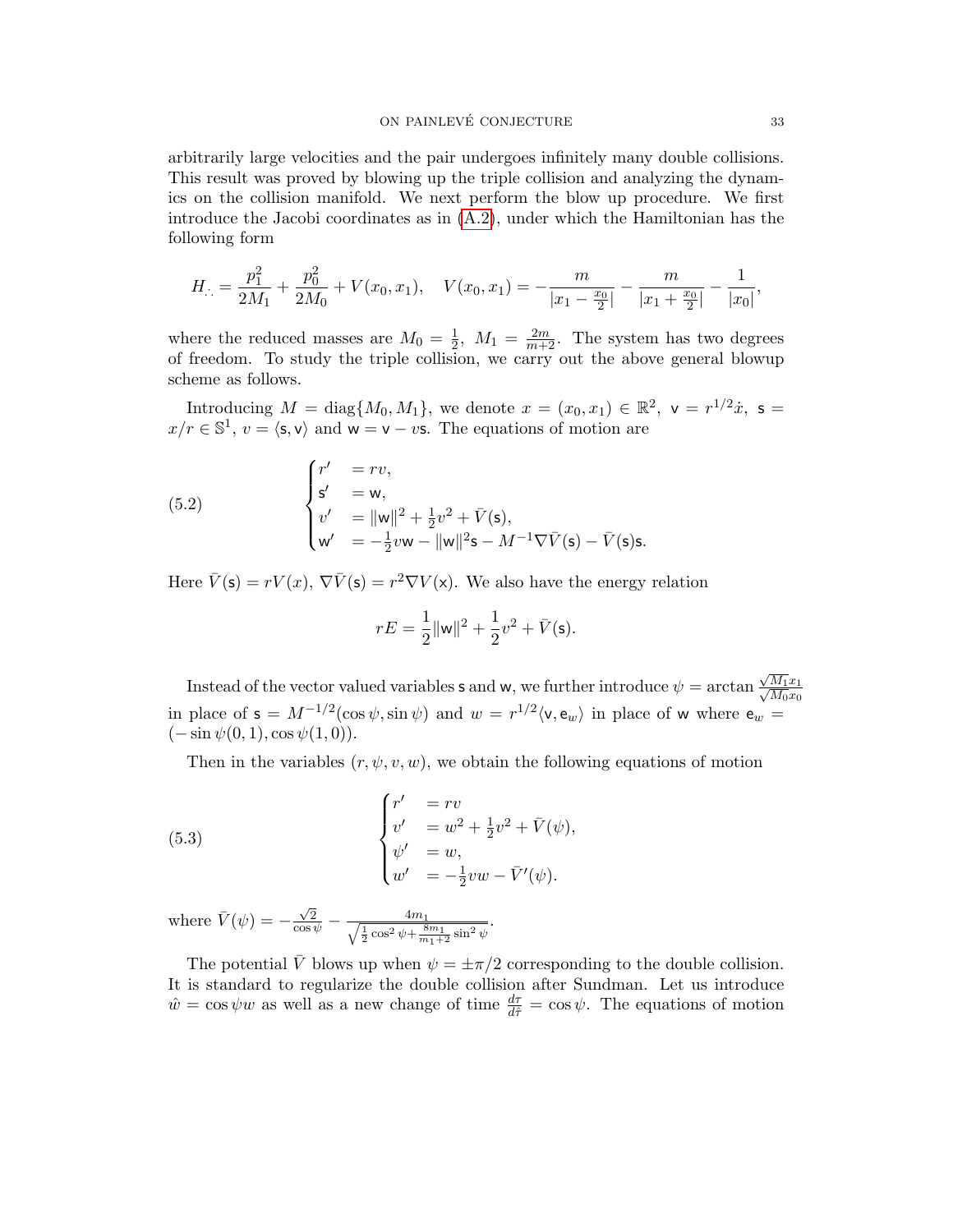becomes

(5.4) 
$$
\begin{cases} \frac{dr}{d\tilde{\tau}} &= rv \cos \psi, \\ \frac{dr}{d\tilde{\tau}} &= (2rE - \frac{1}{2}v^2 - \bar{V}(\psi))) \cos \psi \\ \frac{d\psi}{d\tilde{\tau}} &= \hat{w} \\ \frac{d\hat{w}}{d\tilde{\tau}} &= -\frac{1}{2}v\hat{w} \cos \psi - \bar{V}'(\psi) \cos^2 \psi - \hat{w} \sin \psi, \end{cases}
$$

with the energy relation

<span id="page-33-0"></span>
$$
rE = \frac{\hat{w}^2}{2\cos^2\psi} + \frac{1}{2}v^2 + \bar{V}(\psi).
$$

In this new coordinates, the system is an analytic vector field defined on  $[0, \infty) \times$  $\mathbb{R} \times [-\pi/2, \pi/2] \times \mathbb{R}$  and the double collision becomes an elastic collision so that the singularity is regularized.

We state the main result of Devaney as follows.

- **Theorem 5.1** ([\[12\]](#page-44-17)). (1) The collision  $\mathcal{M}_0$  is a topological 2-sphere with four punctures (called arms) with each puncture corresponding to  $\psi = \pm \pi/2$ , *i.e.* the binary is infinitely far away from  $Q_1$ . The manifold  $\mathcal{M}_0$  is symmetric with respect to  $\psi \mapsto -\psi$  or  $w \mapsto -w$ .
	- (2) There are six fixed points on  $\mathcal{M}_0$ : the two with  $(v, \psi, w) = (\pm v_*, 0, 0)$  correspond to Euler central configuration and the four with  $(v, \psi, w) = (\pm v_*, \pm \psi_*, 0)$ correspond to Lagrangian central configurations.
	- (3) The Euler fixed point with  $v > 0$  is a sink and with  $v < 0$  is a source. For some masses, the eigenvalues are real and complex for the others. The Lagrangian fixed points are saddles.
	- (4) v is a Lyapunov function in the sense that  $v' \geq 0$  along the flow on  $\mathcal{M}_0$  and  $v' = 0$  iff at the fixed points.

Consider the situation that the pair come from the left to have near triple collision with  $Q_2$ . We hope that after the near triple collision the pair moves to the left and  $Q_2$  moves to the right. In this case the relative position  $x_1$  from the mass center of the pair to  $Q_2$  has a negative sign before and after the near triple collision, therefore the variable  $\psi$  determined from  $\mathbf{s} = M^{-1/2}(\cos \psi, \sin \psi)$  and  $x = (x_0, x_1) = r\mathbf{s}$  should also carry a negative sign before and after the near triple collision. Thus we need the left lower Lagrangian fixed point to have a stable manifold coming from the left lower arm and an unstable manifold escaping from the left upper arm. The case of the near triple collision of  $Q_1$ - $Q_3$ - $Q_4$  is similar. This time the pair comes from the right towards  $Q_1$  so that we will need the lower right Lagrangian fixed point to have a stable manifold coming from the right lower arm and an unstable manifold escaping from the right upper arm. The latter case follows from the former case by symmetry. So we focus only on the former case. The existence of the stable manifold coming from the left lower arm follows directly from the fact that  $v$  is a Lyapunov function. However, the existence of an unstable manifold escaping from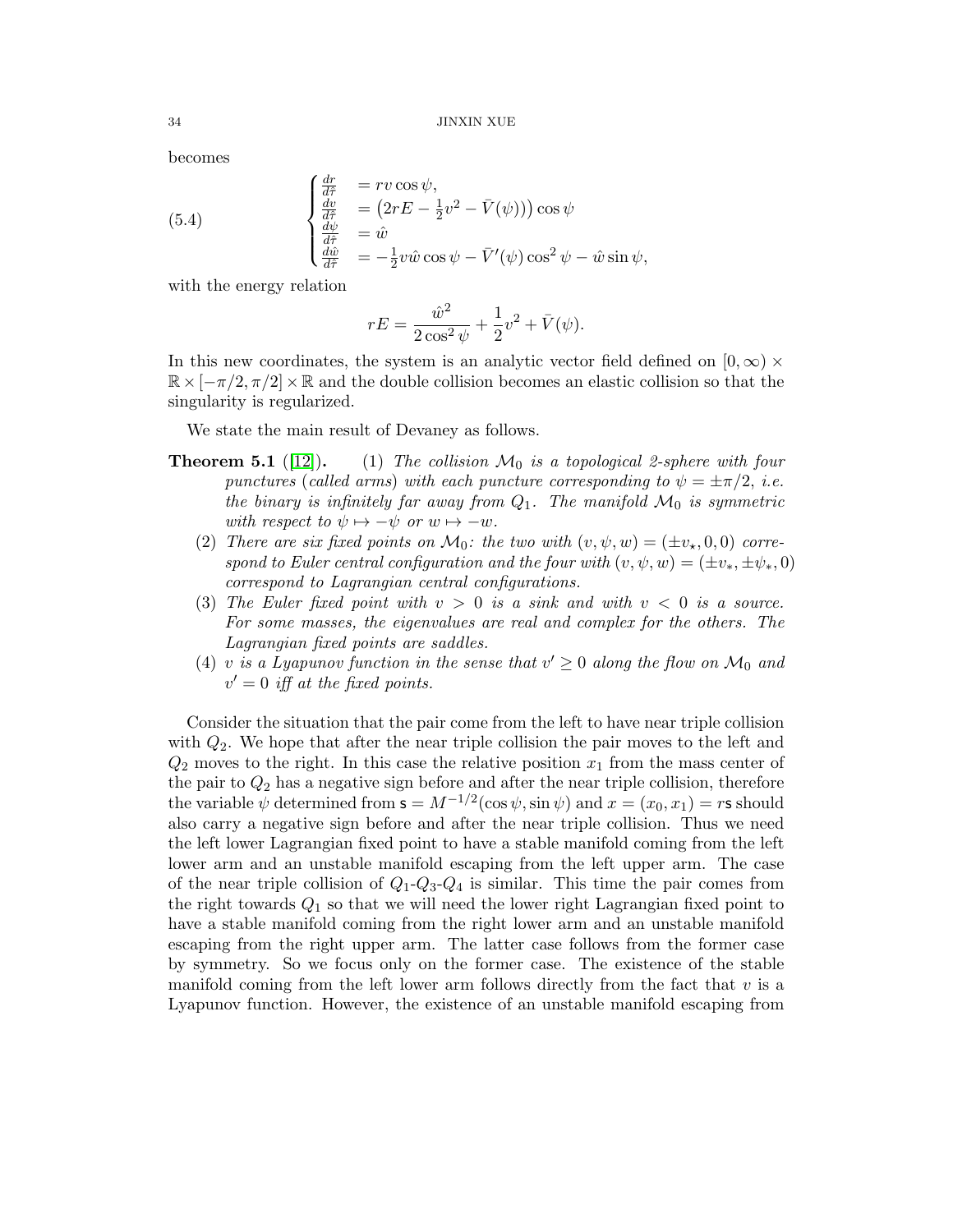the left upper arm is nontrivial, which depends on the mass ratio  $m_2/m_3 = m_2$ . This was studied by [\[37,](#page-45-8) [44\]](#page-45-9). Here we only cite the relevant statements.

**Theorem 5.2.** Assume  $m_2 < 55/4$  in which case the Euler fixed points are sink and source with complex eigenvalues. Then there exists  $\varepsilon_1 \simeq 0.379$  and  $\varepsilon_2 \simeq 2.662$ such that the following holds for the left lower Lagrangian fixed point:

- (1) when  $\varepsilon_1 < m_2 < \varepsilon_2$ , the two unstable manifolds escape from the two upper arms respectively;
- (2) when  $m_2 > \varepsilon_2$ , one of the unstable manifold escapes from the left upper arm and the other dies at the upper Euler fixed point.

Note that the above two cases include the equal mass case  $m_2 = 1$ .

Devaney's classification of the final motions for the isosceles three-body problem mentioned at the beginning of this subsection can be seen as follows. For each orbit getting close to the near triple collision, its projection to the collision manifold corresponds to an orbit which either escapes along one of the two upper arms or dies in the sink. The sink lies in the upper half space and corresponds to an Euler central configuration. For an orbit dying in the sink, we have that  $v > 0$  hence  $r = r(0)e^{\int v}$  grows exponentially. Therefore we get the first type of final motion. For an orbit escaping along an upper arm, we will have  $r_0/r_1 \rightarrow 0$  therefore the pair moves away from the third body experiencing infinitely many double collisions corresponding to  $\psi = \pm \pi/2$ .

<span id="page-34-0"></span>5.3. The collinear three-body problem. In this section, we consider the triple collision blowup for a collinear three-body problem studied by [\[26\]](#page-44-16). Suppose on R there are three bodies ordered from left to right as  $Q_1$ ,  $Q_2$ ,  $Q_3$  with masses  $m_1, m_2, m_3$  respectively. We fix the mass center at the origin so that we have  $\sum m_i Q_i = 0$ . Therefore the set  $\mathcal{E} = {\|\mathbf{s}\| = 1}$  is a circle. The general formalism in Section [5.1](#page-30-0) applies to yield the blowup coordinates and the equations of motion formally similar to [\(5.3\)](#page-32-0). We skip the details and refer readers to [\[26\]](#page-44-16). Here we only describe the dynamics on the collision manifold. As in the case of isosceles three-body problem, the Hamiltonian system of the collinear three-body problem has two degrees of freedom. Hence the collision manifold has two dimensions after imposing the energy relation and letting  $r \to 0$ . It is a sphere with four punctures corresponding to double collisions of the binaries  $Q_1 - Q_2$  or  $Q_2 - Q_3$ , symmetric under the reflections as in Theorem [5.1.](#page-0-0) There are two critical points, each corresponds to an Euler central configuration and both are saddles. There are masses such that the unstable manifold of the lower critical point coincides with the stable manifold of the upper critical point, which is called the totally degenerate case. If this case does not happen, then the stable manifolds of the lower critical point come in from the lower arms and the unstable manifolds escape from the upper arms.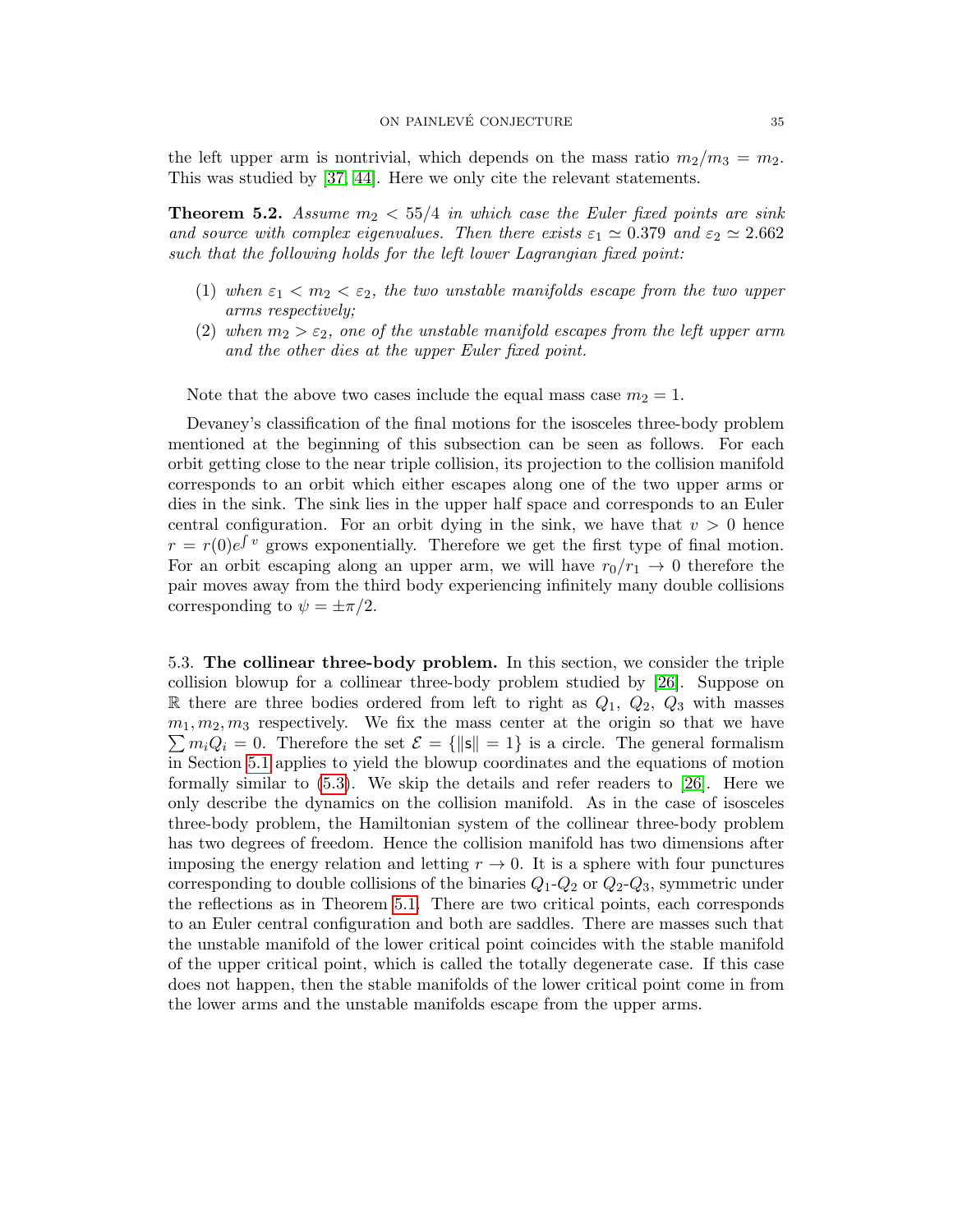#### $_{\rm JINXIN}$  XUE  $_{\rm JINXIN}$

<span id="page-35-0"></span>5.4. The Sitnikov-Alekseev model. The Sitnikov-Alekseev model is a name for the spatial isosceles three-body problem.

5.4.1. Triple collision blowup for the spatial isosceles three-body problem. In this section, we consider the triple collision blowup for a spatial isosceles three-body problem studied by [\[47\]](#page-45-6).

Consider three particles  $Q_1, Q_2, Q_3$  with coordinates  $Q_1 = (x, y, z)$  then  $Q_2 =$  $(-x, -y, z)$  and  $Q_3 = (0, 0, z_3)$  with  $2mz + m_3z_3 = 0$ . The three bodies form an isosceles configuration. Let  $M = \text{diag}\{2m, 2m, 2m(1+2\alpha)\}\$ , where  $\alpha = m/m_3$  is the mass ratio. Using the formalism in Section [5.1,](#page-30-0) we introduce blowup coordinates

$$
x = (x, y, z), r = ||x||, s = r^{-1}x, v = r^{1/2}\dot{x}, v = \langle v, s \rangle, w = v - vs,
$$

and rescale time  $dt = r^{3/2} d\tau$ . We use ' to denote the time derivative with respect to  $\tau$ . We first obtain the equations of motion for  $(r, s, v, w)$  by adapting [\(5.1\)](#page-30-1). We next introduce spherical coordinates ( $\theta \in [-\pi/2, \pi/2]$  and  $\psi \in [0, 2\pi)$ ) for s and denote

(5.5)  
\n
$$
\mathbf{u}_1 = \mathbf{s} = M^{-1/2} (\cos \psi \cos \theta, \sin \psi \cos \theta, \sin \theta),
$$
\n
$$
\mathbf{u}_2 = \partial_{\psi} \mathbf{s} = M^{-1/2} (-\sin \psi \cos \theta, \cos \psi \cos \theta, 0),
$$
\n
$$
\mathbf{u}_3 = \partial_{\theta} \mathbf{s} = M^{-1/2} (-\cos \psi \sin \theta, -\sin \psi \sin \theta, \cos \theta).
$$

The three vectors for orthogonal basis for  $\mathbb{R}^3$  except for  $\theta \neq \pm \pi/2$ . We introduce variables  $v, w_2, w_3$  as the coefficients of the decomposition of v in this basis with respect to the inner product  $\langle \cdot, \cdot \rangle$ , i.e.  $v = v s + w_2 u_2 + w_3 u_3$ . We thus obtain the equations of motion for the variables  $(r, v, \theta, \psi, w_2, w_3)$  as follows.

$$
\begin{cases}\nr' &= vr, \\
v' &= \frac{1}{2}v^2 + w_2^2 \cos^2 \theta + w_3^2 + U(\theta), \\
\theta' &= w_3, \\
\phi' &= w_2, \\
w_2' &= -\frac{1}{2}vw_2 + 2w_2w_3 \tan \theta \\
w_3' &= -U'(\theta) - \frac{1}{2}vw_3 - w_2^2 \cos^2 \theta \tan \theta.\n\end{cases}
$$

with  $U(\theta) = -\frac{1}{\sqrt{2}}$  $\frac{1}{2}m^{3/2}m_3[\alpha \sec\theta + 4(1 + 2\alpha \sin^2\theta)^{-1/2}]$ . The system admits singularities at  $\theta = \pm \pi/2$  corresponding to double collisions of  $Q_1$  and  $Q_2$ . The RHS of the system is independent of  $\psi$ , reflecting the angular momentum conservation of the pair  $Q_1-Q_2$ . We resolve this singularity by introducing  $\hat{w} = w_3 \cos \theta$  and  $u = w_2 \cos^2 \theta$  and a time change  $d\hat{\tau} = \cos \theta d\tau$ . In the new coordinates, we obtain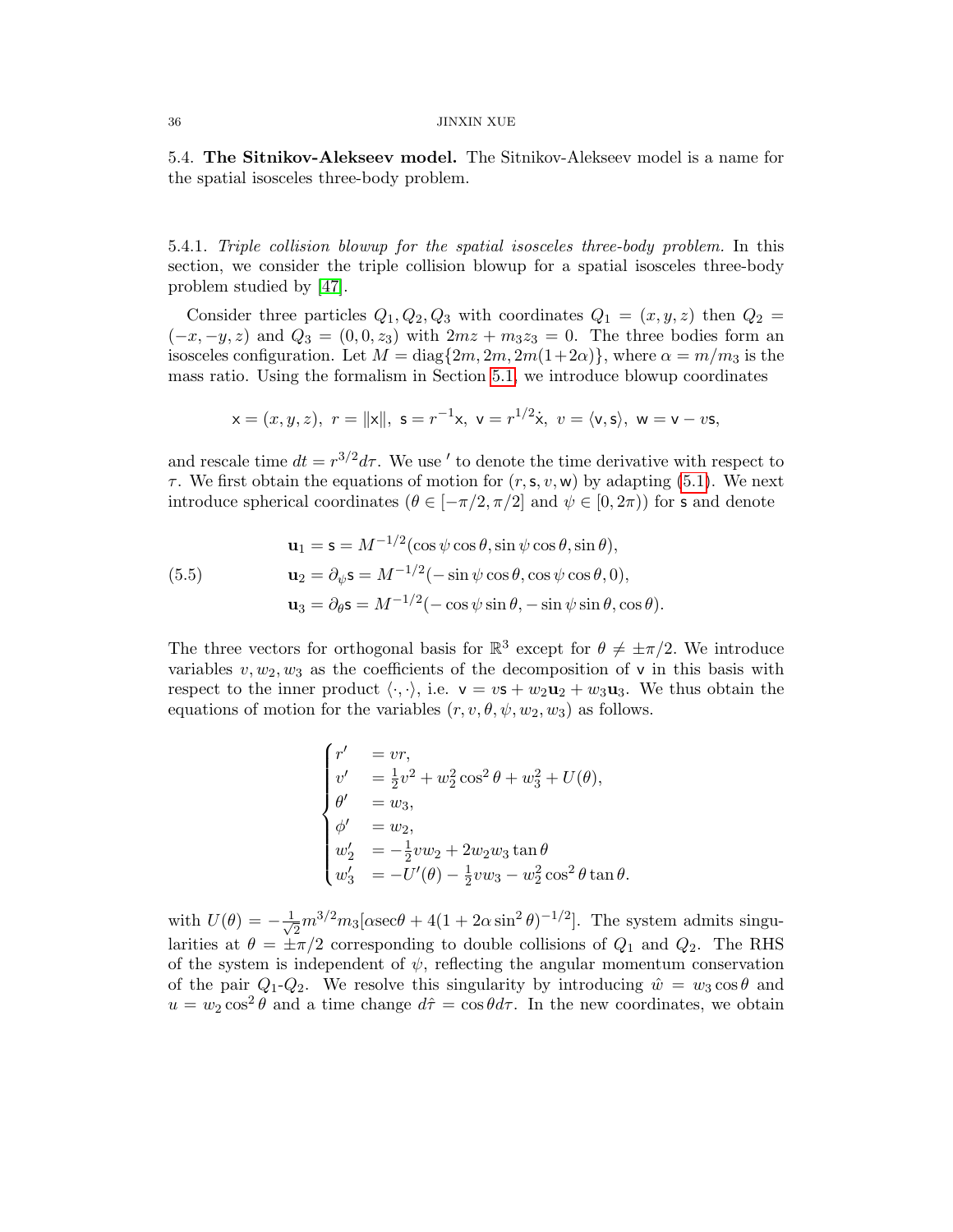the equations of motion as follows

<span id="page-36-0"></span>(5.6) 
$$
\begin{cases} \frac{d}{d\hat{\tau}}r &= vr\cos\theta\\ \frac{d}{d\hat{\tau}}v &= (2rh - \frac{1}{2}v^2 - U(\theta))\cos\theta\\ \frac{d}{d\hat{\tau}}\theta &= \hat{w}\\ \frac{d}{d\hat{\tau}}\hat{w} &= -U'(\theta)\cos^2\theta - \frac{1}{2}v\hat{w}\cos\psi - \hat{w}\sin\psi - u\sin\theta\cos\theta\\ \frac{d}{d\hat{\tau}}u &= -\frac{1}{2}vu\cos\theta \end{cases}
$$

with the energy relation

$$
\frac{1}{2}(v^2\cos^2\theta + w^2 + u^2) + U(\theta)\cos^2\theta = rh\cos^2\theta,
$$

where we skip the  $\psi$ -equation.

The dynamics on the collision manifold is obtained by setting  $r = 0$  in the above equations. The resulting collision manifold is a three dimensional sphere with four punctures, each of which corresponds to the double collision between the pair  $Q_1$ - $Q_2$ . When  $u = 0$ , the  $\frac{du}{d\hat{\tau}}$  equation also disappears. The variable u can be considered as a variant of the angular momentum of the pair  $Q_1 - Q_2$ , so the vanishing of u means that the two bodies  $Q_1$  and  $Q_2$  move on a line. Therefore the case  $u = 0$  corresponds to the planar isosceles three-body problem that we have studied above. So we may understand the collision manifold of the spatial isosceles three-body problem as a fattening of the collision manifold of the planar isosceles three-body problem with the extra dimension parametrized by  $u$ . The equations of motion  $(5.6)$  is reduced to  $(5.4)$  by setting  $u = 0$ . In the planar case, we have been focusing on the Lagrangian fixed points in the lower half space, so the v-value is negative and  $\theta \neq \pm \pi/2$ . From the u-equation, we see that if we stay close to the lower Lagrangian fixed points for a long time, the value of the u-variable will grow exponentially.

5.4.2. The oscillatory motion in Sitnikov-Alekseev model. As a digression, we mention that this spatial isosceles three-body problem exhibits another interesting dynamics called oscillatory motion in the classification of Chazy (see Section [1.1\)](#page-2-0). In other words, there exists an orbits  $Q(t)$  in the configuration space such that

$$
\limsup_{t \to \infty} |Q(t)| = \infty, \quad \liminf_{t \to \infty} |Q(t)| < C.
$$

Such motion was first discovered by Sitnikov in the following model: a pair of equal masses  $Q_1$  and  $Q_2$  moving on the x-y plane along Kepler elliptic orbits and a massless particle moving on the z-axis attracted by the pair. Alekseev then showed that the same phenomenon occurs in the spatial isosceles three-body problem without the massless assumption. The mechanism of having the oscillatory motion is to treat the Kepler parabolic orbit as a homoclinic orbit to the (degenerate) hyperbolic fixed point at infinity. Then a small perturbation will cause separatrix splitting known to Poincar´e. To elaborate, let us consider the Kepler two-body problem written in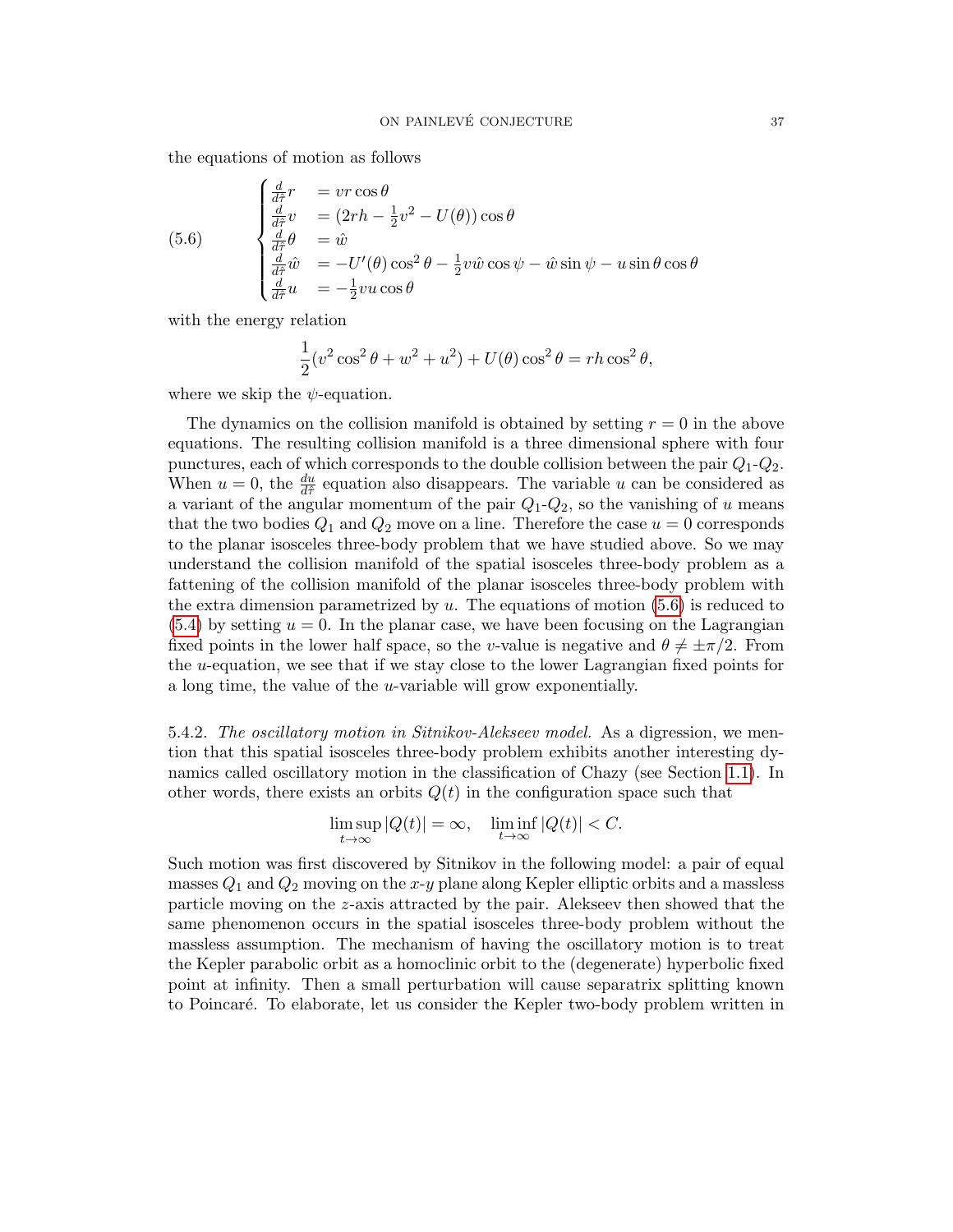polar coordinates

$$
H(r, R, \theta, \Theta) = \frac{1}{2}R^2 - \frac{1}{r} + \frac{\Theta^2}{2r^2}
$$

with equations of motion  $\begin{cases} \dot{r} = R \end{cases}$  $\dot{R} = -\frac{1}{r^2}$  $rac{1}{r^2} + \frac{\Theta^2}{r^3}$  $\frac{\Theta^2}{r^3}$ . We next introduce the McGehee transform  $r = u^{-2}$  so that  $r = \infty$  corresponds to  $u = 0$ . In terms of u and R we have the following equations of motion  $\begin{cases} \dot{u} = -\frac{1}{2} \end{cases}$  $\frac{1}{2}u^3R$  $\dot{R} = -u^4 + \Theta^2 u^6$ . If we make a time rescaling  $d\tau = u^3 dt$ , then we get  $\begin{cases} \frac{du}{d\tau} = -\frac{1}{2}R \\ \frac{dR}{d\tau} = -u + \Theta^2 u^3. \end{cases}$ . Therefore the point  $(u, R) = (0, 0)$  is a hyperbolic fixed point. The existence of oscillatory motion is then proved by evaluating the Melnikov function along the parabolic Kepler orbit Graph  $\left\{ R(r) = \pm \sqrt{\frac{2}{r} - \frac{\Theta^2}{r^2}} \right\}$  $r^2$ . We refer readers to [\[5,](#page-43-4) [33\]](#page-44-18) for more details.

### APPENDIX A. PAINLEVÉ AND VON ZEIPEL'S THEOREMS

<span id="page-37-0"></span>In this section, we present the proof of two early results of Painlevé and von Zeipel on the nonexistence of noncollision singularities in three-body problem.The proofs of the two theorems contains some deep insights about the global aspects of the set of noncollision singularities. The proofs are not easily available elsewhere so we include all the details.

<span id="page-37-1"></span>A.1. Preliminary: Jacobi coordinates and moment of inertia. We introduce the following important quantity called momentum of inertia

$$
I = \sum m_i |Q_i|^2 = \frac{1}{\sum m_i} \sum_{i,j} m_i m_j |Q_i - Q_j|^2.
$$

The time derivative of  $\tilde{I}$  is as follows

$$
J := \dot{I}/2 = \sum m_i Q_i \cdot \dot{Q}_i.
$$

$$
\dot{J} = \sum m_i |\dot{Q}_i|^2 + m_i Q_i \cdot \ddot{Q}_i = \sum m_i |\dot{Q}_i|^2 + Q_i \cdot (-\nabla_i U) = \sum m_i |\dot{Q}_i|^2 + U
$$

by Euler identity since U is  $(-1)$ -homogeneous. We thus have the important Lagrange-Jacobi identity

(A.1) 
$$
\dot{J} = \ddot{I}/2 = 2K + U = K + H.
$$

When  $H \geq 0$ , we get that  $\dot{J} \geq 0$  so J is a nondecreasing Lyapunov function.

For N-body problem, due to the translation invariance, we can fix the mass center of the N bodies at zero, i.e.  $\sum m_iQ_i = 0$ . This implies the total momentum conservation  $\sum P_i = 0$  by taking time derivative. Therefore we can remove  $(Q_i, P_i)$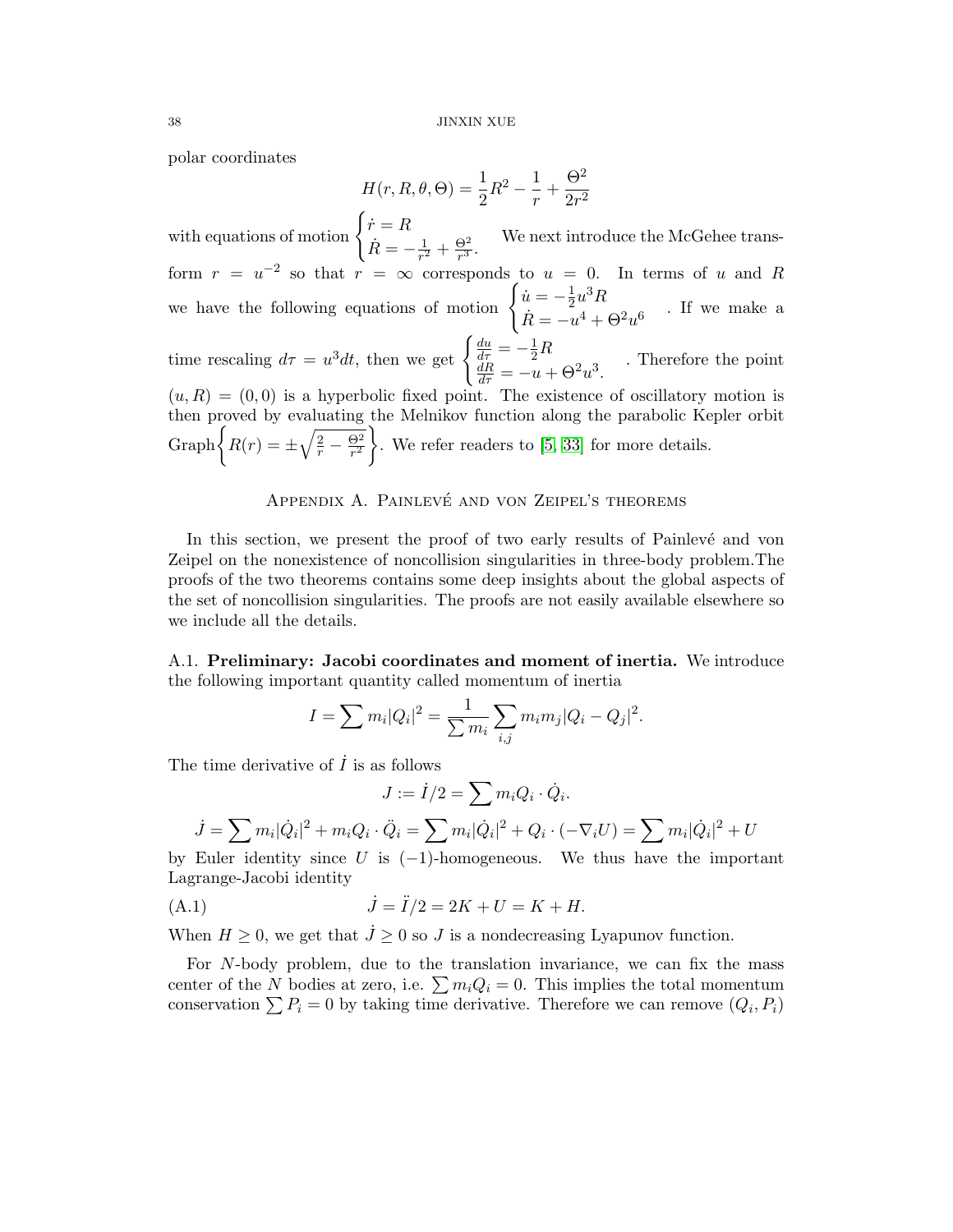for some  $i$  to reduce the dimension of the phase space. There is a classical way to introduce a new set of coordinates maintaining the diagonal quadratic form of the kinetic energy part and effectively removing one redundant body. Now we introduce the Jacobi coordinates for three-body problem.

<span id="page-38-1"></span>(A.2) 
$$
\begin{cases} x_0 = Q_1 - Q_2 \\ x_1 = Q_3 - \frac{m_1 Q_1 + m_2 Q_2}{m_1 + m_2} \end{cases}, \quad \begin{cases} y_0 = P_2 - \frac{m_1}{m_1 + m_2} P_3 \\ y_1 = P_3 \end{cases}
$$

The physical meaning is as follows. We first take the relative position of  $Q_1$  and  $Q_2$  as one position vector  $x_0$  and then take the second position vector  $x_1$  to be the distance fo  $Q_3$  to the mass center of the  $Q_1$  and  $Q_2$ . The momentum vectors  $y_0$  and  $y_1$  are chosen to make the symplectic form invariant (using the fact  $\sum P_i = 0$ )

$$
dx_0 \wedge dy_0 + dx_1 \wedge dy_1 = \sum dQ_i \wedge dP_i.
$$

Moreover, when introducing the reduced masses  $M_0 = \frac{m_1 m_2}{m_1 + m_2}$  $\frac{m_1m_2}{m_1+m_2}, M_1 = \frac{m_3(m_1+m_2)}{m_1+m_2+m_3}$  $\frac{m_3(m_1+m_2)}{m_1+m_2+m_3}$ , we have that the moment of inertia is invariant

$$
I = \sum m_i |Q_i| = M_0 |x_0|^2 + M_1 |x_1|^2.
$$

In this coordinate system the Hamiltonian has the form

(A.3)  
\n
$$
H = \sum_{i=1}^{3} \frac{P_i^2}{2m_i} - \sum_{i \neq j} \frac{m_i m_j}{|Q_i - Q_j|}
$$
\n
$$
= \frac{y_0^2}{2M_0} + \frac{y_1^2}{2M_1} - \frac{m_1 m_2}{|x_0|} - \frac{m_1 m_3}{|x_1 - \alpha_1 x_0|} - \frac{m_2 m_3}{|x_1 + \alpha_0 x_0|}
$$
\nwhere  $\alpha_0 = \frac{m_1}{m_1 + m_2}, \alpha_1 = \frac{m_2}{m_1 + m_3}$ .

where  $\alpha_0 =$  $\frac{m_1}{m_1+m_2}, \alpha_1 =$  $m_1+m_2$ 

### <span id="page-38-0"></span>A.2. Painlevé's theorem.

**Theorem A.1** (Painlevé). For  $N = 3$ , there is no noncollision singularity.

Proof. We first state a lemma

<span id="page-38-2"></span>**Lemma A.2.** In the N-body problem with  $N > 2$ , suppose a singularity occurs as  $t \rightarrow t^*$ , then we have

<span id="page-38-3"></span>
$$
\lim_{t \to t^*} \min_{i \neq j} |Q_i(t) - Q_j(t)| = 0.
$$

With this lemma, we prove Painlevé's theorem. If we also had  $\lim_{t \to t^*} \max_{i \neq j} |Q_i(t) Q_i(t)| = 0$ , then this implies that the singularity is a triple collision. So we have proved the statement. We now assume

(A.4) 
$$
\limsup_{t \to t^*} \max_{i \neq j} |Q_i(t) - Q_j(t)| > 0.
$$

Let a be a positive number less than this limsup.

.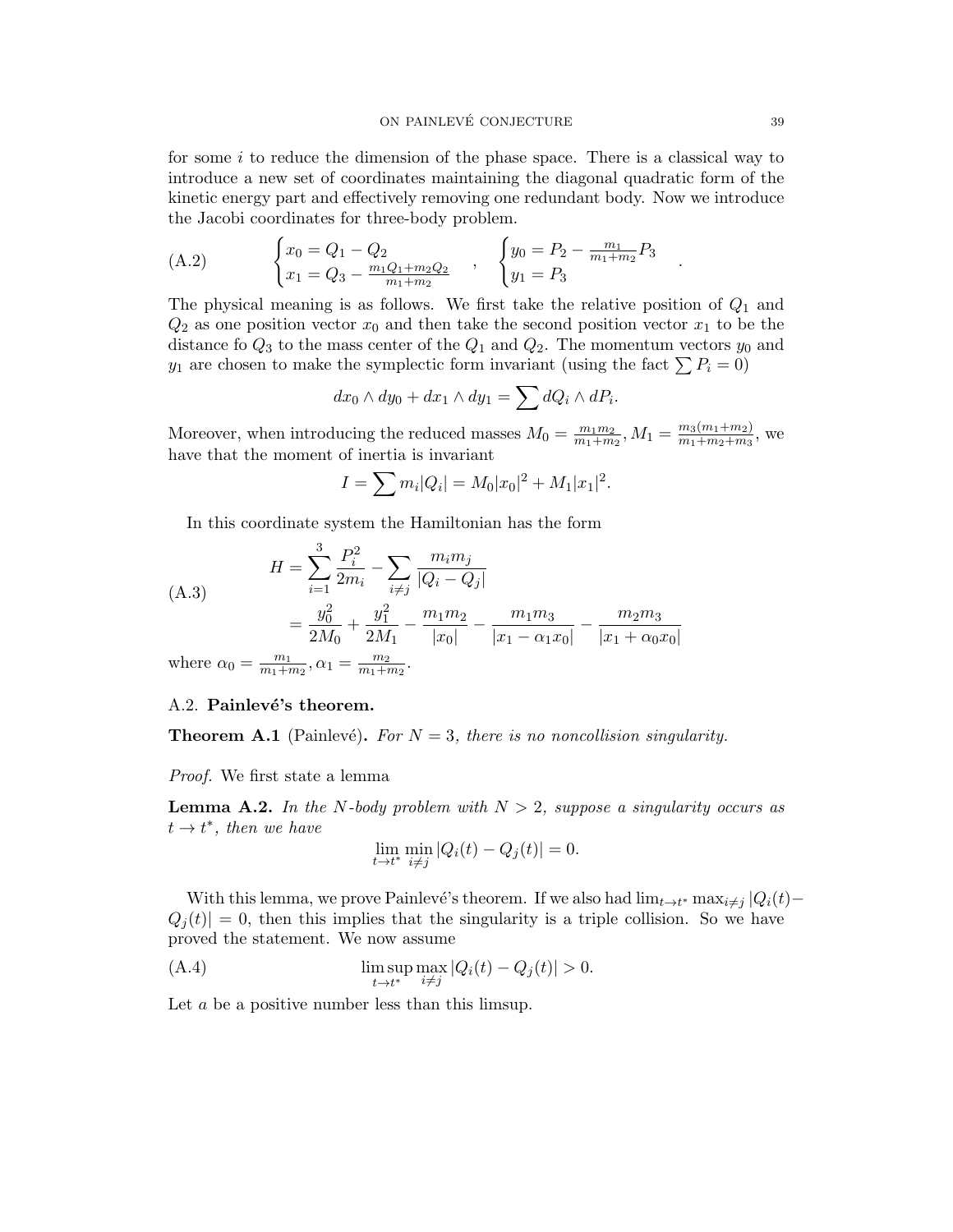Without loss of generality, we assume that is a sequence of time  $t_n \to t^*$  such that  $\lim_{t_n \to t^*} |Q_1(t_n) - Q_2(t_n)| = 0$  by Lemma [A.2.](#page-38-2) For all  $\varepsilon$  small enough, there exists  $n_0$  such that when  $n > n_0$ , we have  $|Q_1(t_n) - Q_2(t_n)| < \varepsilon$ . By assumption we get

$$
|Q_1(t_n)-Q_3(t_n)|>a, \quad |Q_2(t_n)-Q_3(t_n)|>a.
$$

We next introduce a rescaling  $X_i = x_i/\varepsilon$ ,  $Y_i = \sqrt{\varepsilon}y_i$ . We also rescale time  $\tau = \varepsilon^{-3/2}t$ and multiply the Hamiltonian by  $\varepsilon$  to arrive at the following Hamiltonian system.

$$
\bar{H} = \frac{Y_0^2}{2M_0} + \frac{Y_1^2}{2M_1} - \frac{m_1m_2}{|X_0|} + U_1
$$

where  $U_1 = -\frac{m_1 m_3}{|X_1 - \alpha_1 X_0|} - \frac{m_2 m_3}{|X_1 + \alpha_0 X}$  $\frac{m_2 m_3}{|X_1+\alpha_0 X_0|}$ . In the new coordinates, we have  $\bar{H} = H\varepsilon$ ,  $|X_0(\tau_n)| < 1$  and  $|X_1(\tau_n)| > a/\varepsilon$ .

Then there are two possibilities at the time t.

Case 1, 
$$
E_0(t) = \frac{Y_0^2}{2M_0} - \frac{m_1 m_2}{|X_0|} \ge 0
$$
. Then  
\n
$$
\frac{Y_1^2}{2M_1} \le \bar{H} - E_0(t) + \frac{m_1 m_3}{|X_1 - \alpha_1 X_0|} + \frac{m_2 m_3}{|X_1 + \alpha_0 X_0|} \le H\varepsilon + 4\varepsilon M^2/a.
$$

and

$$
|\dot{Y}_1| = \left| \frac{m_1 m_3 (X_1 - \alpha_1 X_0)}{|X_1 - \alpha_1 X_0|^3} + \frac{m_2 m_3 (X_1 + \alpha_0 X_0)}{|X_1 + \alpha_0 X_0|^3} \right| \le 4M^2 \varepsilon^2 / a^2.
$$

So we get  $|Y_1(t)| = O(\varepsilon^{1/2})$  and within time  $\delta \varepsilon^{-3/2}$ , the oscillation of  $Y_1$  is at most  $O(\delta \varepsilon^{1/2})$ . So  $X_1$  can oscillate at most distance  $O(\delta \varepsilon^{-1}) \ll a/\varepsilon$  within time  $\delta \varepsilon^{-3/2}$ . In this case, the only possible singularity is a double collision of  $Q_1$  and  $Q_2$  at time t ∗ .

We are left with Case 2,  $E_0(t) = \frac{Y_0^2}{2M_0} - \frac{m_1m_2}{|X_0|} < 0$ . In this case, the relative motion of  $Q_1$  and  $Q_2$  is almost Kepler elliptic and  $Q_3$  is moving along almost Kepler hyperbolic orbit. If  $Q_3$  moves away from the pair, then again the only possible singularity is a double collision between  $Q_1$  and  $Q_2$ . So  $Q_3$  moves towards the pair with a large velocity. After the near triple collision, one of the bodies has to be ejected by distance at least a from the other two by Lemma [A.3](#page-40-1) and our assumption [A.4.](#page-38-3) Suppose without loss of generality it is again  $Q_3$ . Now  $Q_3$  has to move even faster since there is less time until  $t^*$ , so  $E_0$  is more negative. This time  $Q_3$  moves away from the pair along a nearly hyperbolic orbit so the limiting behavior as  $t \to \infty$ is that  $Q_3 \rightarrow \infty$  approaching linear motion and the pair approaches a Kepler elliptic motion (maybe double collision). This cannot be a noncollision singularity.

 $\Box$ 

We next work on the proof of Lemma [A.2,](#page-38-2) which needs the following lemma.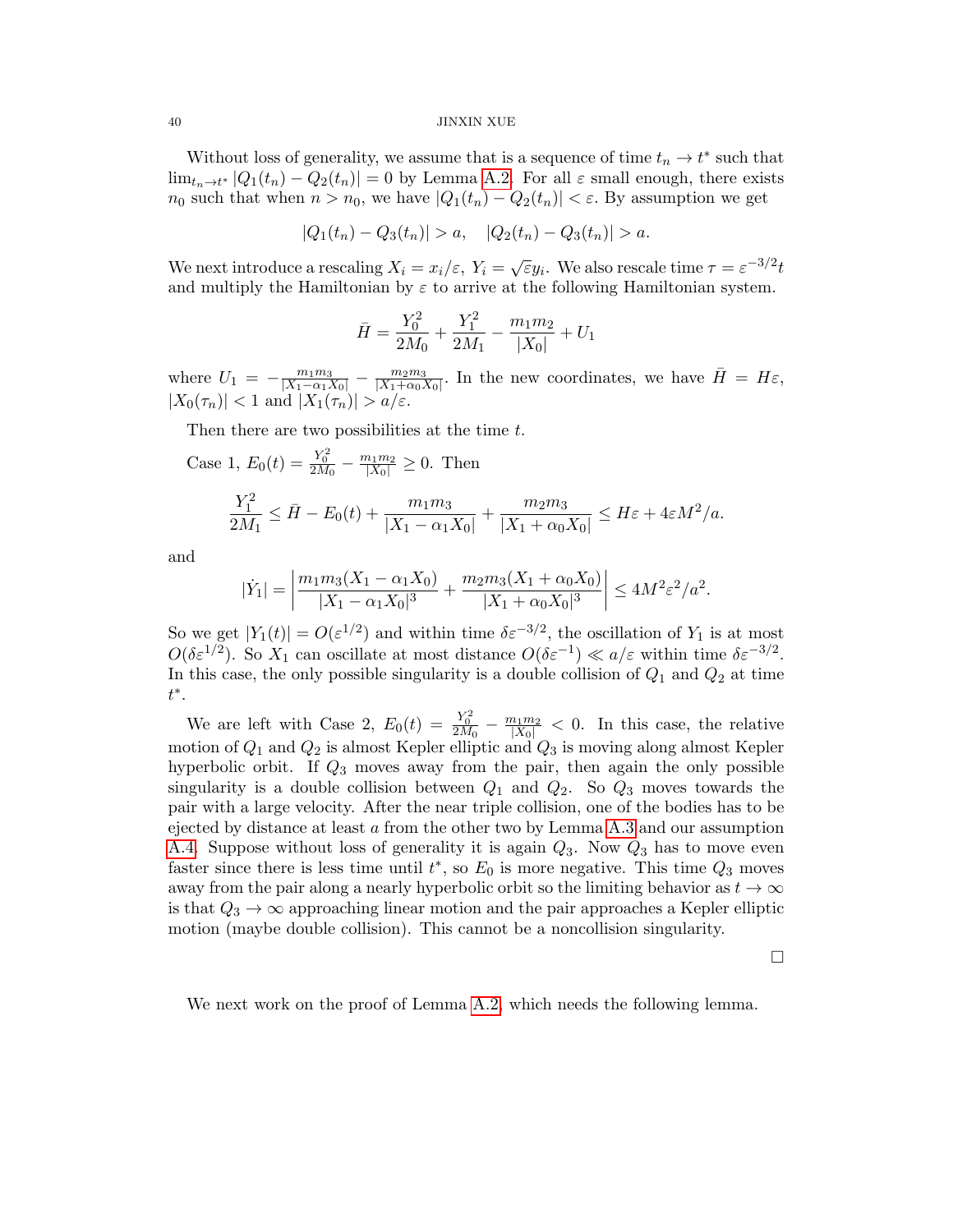<span id="page-40-1"></span>**Lemma A.3.** In the N-body problem, suppose a singularity occurs as  $t \to t^*$ , then we have

$$
\liminf_{t \to t^*} \min_{i \neq j} |Q_i(t) - Q_j(t)| = 0.
$$

*Proof of Lemma [A.2.](#page-38-2)* From Lemma [A.3,](#page-40-1) it is enough to prove that

$$
\limsup_{t \to t^*} \min_{i \neq j} |Q_i(t) - Q_j(t)| = 0.
$$

Suppose the limsup is greater than zero and we choose a number  $a > 0$  less than the limsup. Then for each  $\delta$ , there exists  $t_1 \in [t^*-\delta, t^*)$  such that  $|Q_i(t_1) - Q_j(t_1)| > 3/4a$ for all  $i \neq j$  and there exists  $t_2 \in (t_1, t^*)$  such that  $|Q_i(t_2) - Q_j(t_2)| < 1/4a$  for all  $i \neq j$ . We choose  $t_2$  to be the least of such time so that in the interval  $[t_1, t_2]$  we have  $|Q_i(t) - Q_j(t)| \ge 1/4a$  for all  $i \ne j$ . This implies by the energy conservation that in this time interval

$$
\sum P_i^2/(2m_i) \le E + 4N^2M^2/a.
$$

hence each  $\dot{Q}_i = P_i/m_i$  is bounded from above by a constant C depending only on the masses,  $E, a, N$ . Within time  $\delta$ , the oscillations of the positions  $Q_i$  are bounded by C $\delta$ . For  $\delta$  sufficiently small, this gives  $|Q_i(t_2) - Q_j(t_2)| \geq 1/2a$  for all  $i \neq j$  if we have  $|Q_i(t_1) - Q_j(t_1)| > 3/4a$ . This contradicts to the assumption that  $|Q_i(t_2) - Q_i(t_2)| < 1/4a$  for all  $i \neq j$ .

*Proof of Lemma [A.3.](#page-40-1)* Suppose  $\liminf = a > 0$  and choose  $0 < b < a$ . Then there exists  $\delta > 0$  sufficiently small such that  $|Q_i(t) - Q_j(t)| > b$  for all  $i \neq j$  and  $t \in [t^* - \delta, t^*]$ . From the Hamiltonian we obtain

$$
\frac{1}{2}\sum_{i}P_{i}^{2}/m_{i} \leq H + N^{2}M^{2}/b.
$$

So each velocity has an upper bound. Moreover, from the equation  $\dot{P}_i = \sum_{i \neq j}$  $m_i m_j (Q_j - Q_i)$  $\frac{m_j(Q_j-Q_i)}{|Q_j-Q_i|^3},$ we obtain that  $|\dot{P}_i| \le NM^2/b^2$ . Within time  $\delta$ , the oscillation of  $Q_i$  and  $P_i$  are then both of order  $\delta$ . This means  $\lim_{t} Q_i(t)$ ,  $\lim_{t} P_i(t)$  both exists as  $t \to t^*$  and there is no collision at all. This is a contradiction.

#### <span id="page-40-0"></span>A.3. von Zeipel's theorem.

**Theorem A.4** (von Zeipel). If a noncollision singularity occurs at  $t^*$  then we have

$$
\lim_{t \to t^*} \max_{i \neq j} |Q_i(t) - Q_j(t)| = \infty.
$$

Proof. We again prove the statement by contradiction. Suppose we have an NCS at time  $t^*$  such that  $|Q_i| < C$  for all  $i = 1, ..., N$ . Let  $\Delta^* \subset \mathbb{R}^{3N}$  be the set of accumulation points of  $Q(t) = (Q_1, \ldots, Q_N)(t)$  as  $t \to t^*$ . Then we have for each  $Q \in \Delta^*$ , there is some  $i \neq j$  such that  $Q_i = Q_j$ .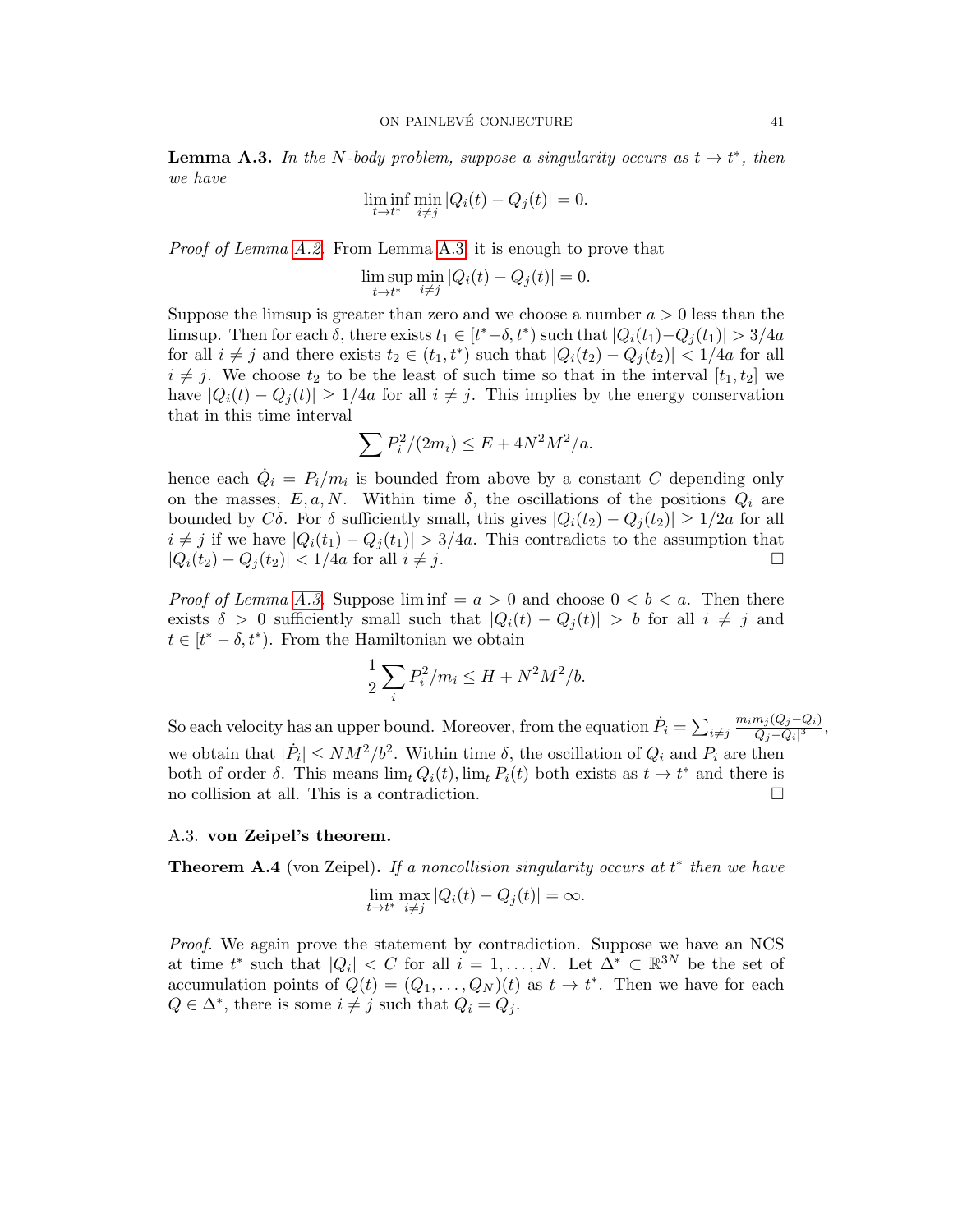It is clear that  $\Delta^*$  is a nonempty compact set. Moreover, it cannot be a single point which can only happen for a total collision.

### The hierarchy decomposition with respect to a partition.

For each point  $p \in \Delta^*$ , we introduce a partition  $\xi(p)$  of  $\{1, \ldots, N\}$  as follows. The label i and j are in the same element of  $\xi$  if  $Q_i = Q_j$  at p. It may happen that an element of  $\xi(p)$  has only one label. Moreover, the partition may not be unique for each point  $p$ . In that case, we choose a partition with minimal cardinality.

For a given partition  $\xi(p)$ , we perform a decomposition of the moment of inertia and the potential as follows. Let  $S \in \mathcal{E}(p)$  be an element of the partition, then we have

(A.5) 
$$
I = I^{\xi} + I_{\xi}, \quad I_{\xi} = \sum_{S \in \xi} I_S,
$$

where  $I_S = \sum_{i \in S} m_i |Q_i - c_S|^2$  is the moment of inertia for S, where we have introduced the mass center  $c_S = \frac{1}{m}$  $\frac{1}{m_S} \sum_{i \in S} m_i Q_i$ ,  $m_S = \sum_{i \in S} m_i$ , and  $I^{\xi} = \sum_{S \in \xi} m_S |c_S|^2$ is the moment of inertia on the level of partition. We next introduce a similar decomposition of the potential  $U = -\sum_{i \leq j}$  $m_i m_j$  $|Q_i-Q_j|$ 

<span id="page-41-0"></span>
$$
U=U^\xi+\sum_{S\in\xi}U_S
$$

where  $U_S = -\sum_{i,j}$  $\frac{m_i m_j}{|Q_i - Q_j|}$  where the sum is taken over all  $i, j \in S$  with  $i < j$  and  $U^\xi = -\sum_{i,j}$  $\frac{m_i m_j}{|Q_i - Q_j|}$  where the sum is taken over all i and j in different elements of the partition  $\xi$  with  $i < j$ .

We next introduce an orthogonal decomposition of  $\mathbb{R}^{3N}$  into  $E_0(\xi) \oplus E_-(\xi)$  with respect to the metric  $\langle u, v \rangle = \sum m_i u_i v_i, \forall u, v \in \mathbb{R}^{3N}$ . For each  $Q = (Q_1, \ldots, Q_N) \in$  $\mathbb{R}^{3N}$ , we decompose it into  $\overline{Q} = Q_0 + Q_-$  where  $Q_0 = (c_S) \in E_0(\xi)$  collects the mass centers for each element  $S \in \xi$  and  $Q_{-} = ((Q_i - c_S)_{i \in S}) \in E_{-}(\xi)$  is the collections of relative positions to the mass center  $c_S$  for each element S. Note that for each S, the vectors  $(Q_i - c_S)_{i \in S}$  are note linearly independent unless we remove one vector from them. We do so and still denote by  $Q_{-}$  the resulting vector. The above equation  $(A.5)$  is the Pythagorean law about the orthogonality of  $E_0(\xi)$  and  $E_-(\xi)$ . Now the transformation from  $Q \mapsto (Q_0, Q_-)$  is linear and we have a dual linear transformation for the momentum  $P \mapsto (P_0, P_-)$  so that  $dP \wedge dQ = dP_0 \wedge dQ_0 + dP_-\wedge dQ_-.$  This is actually the Jacobi coordinates for each element S of the partition  $\xi$ . Note that in this decomposition  $U<sub>S</sub>$  depends only on vectors from  $Q_-\$  and  $U^{\xi}$  depends on vectors from both  $Q_0$  and  $Q_-\$ .

Claim 1: At a noncollision singularity, the orbit shadows more than one partition for points in  $\Delta^*$ .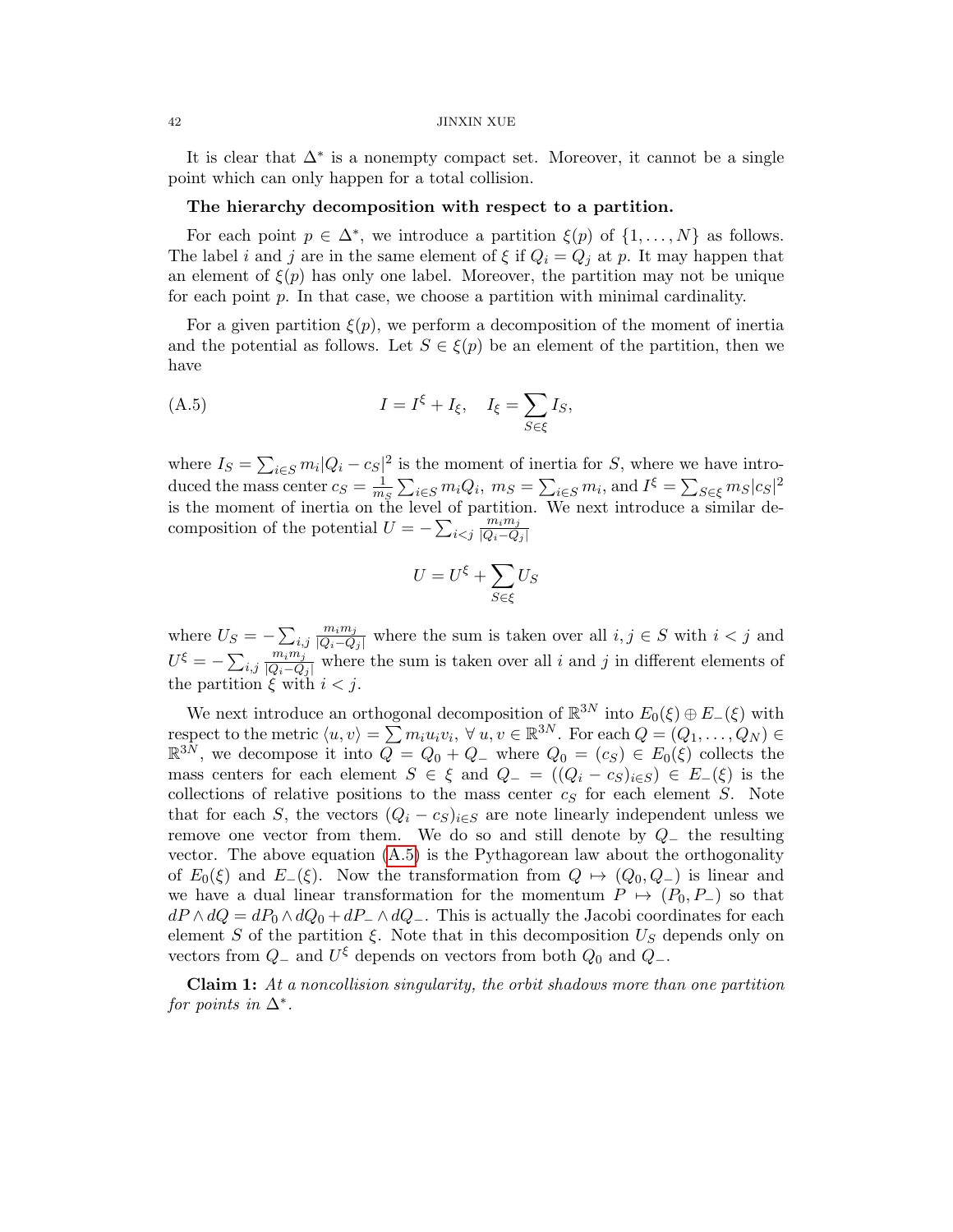Proof. Suppose there is only one such partition. Then using the above hierarchy decomposition, we see that  $|U^{\xi}|$  is bounded as  $t \to t^*$  since  $|Q_i - Q_j|$  is bounded from below on the compact set  $\Delta^*$  for  $i, j$  not in the same element of the partition. This also holds in a neighborhood of  $\Delta^*$ . Then we get  $M_S \ddot{c}_S = -\nabla_{c_S} U^{\xi}$ . The boundedness of  $|\nabla_{cS}U^{\xi}|$  implies that within time  $\delta$ , the oscillation of  $c_S$  is of order δ so that  $Q_0(t) \to Q_0(t^*)$  as  $t \to t^*$ . On the other hand, by definition we have  $Q_-(t) \to 0$  as  $t \to t^*$ . This gives a total collapse for each element  $S \in \xi$  at time t ∗ . In the contract of the contract of the contract of the contract of the contract of the contract of the contract of

**Claim 2:** If at a noncollision singularity we have  $\lim_{t \to t_*} \max_{i \neq j} |Q_i(t) - Q_j(t)|$  <  $\infty$ , then  $I(t)$  converges to  $I_* < \infty$ .

*Proof.* By Lagrange-Jacobi identity, we have  $\ddot{I} = K+H$ , since we have  $\min_{i \neq j} |Q_i(t) Q_j(t) \to 0$ , this implies  $K \to \infty$  so  $\ddot{I} > 0$  for t close to  $t^*$ . So  $\dot{I}$  is either always negative until  $t^*$ , or becomes positive and remains positive until  $t^*$ . In either case, we have that  $I(t)$  is monotone when t is close to  $t^*$  so it has a limit  $I_*,$  which by assumption is bounded.  $\square$ 

Let  $\Delta_{\xi}^* := \Delta^* \cap E_0(\xi)$ , then  $Q(t)$  has accumulation points both in and not in the set  $\Delta_{\xi}^*$  as  $t \to t^*$ .

**Claim 3:** If  $\xi$  is a minimal partition then the set  $\Delta_{\xi}^{*}$  is closed.

*Proof.* Let p be a an accumulation point of  $\Delta_{\xi}^*$ . Then there is a sequence  $p_n \in \Delta_{\xi}^*$ such that  $p_n \to p$ . By definition, each  $p_n$  itself is an accumulation point of  $Q(t), t \to$  $t^*$ . Taking a Cantor diagonal subsequence we see that p is also accumulated by  $Q(t), t \to t^*$ . This implies that  $p \in \Delta^*$ . It remains to prove that p has the partition ξ. For each  $i, j \in S \in \xi$ , we get for  $Q_i = Q_j$  the point p since we have  $Q_i = Q_j$  for all the points  $p_n$ . This implies that the partition corresponding to the point p is the same as  $\xi$  or coarser. Since we have chosen  $\xi$  to be minimal, the partition for p can only be  $\xi$ . This implies that  $p \in E_0(\xi)$  so we have  $p \in \Delta_{\xi}^*$ . В последните последните и последните и последните и последните и последните и последните и последните и посл<br>В последните и последните и последните и последните и последните и последните и последните и последните и посл

By assumption  $\Delta^*$  is bounded so  $\Delta_{\xi}^*$  is compact. We choose a neighborhood  $V_0$ of  $\Delta^*$  in  $E_0(\xi)$  such that both  $|U^{\xi}|$  and  $|\nabla_{c_S} U^{\xi}|$  are bounded. We next extend  $V_0$  to a neighborhood of  $\Delta_{\xi}^{*}$  in  $\mathbb{R}^{3n}$  of the form  $\tilde{V} = V_0 \times B_{\sigma}$  where  $B_{\sigma}$  is a ball of radius σ centered at zero in the space  $E_-(\xi)$ . We choose σ small to achieve the following two goals.

- (1) By Claim 1,  $Q(t)$  has to enter and exit the neighborhood V infinitely often as  $t \to t^*$ .
- (2)  $\partial V_0 \times \bar{B}_{\sigma}$  does not intersect  $\Delta^*$  so that the orbit  $Q(t)$  does not intersect  $\partial V_0 \times \bar{B}_{\sigma}$  for  $t \in [t^* - \delta, t^*)$  for  $\delta$  small enough. So the orbit can only visit V through the boundary  $V_0 \times \partial B_\sigma$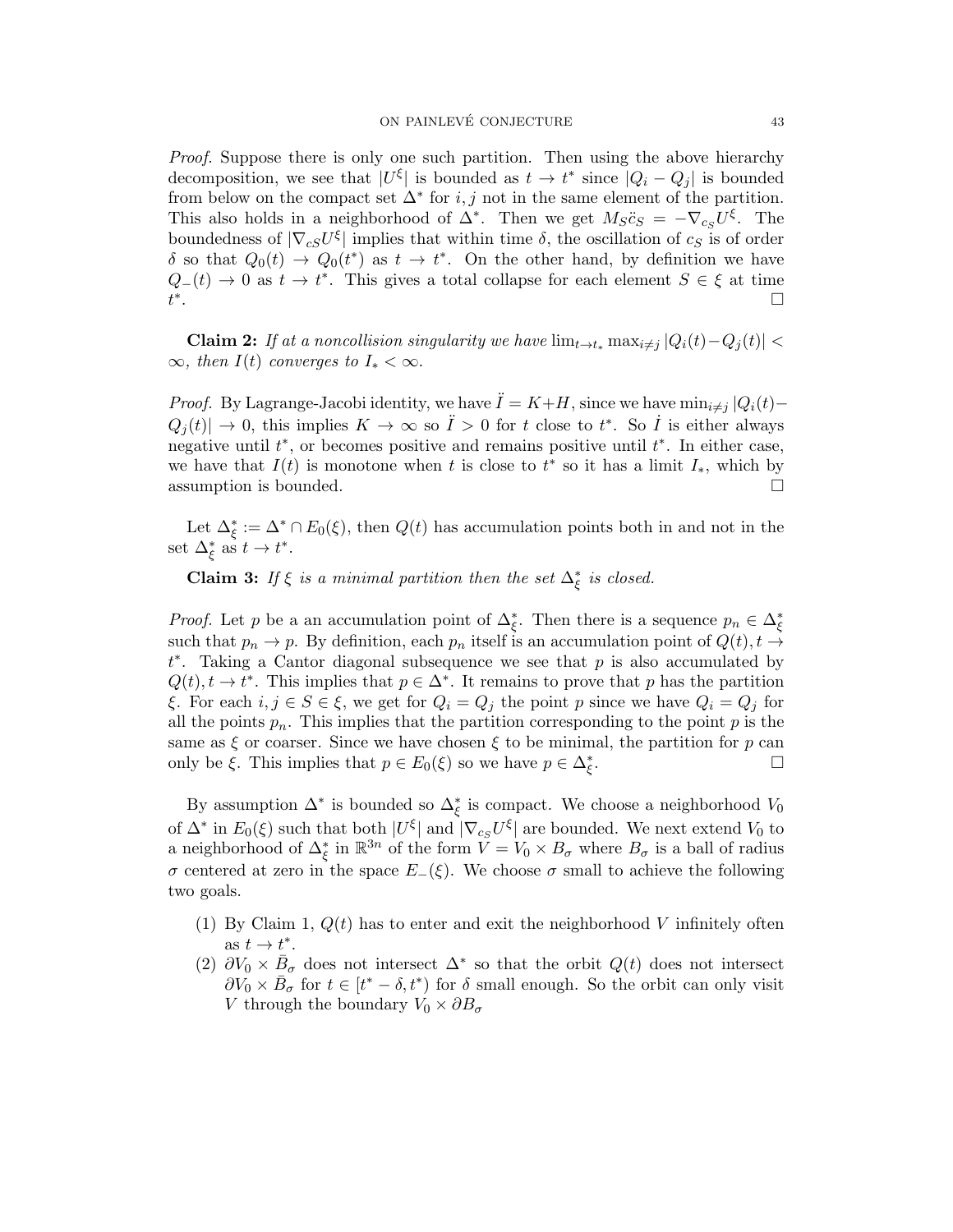The construction gives the following claim.

**Claim 4:** There exists infinitely time intervals  $[t_1, t_2] \subset [t^* - \delta, t^*)$  such that  $|I_{\xi}(t_1) - I_{\xi}(t_2)| = \sigma/2.$ 

**Claim 5:** Within each interval  $[t_1, t_2]$ , the oscillation of  $I^{\xi}$  is of order  $\delta$ .

Proof. We have

$$
\ddot{I}^{\xi} = \sum_{S \in \xi} M_S |\dot{c}_S|^2 + c_S \cdot \nabla_{c_S} U^{\xi}, \quad M_S \ddot{c}_S = -\nabla_{c_S} U^{\xi}.
$$

Within a small neighborhood U of  $\Delta^*$ , we have  $|U^{\xi}|$  and  $|\nabla_{c_S} U^{\xi}|$  are both bounded. Integrating over time  $\delta$ , this proves the claim.

Now it is clear that Claim 2,4,5 give a contradiction by choosing  $\delta$  sufficiently small and  $\sigma$  fixed.

#### <span id="page-43-0"></span>**ACKNOWLEDGMENT**

I would like to thank the organizers of Current Developments in Mathematics 2020 for inviting me to take part in the conference. This work is supported by NSFC (Significant project No.11790273) in China and Beijing Natural Science Foundation (Z180003).

### <span id="page-43-1"></span>**REFERENCES**

- [1] Anosov, D. Smooth dynamical systems. Introductory article. Amer. Math. Soc. Transl 125 (1985): 1-20.
- <span id="page-43-7"></span>[2] V. I. Arnold, Proof of a theorem by A.N. Kolmogorov on the invariance of quasi-periodic motions under small perturbations of the Hamiltonian. Russian Math. Surveys 18 (1963) 9-36.
- <span id="page-43-9"></span>[3] Agekyan, T. A., and Zh P. Anosova. A Study of the Dynamics of Triple Systems by Means of Statistical Sampling. AZh 44 (1967): 1261.
- <span id="page-43-2"></span>[4] Albouy, Alain, and Vadim Kaloshin. Finiteness of central configurations of five bodies in the plane. Annals of mathematics (2012): 535-588.
- <span id="page-43-4"></span>[5] Arnold, Vladimir I., Valery V. Kozlov, and Anatoly I. Neishtadt. Mathematical aspects of classical and celestial mechanics. Vol. 3. Springer Science & Business Media, 2007.
- <span id="page-43-3"></span>[6] Albouy, Alain, Hildeberto E. Cabral, and Alan A. Santos. Some problems on the classical n-body problem. Celestial Mechanics and Dynamical Astronomy 113.4 (2012): 369-375.
- [7] M. Brin, Stuck, Dynamical Systems, CUP, 2002.
- [8] Chenciner, Alain. A l'infini en temps fini. Séminaire Bourbaki 832 (1997): 323-353.
- <span id="page-43-5"></span>[9] Chen, Kuo-Chang. Existence and minimizing properties of retrograde orbits to the three-body problem with various choices of masses. Annals of mathematics (2008): 325-348.
- <span id="page-43-6"></span>[10] Chenciner, Alain, and Richard Montgomery. A remarkable periodic solution of the threebody problem in the case of equal masses. Annals of Mathematics-Second Series 152.3 (2000): 881-902.
- <span id="page-43-8"></span>[11] Chierchia, Luigi, and Gabriella Pinzari. The planetary N-body problem: symplectic foliation, reductions and invariant tori. Inventiones mathematicae 186.1 (2011): 1-77.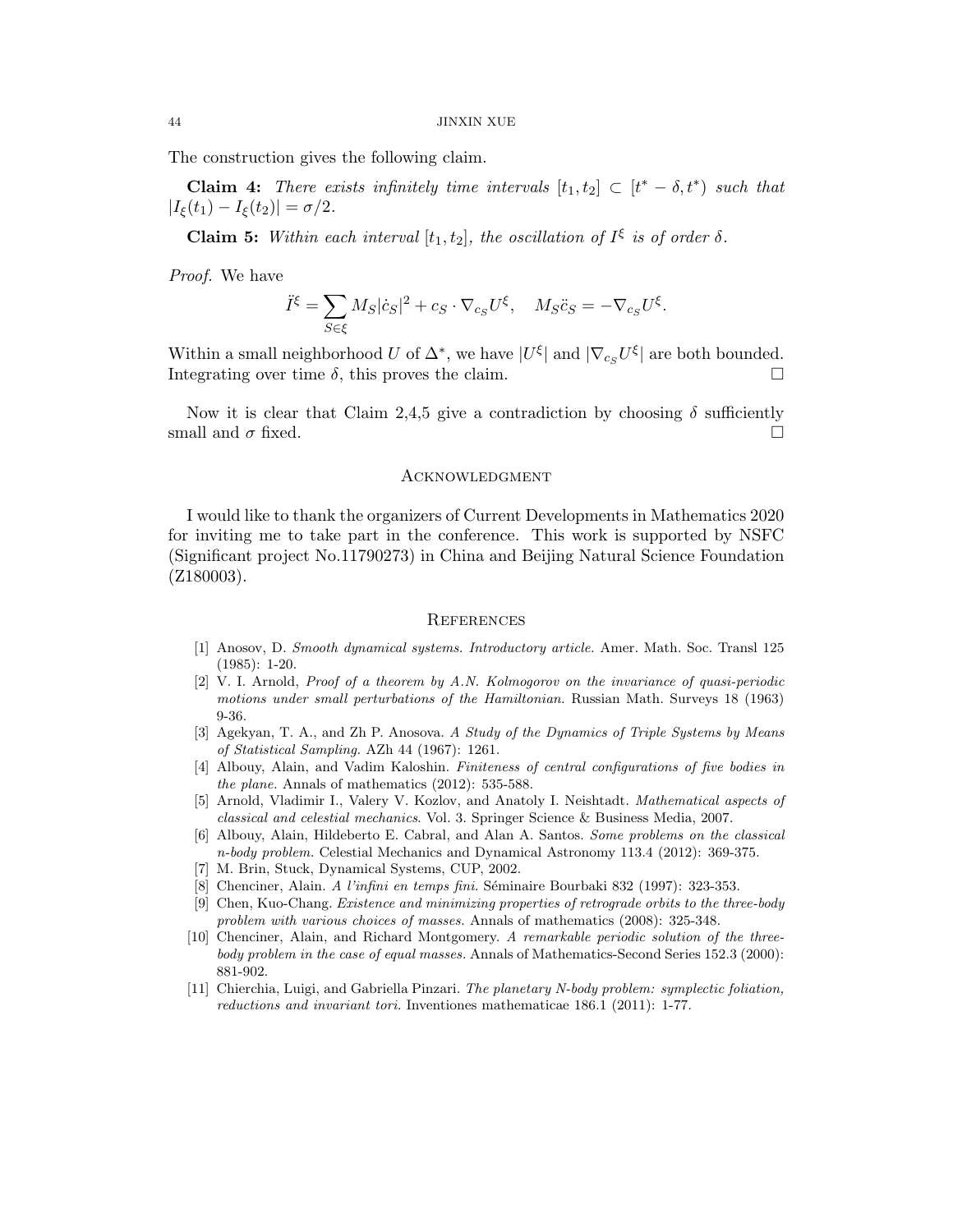- <span id="page-44-17"></span>[12] Devaney, Robert L. Triple collision in the planar isosceles three body problem. Inventiones mathematicae 60.3 (1980): 249-267.
- <span id="page-44-14"></span>[13] Xue, Jinxin, and Dmitry Dolgopyat. Non-Collision Singularities in the Planar Two-Center-Two-Body Problem. Communications in Mathematical Physics 345.3 (2016): 797-879.
- [14] L. Floria, a simple derivation of the hyperbolic Delaunay variables, The Astronomical journal, 110, No 2, (1995), 940-942.
- <span id="page-44-4"></span> $[15]$  Féjoz, Jacques. Démonstration du théorème d'Arnold sur la stabilié du système planétaire  $(d'après Herman)$ . Ergodic Theory and Dynamical Systems 24.5 (2004): 1521-1582.
- <span id="page-44-2"></span>[16] Ferrario, Davide L., and Susanna Terracini. On the existence of collisionless equivariant minimizers for the classical n-body problem. Inventiones mathematicae 155.2 (2004): 305- 362.
- <span id="page-44-15"></span>[17] Gerver, Joseph L. Noncollision Singularities: Do Four Bodies Suffice! Experimental Mathematics 12.2 (2003): 187-198.
- <span id="page-44-13"></span>[18] Gerver, Joseph L. Noncollision singularities in the n-body problem, in Dynamical systems. Part I, 57–86, Pubbl. Cent. Ric. Mat. Ennio Giorgi, Scuola Norm. Sup., Pisa, 2003.
- [19] Gerver, Joseph L. The existence of pseudo-collisions in the plane, J. Differential Equations 89 (1991), 1-68.
- <span id="page-44-12"></span>[20] Gerver, Joseph L.A possible model for a singularity without collisions in the five-body problem, J. Differential Equations 52 (1984), 76-90.
- <span id="page-44-5"></span>[21] Herman, Michael. Some open problems in dynamical systems. Proceedings of the International Congress of Mathematicians. Vol. 2. 1998.
- <span id="page-44-6"></span>[22] Hut, P., Bahcall, J. N. Binary-single star scattering. I - numerical experiments for equal masses. Astrophys. J. 268, 319-341 (1983).
- <span id="page-44-1"></span>[23] Hampton, Marshall, and Anders Jensen. Finiteness of spatial central configurations in the five-body problem. Celestial Mechanics and Dynamical Astronomy 109.4 (2011): 321-332.
- <span id="page-44-0"></span>[24] Hampton, Marshall, and Richard Moeckel. Finiteness of relative equilibria of the four-body problem. Inventiones mathematicae 163.2 (2006): 289-312.
- [25] Meyer, K., Hall, G., & Offin, D. Introduction to Hamiltonian Dynamical Systems and the N-Body Problem, 2009.
- <span id="page-44-16"></span>[26] McGehee, Richard. Triple collision in the collinear three-body problem. Inventiones mathematicae 27.3 (1974): 191-227.
- <span id="page-44-11"></span>[27] Mather, McGehee, Solutions of the collinear four body problem which become unbounded in finite time, Lecture Notes in Physics (J. Moser, ed.), vol. 38, pp. 575-597, Springer-Verlag, Berlin/New York, 1975.
- [28] Moeckel, Richard. Lectures on central configurations. Notes of the Centre de Recerca Matematica, Barcelona (2014).
- <span id="page-44-3"></span>[29] Moeckel, Richard, and Richard Montgomery. Realizing all reduced syzygy sequences in the planar three-body problem. Nonlinearity 28.6 (2015): 1919.
- <span id="page-44-10"></span>[30] Moser, Jürgen. Dynamical Systems, past and present. In Proc. Int. Congress of Math, vol. 1, pp. 381-402. 1998.
- [31] Siegel, Carl L., and Jürgen K. Moser. Lectures on celestial mechanics. Springer Science & Business Media, 2012.
- <span id="page-44-7"></span>[32] Marchal, Christian, and Donald G. Saari. On the final evolution of the n-body problem. Journal of differential equations 20.1 (1976): 150-186.
- <span id="page-44-18"></span>[33] Moser, J. Stable and random motions in dynamical systems, volume 77 of Annals of Mathematics studies." (1973).
- <span id="page-44-8"></span>[34] Paul Painlevé, Leçons sur l'intégration des équations différentielles de la méchanique et applications, Hermann, Paris, 1897.
- <span id="page-44-9"></span>[35] Paul Painlevé, Leçons sur la théorie analytique des équations différentielles, Hermann, Paris, 1897.